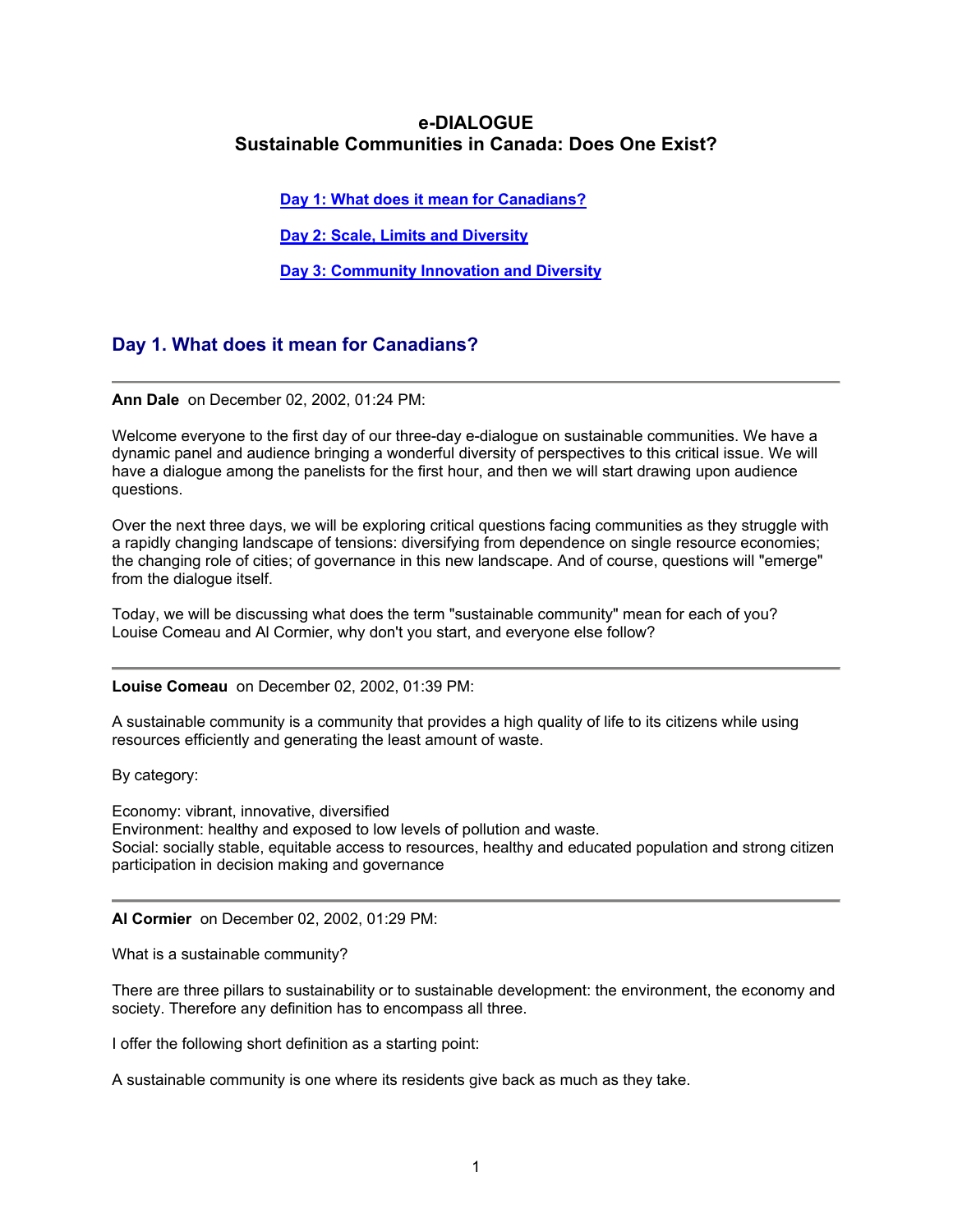This short definition has all sorts of implications and possible shortcomings including:

-Who measures and monitors?

-Does the giving back have to be in the same community? Could it be say planting trees elsewhere? -Residents can be individuals or corporations.

A community could have different geographical areas for various purposes. Example, a sustainable community could be small in terms or primary education facilities but larger for post secondary education.

The Centre for Sustainable Transportation has the following definition for sustainable transportation that is widely accepted:

A sustainable transportation system is one that:

-Allows the basic access needs of individuals and societies to be met safely and in a manner consistent with human and ecosystem health, and with equity within and between generations.

-Is affordable, operates efficiently, offers choice of transport mode, and supports a vibrant economy.

-Limits emissions and waste within the planets ability to absorb them, minimizes consumption of nonrenewable resources, limits consumption of renewable resources to the sustainable yield level, reuses and recycles its components, and minimizes the use of land and the production of noise.

The above definition could be modified to deal with sustainable communities as follows:

A sustainable community is one that:

-Allows the basic needs of individuals and corporations to be met safely and in a manner consistent with human and ecosystem health, and with equity within and between generations.

-Is affordable to all its citizens, operates efficiently, offers choices and supports a vibrant economy. -Limits emissions and waste within the community's ability to absorb them, minimizes consumption of non-renewable resources, limits consumption of renewable resources to the sustainable yield level, reuses and recycles its components, and minimizes the use of land.

Above is not too different from the definition by Steven Peck offered on the e-dialogue site today.

I also found the following definition of sustainable community:

"Sustainable communities are cities and towns that prosper because people work together to produce a high quality of life that they want to sustain and constantly improve."

--Sustainable America: A new consensus.

President's Council on Sustainable Development:

Any definition adopted has to be measurable, for "what cannot be measured cannot be managed." Therefore, we have to think of how we can measure trends towards or away from sustainability when dealing with communities.

**Maureen Woodrow** on December 02, 2002, 01:34 PM:

I have thought a lot about the concept of sustainable community over the past six months. The communities in which I work are mainly small rural communities and all of them would be considered unsustainable according to most definitions. I am now using the concept of vulnerability-adaptation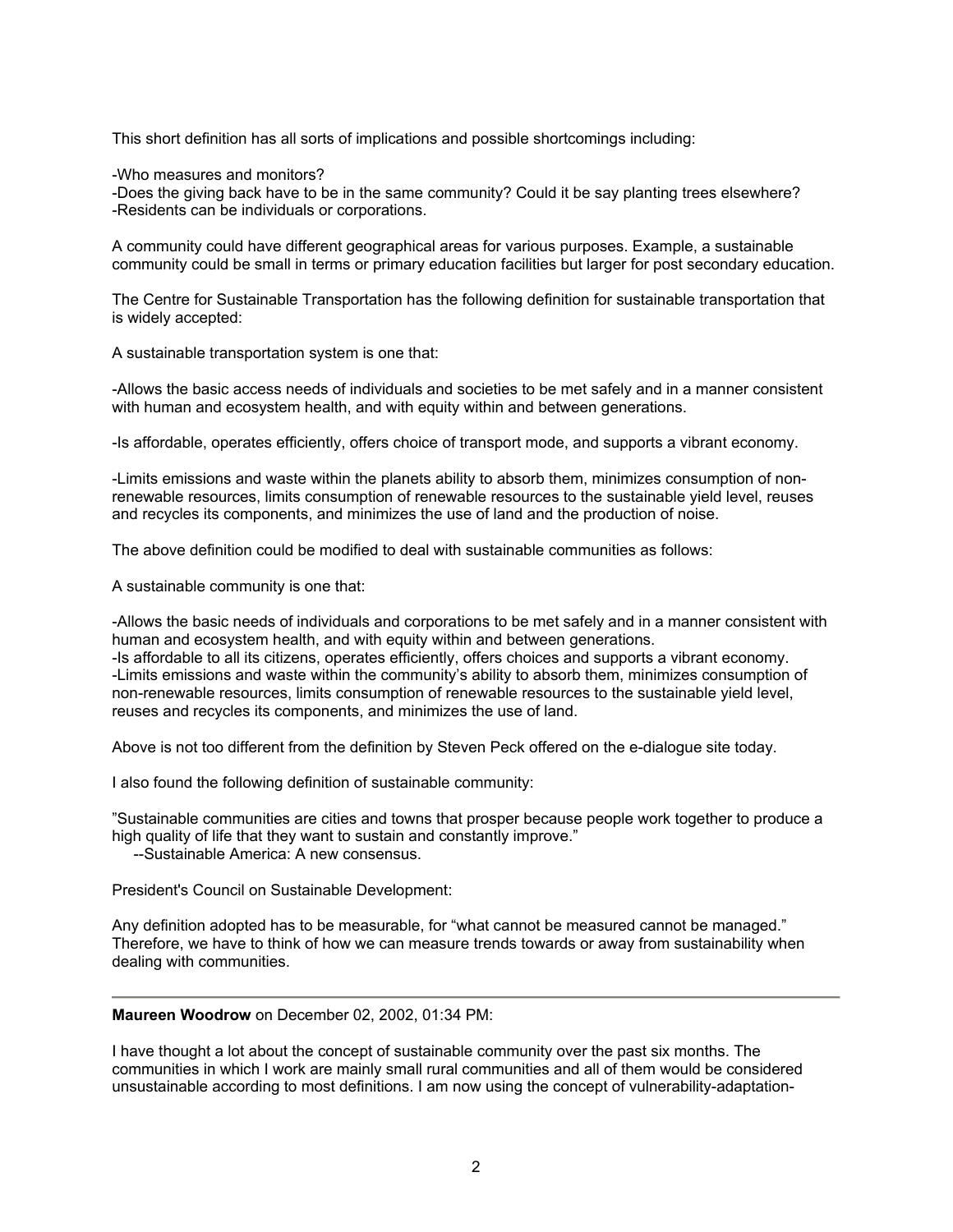resilience to understand the cycle of environmental degradation and the capacity of smaller communities to adapt and continue to have a livelihood in the area in which they live.

Perhaps it is possible to use the term "sustainable livelihood" but again this has a different meaning than in urban/small town environments. Work is not a 9 to 5 job but the ability to make enough money to survive in the area in which they choose to live. This is a combination of seasonal and at home "paid" work activity in combination with assistance either government or "buy-out"(e.g. buyout of fishing licenses) that permits residents and families to continue in an area. In combination with income many of the people in these communities still live a subsistence life through hunting, fishing species other than cod, wood cutting, berry picking and most have a vegetable garden. In fact the amount of money they need on an annual basis is very low. An annual income of \$20,000 would be considered high. Most own their own home and municipal taxes are low. The only ongoing costs are phone, cable and a supplementary heat source such as electrical.

The vulnerability in most rural coastal Newfoundland communities is the closure of the cod fishery and the subsequent moratorium. Adapting to the change at the community level has led to a variety of strategies. Some of these worked and others did not. Understanding the factors leading to a sustainable livelihood or adaptation in small coastal communities is part of what I try to do.

# **Jiri Skopek** on December 02, 2002, 01:36 PM:

I am very lucky that I live in an area of Toronto, the Beaches, which features a host of sustainability features, even though these were probably not planned intentionally. For example, I can find most of my daily needs within walking distance yet I can be downtown by public transport in a half hour. It offers a great multi-modal transportation network and there are plenty of local job opportunities, including a large population working from home offices. It's a safe neighborhood with plenty of green spaces and playgrounds where I can take the kids to the beach and which is fabulous for walking or biking in any kind of weather. There has been an increase in the amount of naturalized areas. That said, it does include some unsustainable elements: the Ashbridges Bay sewage plant still needs to be cleaned up and while Lake Ontario is getting cleaner, there's still scope for improvement.

I guess what makes it a sustainable community for the most part is a strong local economy, good interaction among people, surrounded by a good environment.

## **Liette Vasseur** on December 02, 2002, 01:38 PM:

In my case, I would add the aspect of balance and integrity between the sustainable use of resources, social activities and the environment. A sustainable community can only thrive when all the elements of the ecosystems are healthy including the human component.

## **Al Cormier** on December 02, 2002, 01:39 PM:

I live in north west Mississauga, which is not sustainable in itself for many needs but with GO Train access to Toronto, it meets most of my needs.

## **Alastair Moore** on December 02, 2002, 01:43 PM:

I think a sustainable community is a place where people can reach their full potential while living, working and participating in a vibrant and diverse community of communities. In this community, members are given the opportunity to have the value of both market and non-market goods compared on the same scale. Moreover, a fundamental balance should be achieved between natural systems, the economy and physical and social infrastructures. Local and global resource issues need to be linked and resources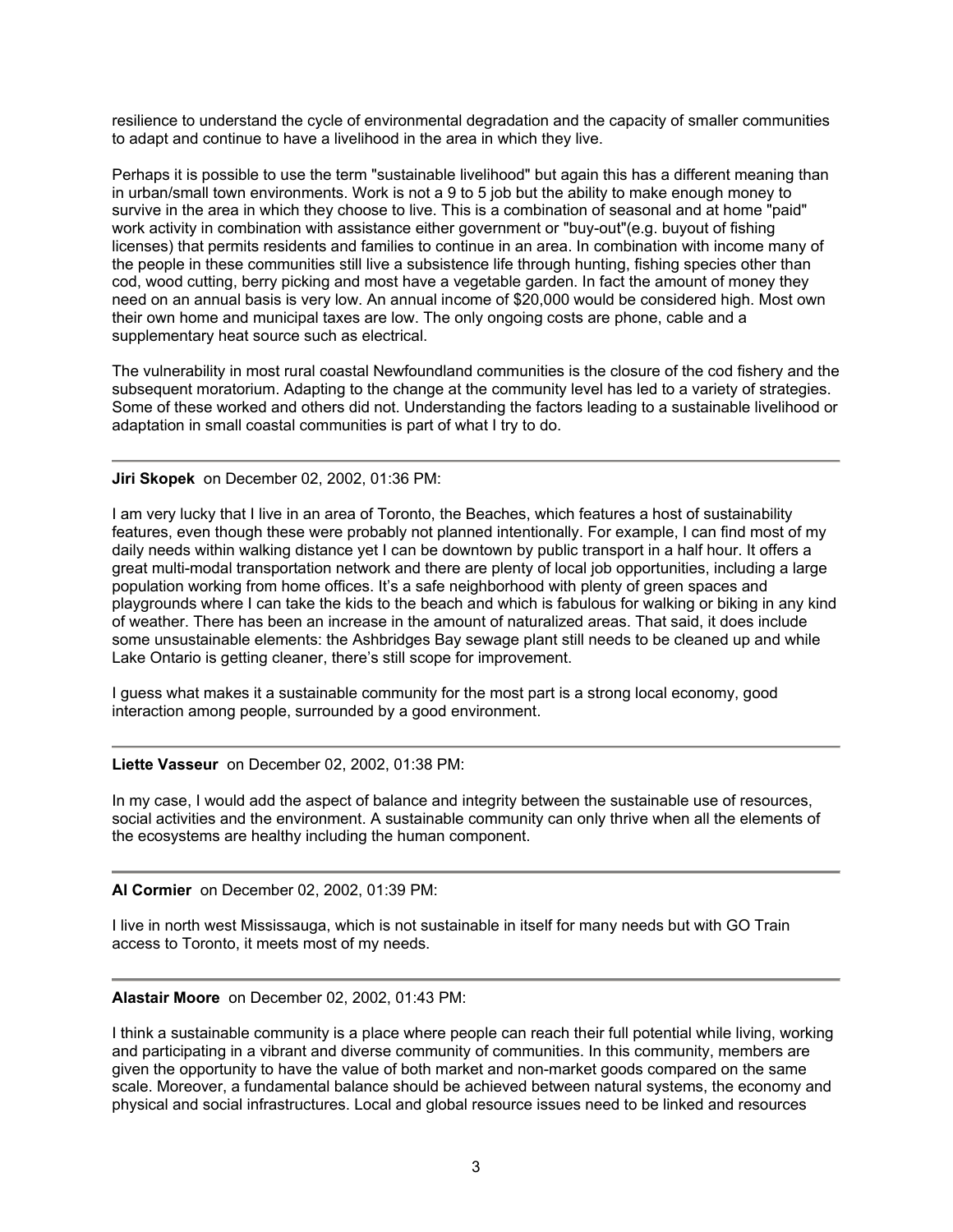need to be managed in a manner that ensures that the needs of current and future generations are met.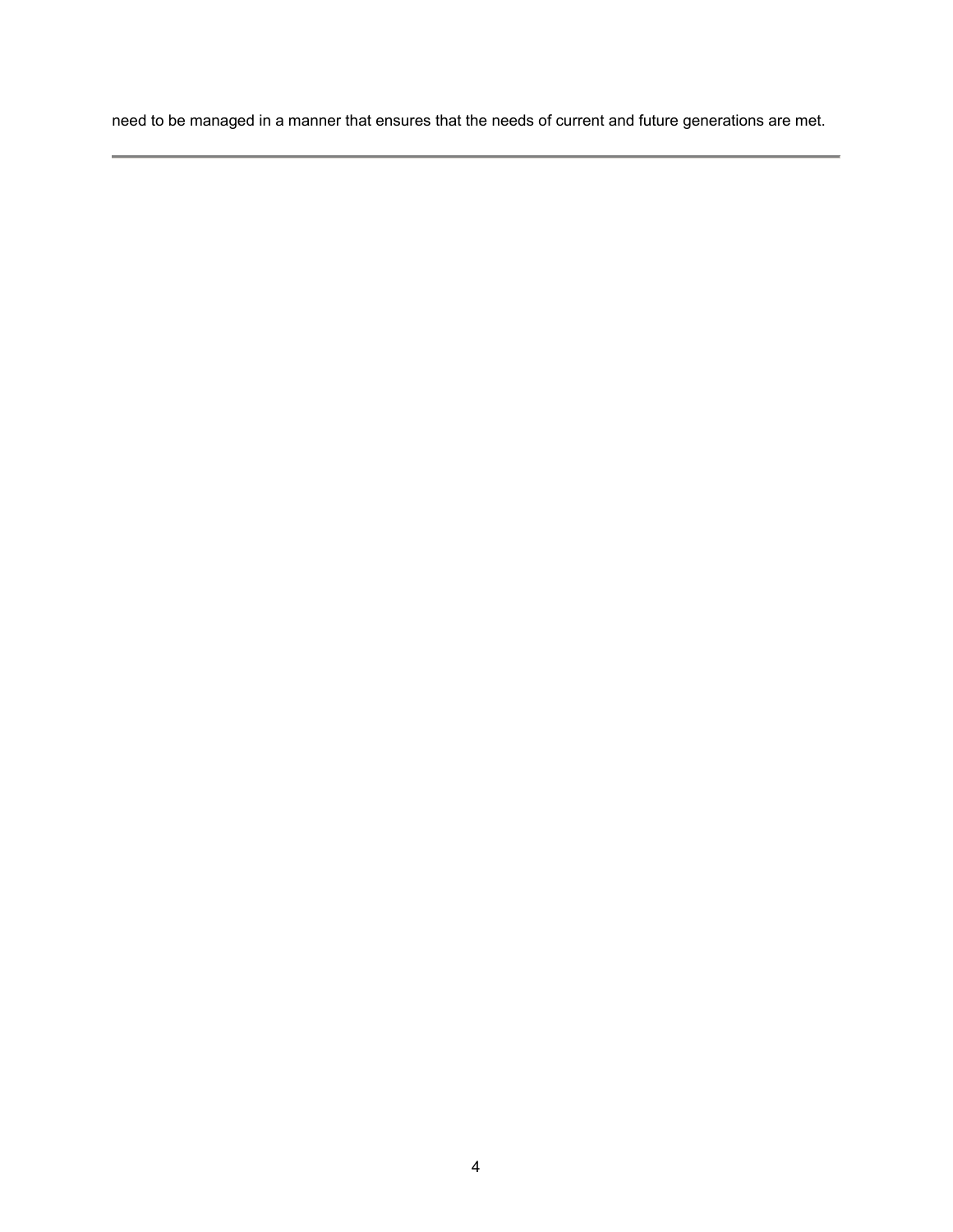#### **Michael Masson** on December 02, 2002, 01:50 PM:

Some other aspects of sustainable communities include the following:

-A recognition of the fact that definitions will often be uniquely defined by each community based on their needs, culture and individual interests.

-An approach to sustainability that focuses on a long term integrated systems approach, healthy living and quality of life issues.

-Fostering a sense of community through activities that attempt to enhance individuals and organizations feelings of attachment, value and connection to the community.

-Finally, a recognition that in order to evolve towards becoming more sustainable, community stakeholders must be prepared to learn together through a process of collaboration that considers the potential needs and aspirations of future generations.

**Katsitsaronkwas Jacobs** on December 02, 2002, 02:05 PM:

My definition of a sustainable community would be a community which accepts the responsibility for the generations to come. It always seems to be a battle between "needs" for today versus needs of our future generations is always.

The traditional values in my culture (Mohawk - Kanien'kehaka) encompass a responsibility given to us by the Creator to care for all of creation in a kinship relationship. We need to be mindful of our actions on a daily basis and think about how they will impact the physical, spiritual, social, and economic structures of our communities... now and in the future. Because of the various influences around us, this concept is becoming lost in the shuffle of a focus on "making a living"... instead of "sustainable livelihoods".

We're currently working on the development of a neighbourhood in my community to act as a model of "sustainable community". Our first home has strawbale insulation, radiant floor heating, passive solar design, solar hot water etc. The neighbourhood will bring back the concepts of extended family living, working together with the natural cycles of the environment, and bringing back the concept of "responsibility" for our actions and choices.

**Lindsay Cole** on December 02, 2002, 01:59 PM:

I am interested to know how people define 'community'. Must it have defined geographic boundaries?

In my experience over the last few years, one of my 'communities' has become virtual, and has no geographical limits (beyond this planet, anyway!). Can a global virtual community be sustainable?

**Nik Luka** on December 02, 2002, 02:02 PM:

Excellent point, Lindsay! 'Community' is indeed a very slippery term. In my view, community is a very nongeographical concept (i.e., it is not demarcated in physical space). I often use the term 'settlement' to avoid confusion...

**Tony Boydell** on December 02, 2002, 01:45 PM:

I think part of the problem with this kind of definition is that it presupposes a state of being that is defined in terms of a set of sustainability principles. The Greater Vancouver Regional District (GVRD) did this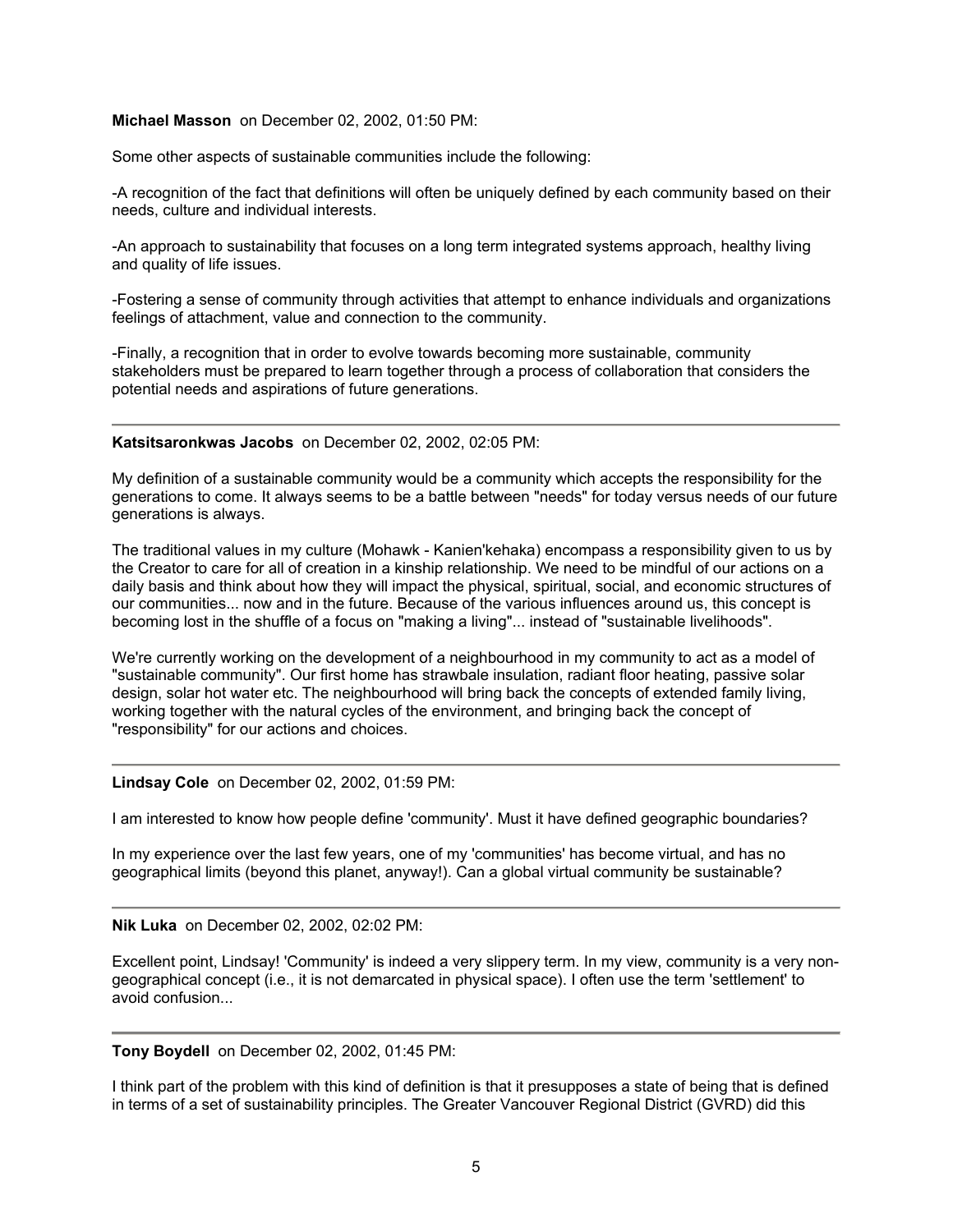some years ago: "A place where human activities enhance rather than degrade the natural environment, where the quality of the built environment approaches that of the natural setting, where the diversity of origins and religions is a source of social strength rather than strife, where people control the destiny of their community, and where the basics of food, clothing, shelter, security and useful activity are accessible to all." I prefer to use the term "a community of sustainable practices".

## **Nik Luka** on December 02, 2002, 01:44 PM:

I'd like to start by saying that 'sustainability' should be understood as a state that cannot really ever be achieved; we can only approach it. It's a kind of meta-goal, if you like, not unlike the graph of a function that approaches zero, but never actually touches the axis. So while we can get very close, we'll never actually achieve this state of being. This is especially true for settlement patterns, since strictly speaking, towns and cities are not sustainable – having people living at such high concentrations is far more than any local ecosystem can handle.

At the same time, we can bring ourselves a lot closer. Urban places offer many opportunities for resource conservation, ranging from economies of scale in infrastructure provision (e.g. public transit especially viable where population densities are high, or district heating where live/work spaces are very close together…) to the cycling of refuse (e.g. industrial ecology practices, where refuse from one industrial process can be used as a resource by another process…). And given that the vast majority of Canadians live in urban areas (75 to 90 per cent, depending on the definition of 'urban'), this is what we've got to work with if we're to move closer to sustainability.

That said, my working definition of a 'sustainable community' is also based on the widely-used balance among environmental, economic, and social concerns. I would echo what others have already suggested. I am glad to see that quality of life has been included in several instances!

I think it's important to articulate other goals for the meta-goal of sustainability. Conservation (e.g. of natural capital), integration (of new growth into existing systems – knitting them together), and diversification (seeking to maximize useful redundancies) are three important ones that I have been discussing for several years now.

# **Liette Vasseur** on December 02, 2002, 01:41 PM:

I would like to know if a community lives at the expense of another one, even if it looks relatively nice from the outside, is it really a sustainable community?

# **Ann Dale** on December 02, 2002, 01:41 PM:

There seem to be some common themes 'emerging', Maureen raises the critical need to earn sustainable livelihoods, Al brings in the question of reciprocity and Jiri raises the important issue of choice, the ability to make informed sustainable choices because the critical infrastructure exists. But what if one community prospers, because it 'exports' its wastes to another community that needs the economic revenue? So, Liette, what do you think?

# **Liette Vasseur** on December 02, 2002, 01:42 PM:

I agree with you Ann... hence my question... is it really sustainable? A healthy ecosystem and community should not impair the adjacent ecosystem/community.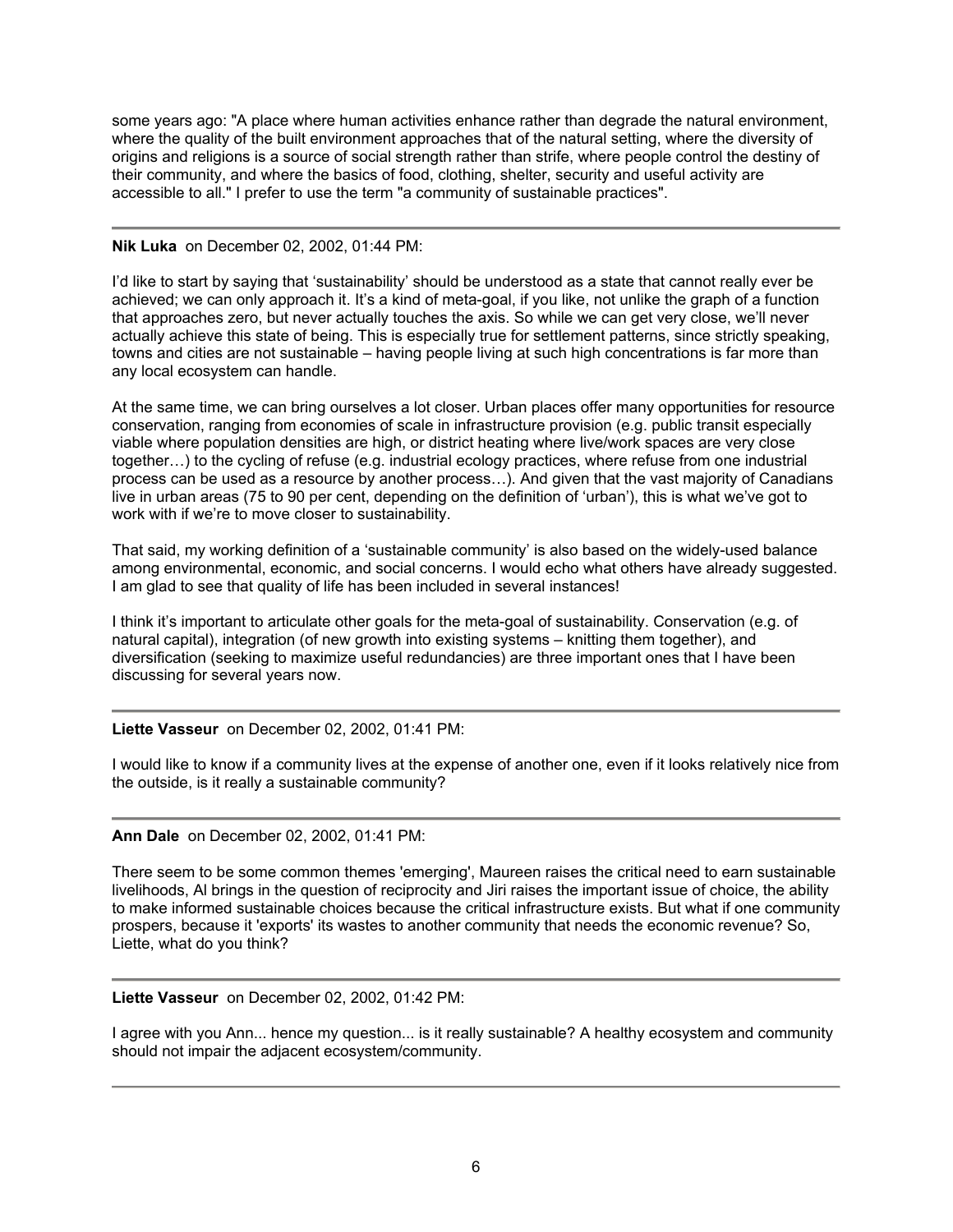## **Al Cormier** on December 02, 2002, 01:44 PM:

That is why I say the geographic boundaries of a 'sustainable community' vary according to the item under discussion. One may export its garbage to another but the other could also export some goods to the first one. They sustain each other.

## **Jiri Skopek** on December 02, 2002, 01:45 PM:

There probably is no such a thing as 100 % sustainability. The Canadian Mortgage and Housing Corporation (CMHC) has done several studies where they identified sustainable aspects of communities and then evaluated actual communities against that checklist. There was not a single community in Canada, which was 100% sustainable.

With regard to waste, the ultimate aim must be to substantially reduce or totally eliminate any waste, but if it is done within a community at the cost of another resource, i.e. energy, then that is not sustainable either. For example if you have to excavate a new pit to bury the garbage, this may take more energy than to send it away. Waste is an externality, which is fairly easily quantifiable in monetary terms. The next step, which is more challenging, is to calculate the lifecycle costs of waste and of waste disposal within a community, compared to the lifecycle costs of disposing of it outside the community. Not that this is a desirable option. But there well could be cases where the export option may be more sustainable.

**Louise Comeau** on December 02, 2002, 01:46 PM:

We are getting at concepts such as the ecological footprint: we are talking about a whole new level of understanding, reporting and accountability so we can understand as individuals and communities what we are consuming, what results from that and where it's all going: having a holistic ecosystem sense of ourselves could lead to closing the loops: finding ways to use wastes as inputs to other processes within our communities, but even to other communities: I think we could look at options within a looping framework that includes other communities.

**Ann Dale** on December 02, 2002, 01:44 PM:

Alright, let's get personal, what about Toronto's plan to export its garbage? Is Toronto unsustainable, and what alternatives do they have?

**Nik Luka** on December 02, 2002, 01:47 PM:

Here's an important aspect with respect to the 'waste' discussion: In a sustainable community, there is no such thing as 'waste'. In the biotic world, nothing is waste – all materials are used in some way or another. An obvious example is leaves or the duff on a forest floor, which decompose and nourish the soil. A backyard compost bin operates on this idea.

So, in general, I prefer the term 'refuse' – it may not be useful for the person or entity that created it, but it is useful somewhere else. With that said, a community may still be sustainable even if it 'exports' its refuse – if this is part of a broader, more complex system of recovery and adaptive reuse, it's not so bad. We can set up strong interdependent networks in this way.

And as for Toronto's plan to export its waste: boo, hiss!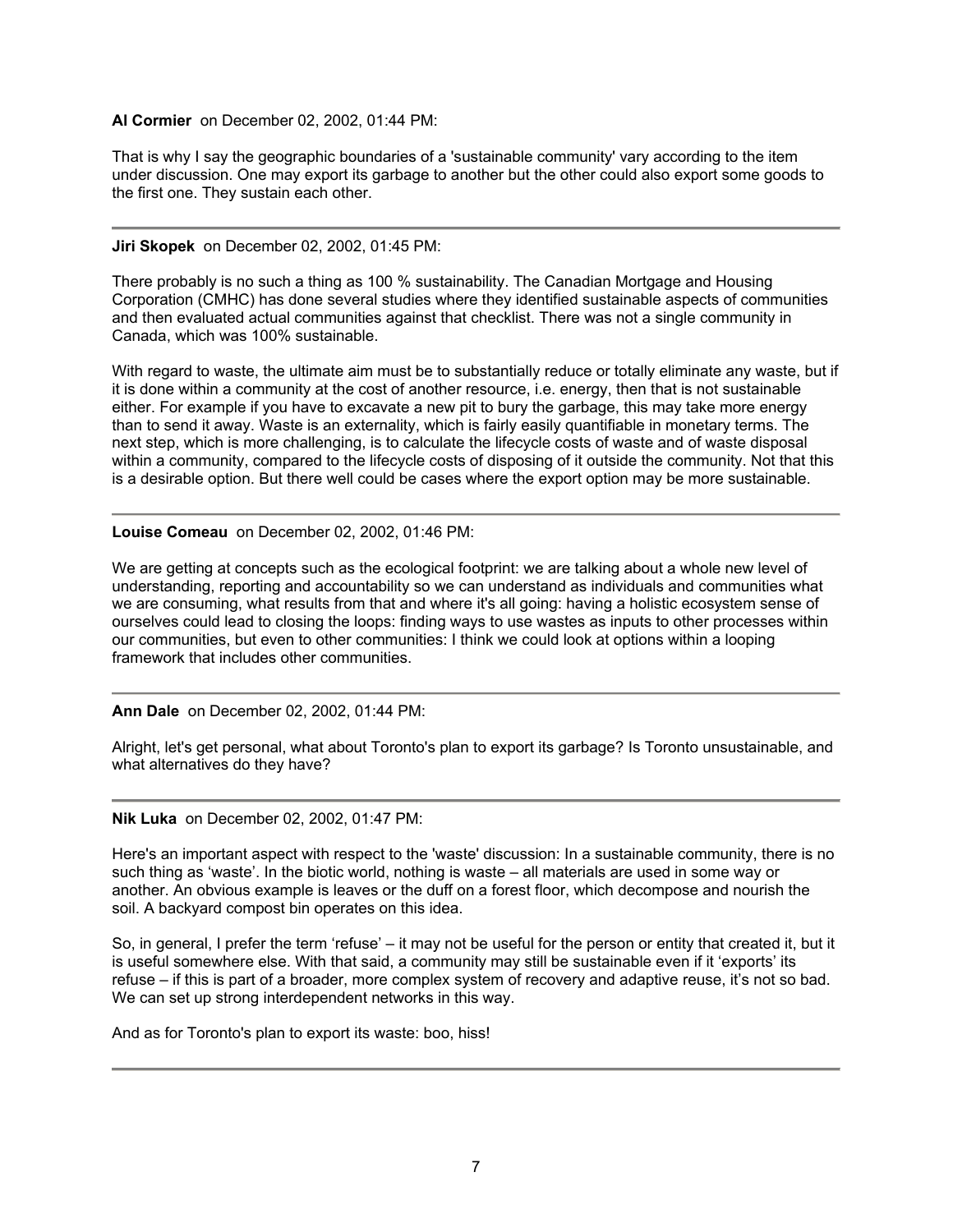**Louise Comeau** on December 02, 2002, 01:48 PM:

Thanks for the reminder Nik: I am supposed to say RESOURCE RECOVERY now: waste is old think!

**Al Cormier** on December 02, 2002, 01:50 PM:

In response to Ann--- Toronto's current practice of exporting its garbage to Michigan is not sustainable because it is an 'out of sight - out of mind' approach. Toronto could do lots more in terms of reducing garbage before it decides to export, to either Michigan or to Northern Ontario. Until it reduces to the maximum possible, its practice is not sustainable.

#### **Alastair Moore** on December 02, 2002, 01:50 PM:

Toronto may just be transporting its waste to another site (which in an of itself shouldn't be a problem). In many ways, jurisdictional boundaries may be irrelevant as long as the waste is disposed of properly, costs are covered, maximum benefits are achieve, and the minimum amount of waste was generated in the first place.

**Tony Boydell** on December 02, 2002, 01:48 PM:

Continuing on the theme of exporting wastes, I don't believe any community can be totally self-sufficient. I think communities need to co-exist in a sustainable region - like the bioregional concept. This means mutual support and reinforcement in living within ecological limitations.

**Nik Luka** on December 02, 2002, 01:52 PM:

Thanks, Tony, for bringing in the bioregion concept. The interdependence seems most effective and sustainable only to a certain geographical threshold (e.g., Toronto shipping its refuse off to Michigan is a bit silly ...)

**Tony Boydell** on December 02, 2002, 01:53 PM:

Nik! Yes, I agree although the bioregion does not necessarily recognize administrative boundaries. I was thinking of the Pacific Northwest and the concept of Cascadia that was introduced a few years ago by Alan Artibise.

**Liette Vasseur** on December 02, 2002, 01:54 PM:

We should have learned about this interdependence between regions with cases such as Walkerton but we often forget the role of the rural versus urban communities for sustainability of our regions.

**Nik Luka** on December 02, 2002, 01:55 PM:

I quite agree that 'real' regions are rarely, if ever, reflected in jurisdictional boundaries. It's one of the most frustrating problems working at sustainability in the Greater Toronto Area (GTA), even years after the Crombie report on watershed planning was released.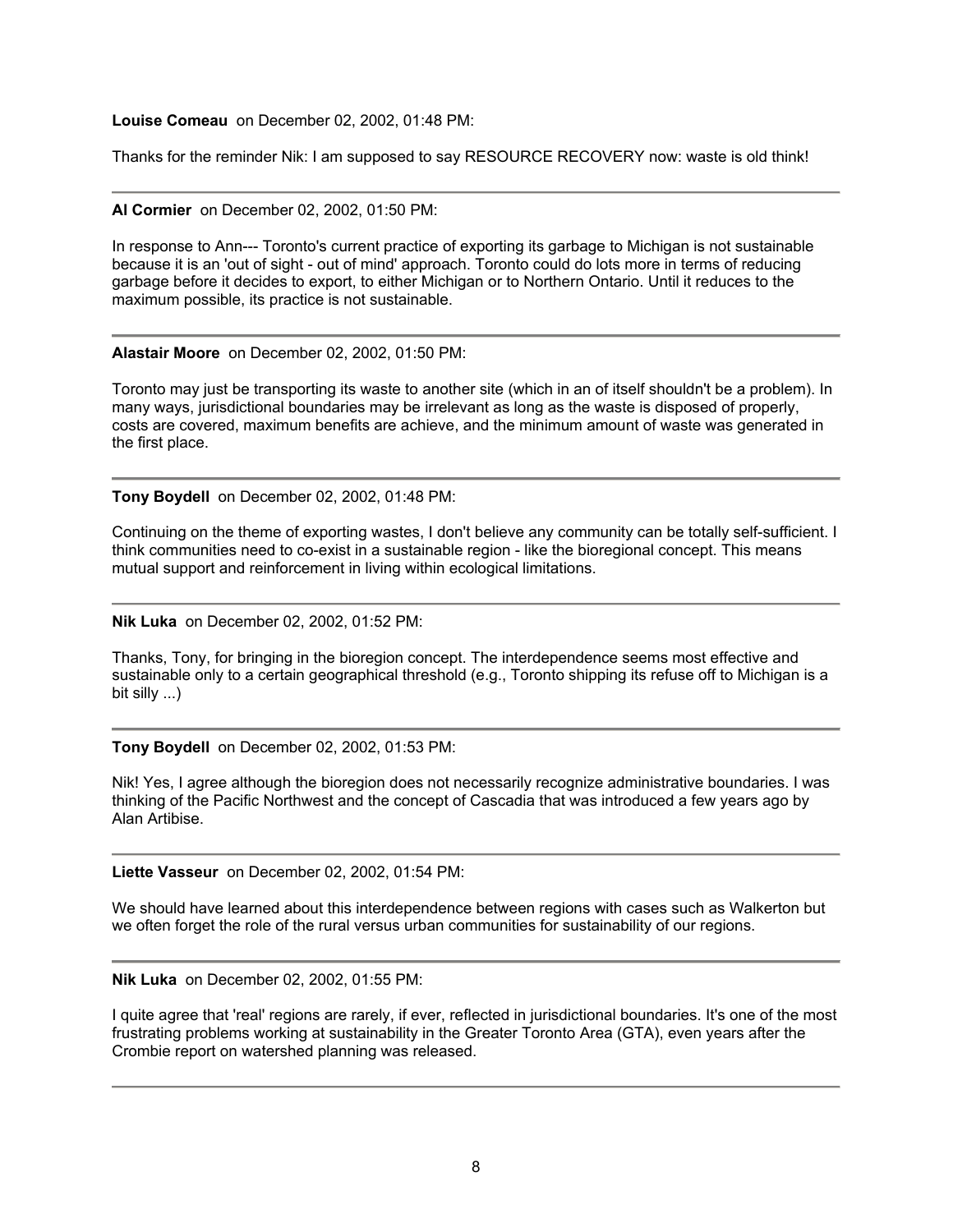## **Tony Boydell** on December 02, 2002, 01:55 PM:

Well, the idea, like many, has been around for a long time. Remember the Waste Materials Exchange program that MOST initiated and Oregon carried on for a good many years?

#### **Nik Luka** on December 02, 2002, 01:56 PM:

And we know that almost all regions comprise places and landscapes that are more 'urban' and more 'rural' ... it's not a dichotomy so much as a continuum!

**Maureen Woodrow** on December 02, 2002, 01:58 PM:

In terms of integrating rural concern I agree that the bioregion is an excellent concept. The size of the region, of course, becomes a political definition, for example, the concept of development zones used in various provinces are political not ecological.

**Ann Dale** on December 02, 2002, 01:49 PM:

Ah, Louise, "community of sustainable practices" and "looping framework that includes other communities". Can we expand upon these concepts, particularly from a waste and transportation perspective?

**Louise Comeau** on December 02, 2002, 01:51 PM:

The regional lens also allows us to have an urban/rural understanding of sustainability: there is a perception that somehow all us urban folks are somehow not relying on rural communities, but in fact we are very connected to the resources and agriculture products being produced in non-urban areas. A bioregional approach allows for greater integration: watershed planning for example. We have discovered it is an important rural/urban mechanism for protecting water sources at source: a key component of sustainability in my view: pollution prevention as a driving principle rather than end of pipe solutions.

## **Liette Vasseur** on December 02, 2002, 01:51 PM:

First, waste is an inherent part of any system... entropy.

As for the idea of sustainable community in Canada, it's right that no sustainable community, in fact no country can be considered sustainable since we all exploit others.

The level/threshold of sustainability is for me more related to concepts such as impairment on other ecosystems, overexploitation of resources (e.g. cod), etc. The reasons why unsustainable uses are coming from ourselves but can also be from natural origin... for example, we have winter. We still need to heat our houses. So we have to find a way: wood, oil, electricity, coal, etc.

**Ann Dale** on December 02, 2002, 01:54 PM:

Al brought up an important point "out of sight, out of mind". As we know, nature produces virtually no waste, how about re-designing communities that produce virtually no waste, or communities that are linked for "resource recovery"?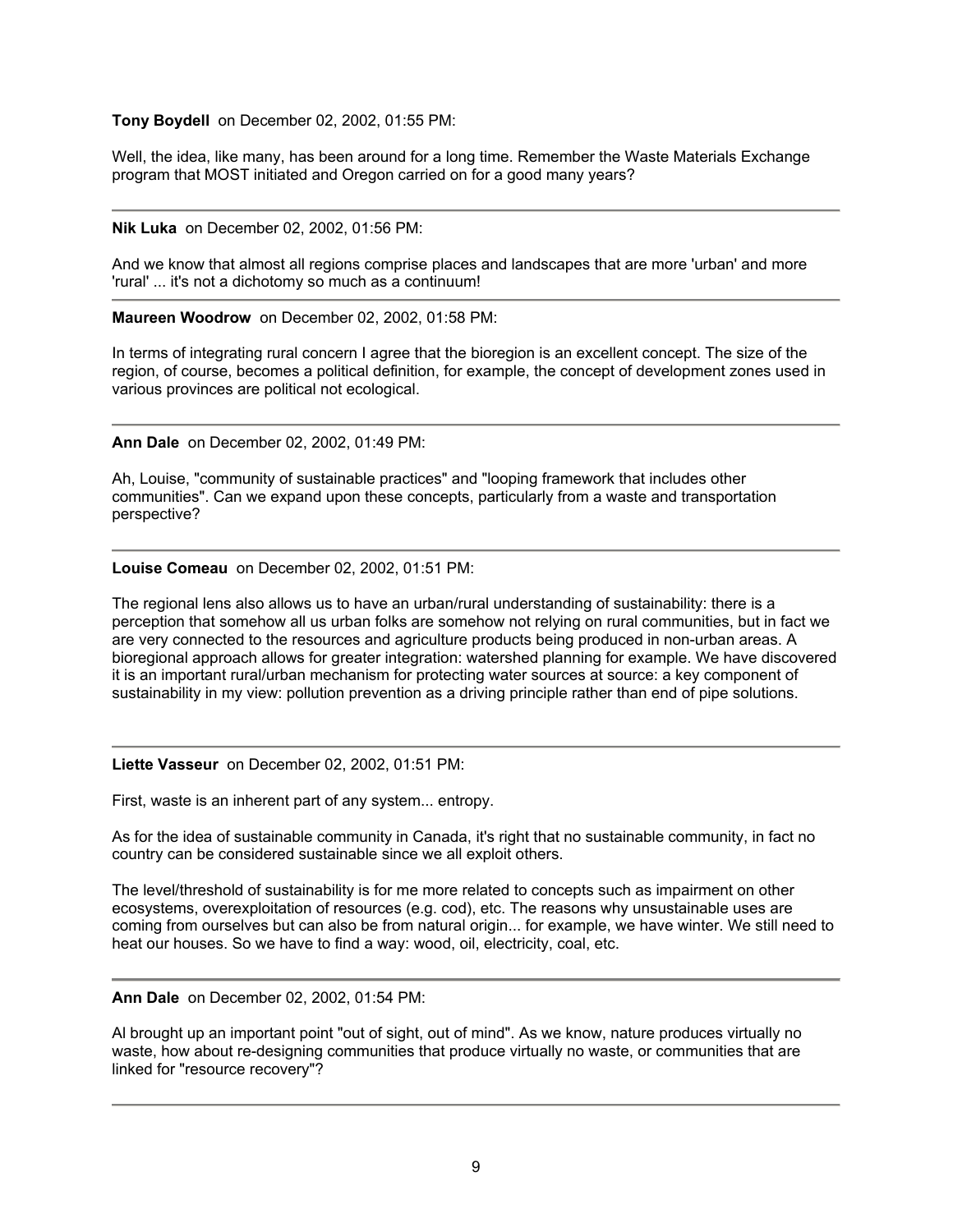## **Liette Vasseur** on December 02, 2002, 01:56 PM:

If we were considering Life Cycle Assessment (LCA) and looking at the natural system with the biogeochemical cycles, we should be able to reduce quite a lot. But can we really go to zero? Under current socio-economic activities, it would be dramatic changes in life style, no?

#### **Al Cormier** on December 02, 2002, 01:57 PM:

Perhaps the next question should be addressed: "are there limits to the growth of cities?" Since Canada is mostly urbanized and likely to stay that way, then sustainability to most Canadians is related to city living. I think we should consider the Oregon model of putting limits to urban growth.

**Louise Comeau** on December 02, 2002, 01:57 PM:

Michael, thanks for the reference to systems: More and more I am coming to the conclusion that general systems theory and systems thinking is the key here: we need to develop mental maps of ourselves individually and as communities around how we are connected to everything else.

One of the most important things we can do is to move our management structures and reporting systems to report on a life cycle basis so that we know when we're leaking (exporting waste when there are options for dealing with some of it closer to home through resource recovery), and when we are in fact reducing in one location to only increase somewhere else: we need lifecycle financing reporting to allow for better understanding of the relationship between capital and operating costs (higher capital costs for efficient products but lower operating) and lifecycle consumption/emission reporting.

**Jiri Skopek** on December 02, 2002, 01:57 PM:

Achieving a no waste community is certainly a challenge. However if Interface carpets can do it with industrial production, then a community should be able to also do it. Let's plan such a community!

**Tony Boydell** on December 02, 2002, 01:58 PM:

Also, we need tools that can be used and understood by our rural communities. I wonder whether or not LCA's are an appropriate tool!

**Nik Luka** on December 02, 2002, 01:59 PM:

Liette is right, that having almost-waste-free communities would entail massive changes in lifestyle, etc. This is ultimately what is necessary, of course,... so how do we get there from here?

**Jiri Skopek** on December 02, 2002, 02:03 PM:

Nik, I don't entirely agree that reducing waste is such a change in lifestyle. During the Toronto's garbage strike people vastly reduced their waste habits. It's largely a question of necessity and education.

**Nik Luka** on December 02, 2002, 02:08 PM:

Jiri, quite so. I was playing devil's advocate to some degree, by throwing out that rhetorical question.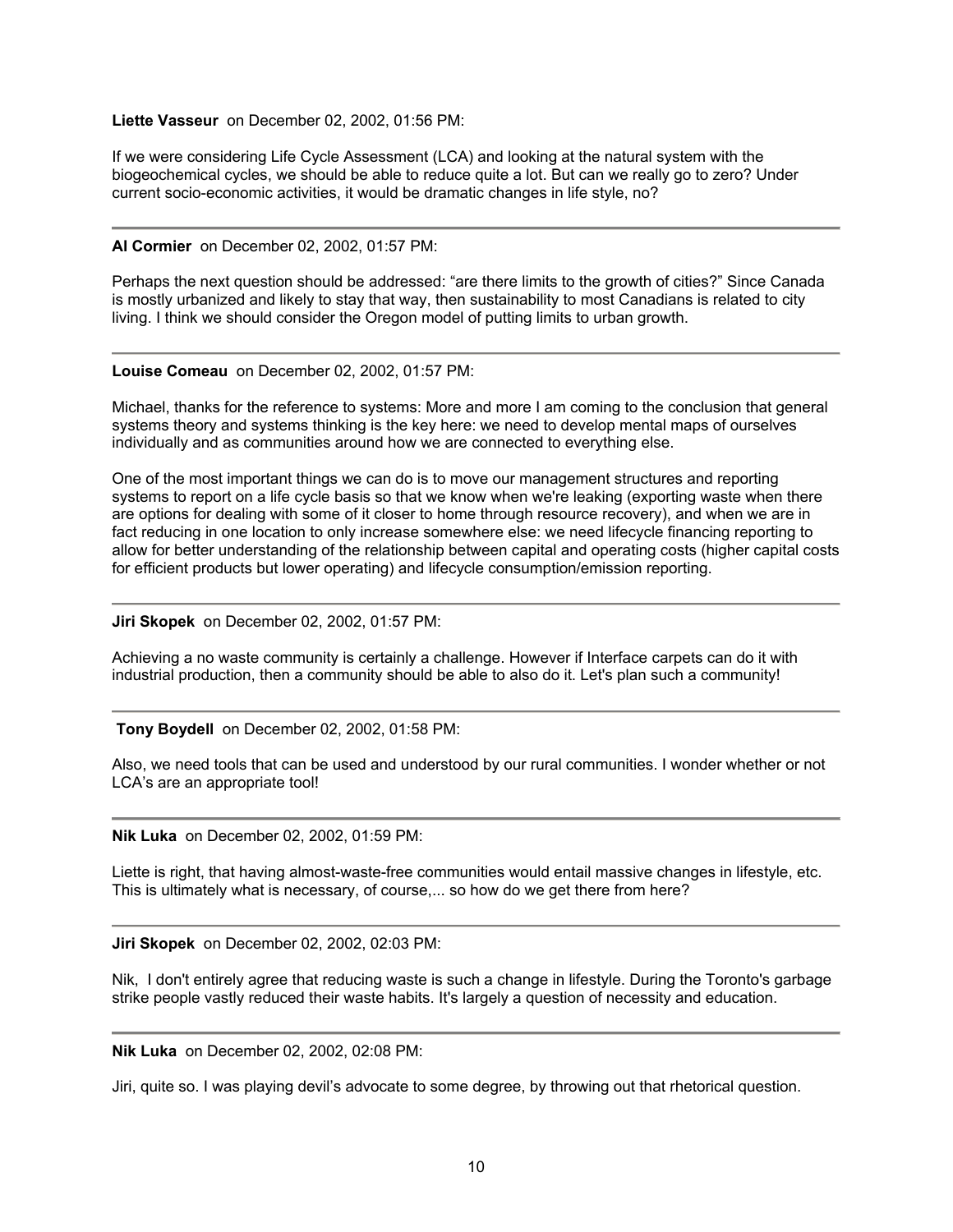Continuing on that 'lifestyle' point: in my own work, I stress the need for understanding and respecting people's attitudes and psychological well-being as vital social components of sustainability. This involves understanding how people perceive and evaluate things: how they think, what effects their decisionmaking processes. This means recognizing that even where form and process in a place may clash with aspects of ecological or economic sustainability, they may well represent something important and meaningful for their users. For instance, I do a lot of work in postwar suburbs, which are often considered anathema to sustainable development. Yet these settings are emotionally charged and constitute a vital part of their residents' self-identity. And far from being barriers, if we understand these aspects, we can work with people to show them that the changes that are perceived as 'massive' are in fact quite possible.

Posted by **Liette Vasseur** (Member # 406) on December 02, 2002, 02:01 PM:

This is a good point, we all have different perceptions of what a community is. For example, the case of Hong Kong. It can be considered a community and a very unsustainable one too since they even have to import water. In terms of limit for population or community growth... this would be an interesting challenge, not like Oregon.

In terms of almost-free-waste, I would like to know how you deal with this for an island community like Hong Kong?

**Alastair Moore** on December 02, 2002, 02:02 PM:

Good point Liette, much of what we're talking about relates to lifestyle. Achieving zero waste and cycling waste into reusable materials will impair our current lifestyles given current technologies. The benefits of developing material loops upon our collective 'lifestyle' will only be realized over the long-term - a term that most citizens cannot afford to wait for. It may be a matter for our social marketing experts.

# **Ann Dale** on December 02, 2002, 02:02 PM:

We seem to have consensus upon a bioregional approach, which would at least eliminate or at least help to reduce the urban/rural tension. Does producing no waste mean 'massive' changes in lifestyle, or do we just have to use the brains we have been given?

For example, how about seeing the computer as a shell which stays in place, and it is updated electronically, thereby effectively reducing the materials flow? There is now a washing machine on the market that uses laser technology and no soap?

**Al Cormier** on December 02, 2002, 02:08 PM:

To Ann's point of bioregional approach-- it makes sense to me for the environmental aspects of a sustainable community, but what about the economic and social aspects?

## **Tony Boydell** on December 02, 2002, 02:11 PM:

Al, I think diversity of economic enterprise is more achievable within some kind of regional context than within a single community. This in turn would provide the leverage to begin to bring about social change.

**Katsitsaronkwas Jacobs** on December 02, 2002, 02:11 PM:

The bioregional concept is not a new one... Indigenous Peoples all over the world have developed an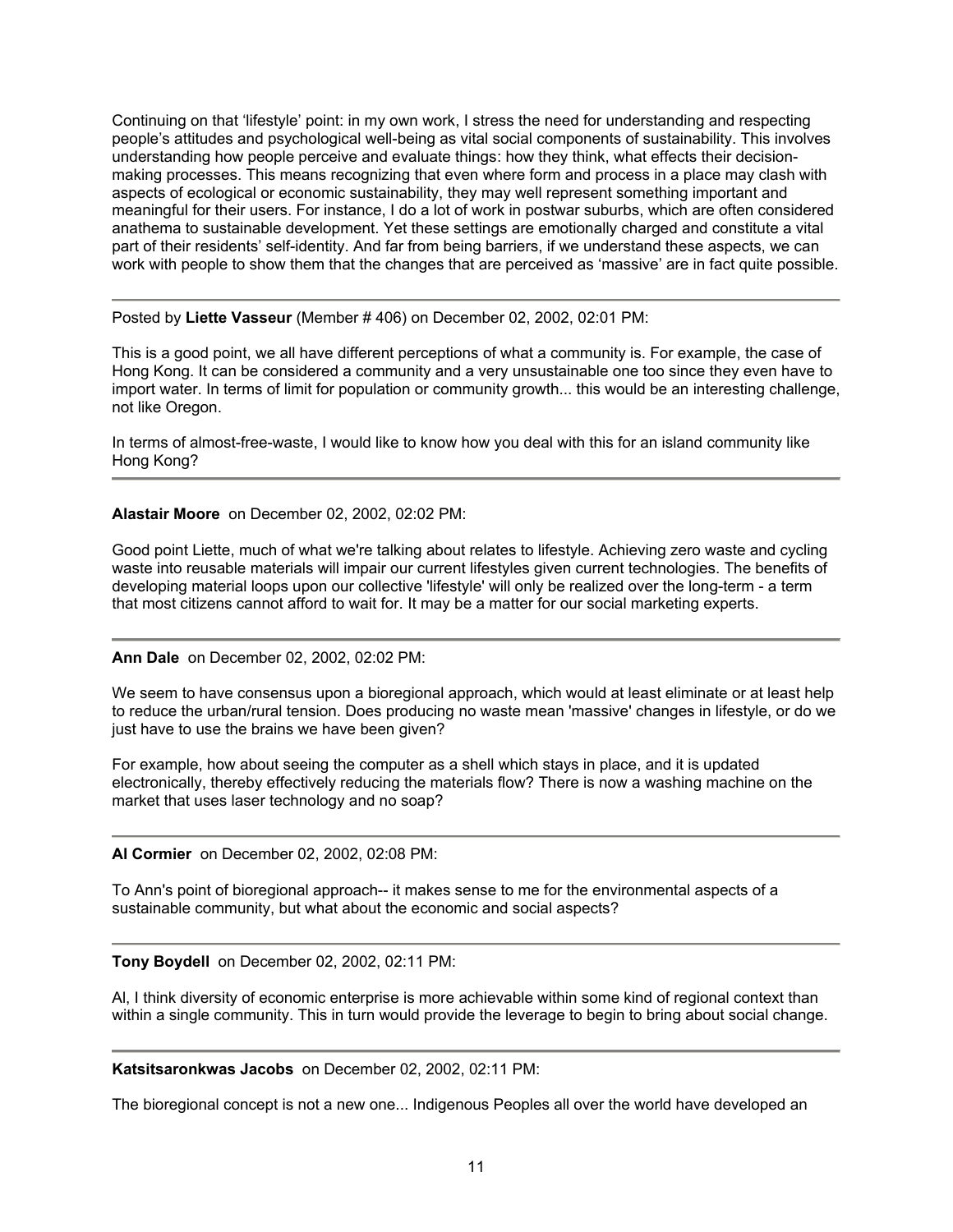intimate knowledge of their surroundings. The concepts of a kinship relationship evolved as a matter of respect for everything that allows us to be here... and as a matter of survival. We never pick the first medicine or kill the first deer we see... in case it is the last... so they can have a chance to renew themselves if needed. This is sustainability in action since time immemorial.

## **Ann Dale** on December 02, 2002, 02:12 PM:

Tony, doesn't the bioregional approach encompass all three imperatives, ecological, social and economic? Second question, is there a boundary that becomes unsustainable, as Katsitsaronkwas pointed out some of the innovations in her community, but maybe you need a community of a certain size to effect change? and how does the bioregional approach fit?

## **Tony Boydell** on December 02, 2002, 02:14 PM:

Ann, yes it does although the original concept was based primarily on biologically and culturally defined regions.

## **Maureen Woodrow** on December 02, 2002, 02:17 PM:

I am interested in the bioregional as well. Is it defined by geography or accessibility? For example, Katsitsaronkwas' region is the reserve. In coast communities it may be defined by a larger bay. Smaller communities have a strong sense of geography and place. From a social and economic perspective this often becomes competitive where one community works against another. Look at the struggle for fish plants in coast Atlantic communities.

## **Katsitsaronkwas Jacobs** on December 02, 2002, 02:35 PM:

I see what you're getting at Maureen but our bioregion is not the reserve... It actually encompasses a much larger traditional territory in which our people hunted, traded, farmed, harvested, and interacted with other nations... The point is that we need to look beyond the limited and meaningless borders that have been created around us. When we look at a map of the world we do not see "Canada" or the "United States" etc.. we see Turtle Island (North America) and the traditional territories and environment of our brothers and sisters throughout it. Many of the problems related to our environment today stem from the concepts of political borders.

## **Michael Masson** on December 02, 2002, 02:39 PM:

Katsitsaronkwas, you're absolutely right, but how can we shift the paradigms that exist out there so that political issues don't continue to be such a major obstacle to getting things done.

## **Katsitsaronkwas Jacobs** on December 02, 2002, 02:55 PM:

 In North America (and elsewhere), I think we need to reconcile that this land was used since time immemorial by peoples who intimately know this land. That Indigenous Peoples are not just one of many "stakeholders" in "Canadian" or "American" decision-making... but should be given an appropriate and meaningful voice that transcends the boundaries that have been created around us. Our spirituality and way of life is being compromised on a daily basis by the contamination of our territories. We are part of the biodiversity that is being destroyed.

More education and interaction amongst our peoples is required to share this knowledge in a respectful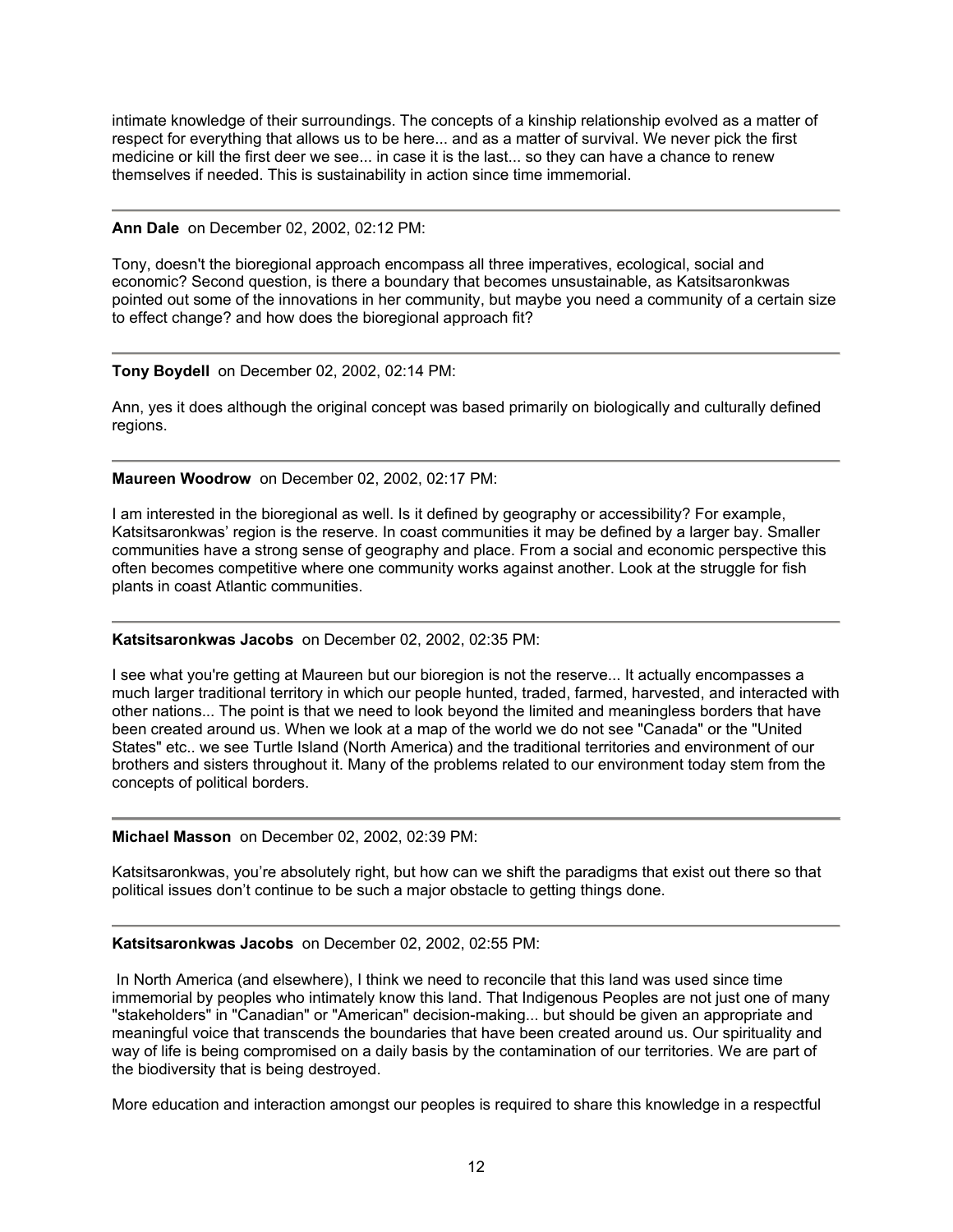way. I think instilling a sense of responsibility (beyond your political boundaries) in everyone at a young age is also key.

## **Maureen Woodrow** on December 02, 2002, 02:42 PM:

Tied to the question of traditional territory is also the question of resource use and the sustainability of the resource which again links back to education and common shared values.

# **Louise Comeau** on December 02, 2002, 02:03 PM:

Ann, I agree that a major redesign/development revolution is required: we can build our cities/neighbourhoods (since most cities are already here) so that our infrastructure is in fact our environment (green roofs, constructed wetlands, more permeable surfaces for storm water runoff, forest cover for source water protection) and we can design our buildings so that they are in fact infrastructure (community energy systems, fuel cells; solar roof systems, etc.,). What we are learning is that:

1. Changing human behaviour (and trying new things is risky and about behavior change) requires social marketing approaches: peer teaching, public commitments, public rewards, financial and non-financial incentives (awards programs) and most of all "trying it on." Pilots are critical to learning new approaches and to gaining experience and confidence in the new approach.

2. There are major barriers to this new kind of community: liability: surrey's East Clayton project has to have traditional infrastructure backup for liability reasons: project costs twice as much.

## **Maureen Woodrow** on December 02, 2002, 02:07 PM:

Louise, I think this is an excellent point. Certainly at the Canadian Climate Impacts and Adaptation Research Network (C-CIARN) Ontario conference the concept of liability was mentioned by municipal councilors in attendance. But personal commitment to a 'sustainable future' made it possible to move the sustainability agenda forward.

## **Maureen Woodrow** on December 02, 2002, 02:02 PM:

Some communities are charging by the bag for waste, has this decreased community waste. Does anyone know of any studies on this subject?

**Tony Boydell** on December 02, 2002, 02:04 PM:

Maureen! Yes, I believe the City of Seattle tried this but I think it was very expensive to run.

## **Liette Vasseur** on December 02, 2002, 02:06 PM:

Weighing bags didn't really work in more than one city. Nova Scotia tried the approach of green, blue and other bags. Sounded great at the beginning for reaching the 50% diversion but now we have begun to discover other problems such as contamination, wild dumping, etc. It's not only a question of changing behaviour but also attitudes.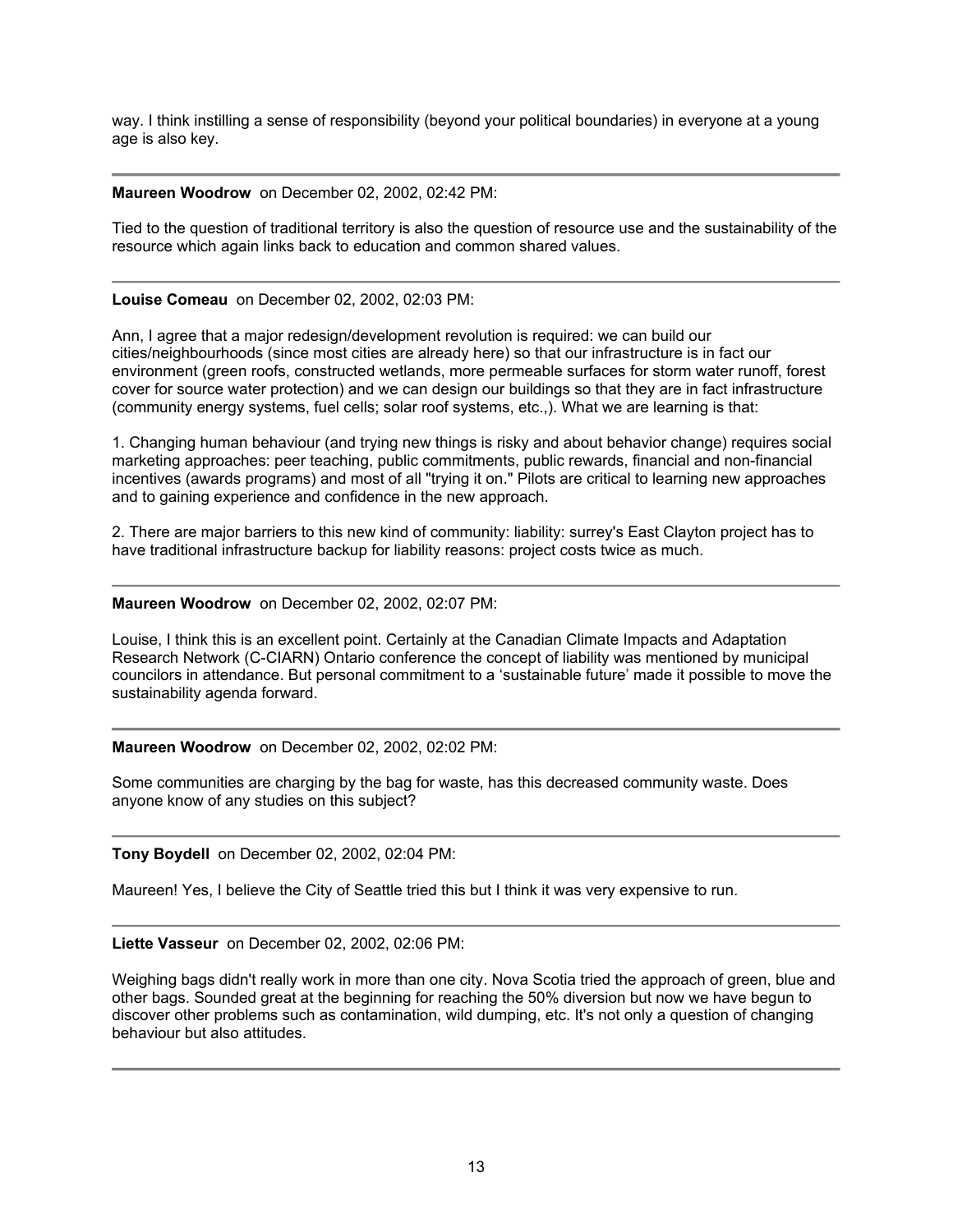## **Liette Vasseur** on December 02, 2002, 02:07 PM:

By the way, a question... has the strike in Toronto helped to reduce garbage for the time of the strike or more. In Montreal, it did reduce for the time of the strike but the worst came after.

#### **Ann Dale** on December 02, 2002, 02:06 PM:

Ah, the thorny issue of trying to change human behaviour. To respond to Maureen and Tony, my understanding is that charging for the bag in Europe has dramatically reduced the waste stream, on the other hand, there are always ingenious people who seek to push their extra bags on someone else? Again, I remind you of Al's point, "out of sight, out of mind". It's a little like climate change, you can't see, taste it, or feel it, until you fry!

#### **Louise Comeau** on December 02, 2002, 02:09 PM:

Ah yes, the issue of responsibility: it is central I agree.

It's not really culturally embedded in my view: we don't take personal responsibility, and we don't take responsibility for our impact on our communities, the planet today, nor the future impacts.

It's not clear to me how we mature in this area: do we look to ways to develop individual responsibility (apparently called moral responsibility feelings denoted by guilt) or to we develop it through social norms. This apparently is called conformity or conventional responsibility and it's denoted by feelings of embarrassment and shame.

So, do we try and develop our capacity to be responsible by developing our feelings of responsibility toward ourselves our social networks?

## **Michael Masson** on December 02, 2002, 02:11 PM:

Louise, I guess that my thoughts on a systems thinking approach are based in the concept of connection. Senge`s model for creating learning organizations can be applied to everything we do and the process of developing a shared vision and learning to apply it through mental modeling is directly applicable to building sustainable communities.

#### **Maureen Woodrow** on December 02, 2002, 02:12 PM:

Louise, this brings us back to Katsitsaronkwas' point of planning for future generations and changing the mindset of a me/now generation.

#### **Liette Vasseur** on December 02, 2002, 02:13 PM:

To go back to Katsitsaronkwas' comment on future generations. I would like to know how many people in communities are thinking about them and responsibly work towards their well-being versus their image and inheritance (fame)? At this level, waste is not considered a resource and therefore, we don't advance in the debate.

There is also the question of why do I have to restrict myself since you (talking about previous generation) didn't care about the use of the resources?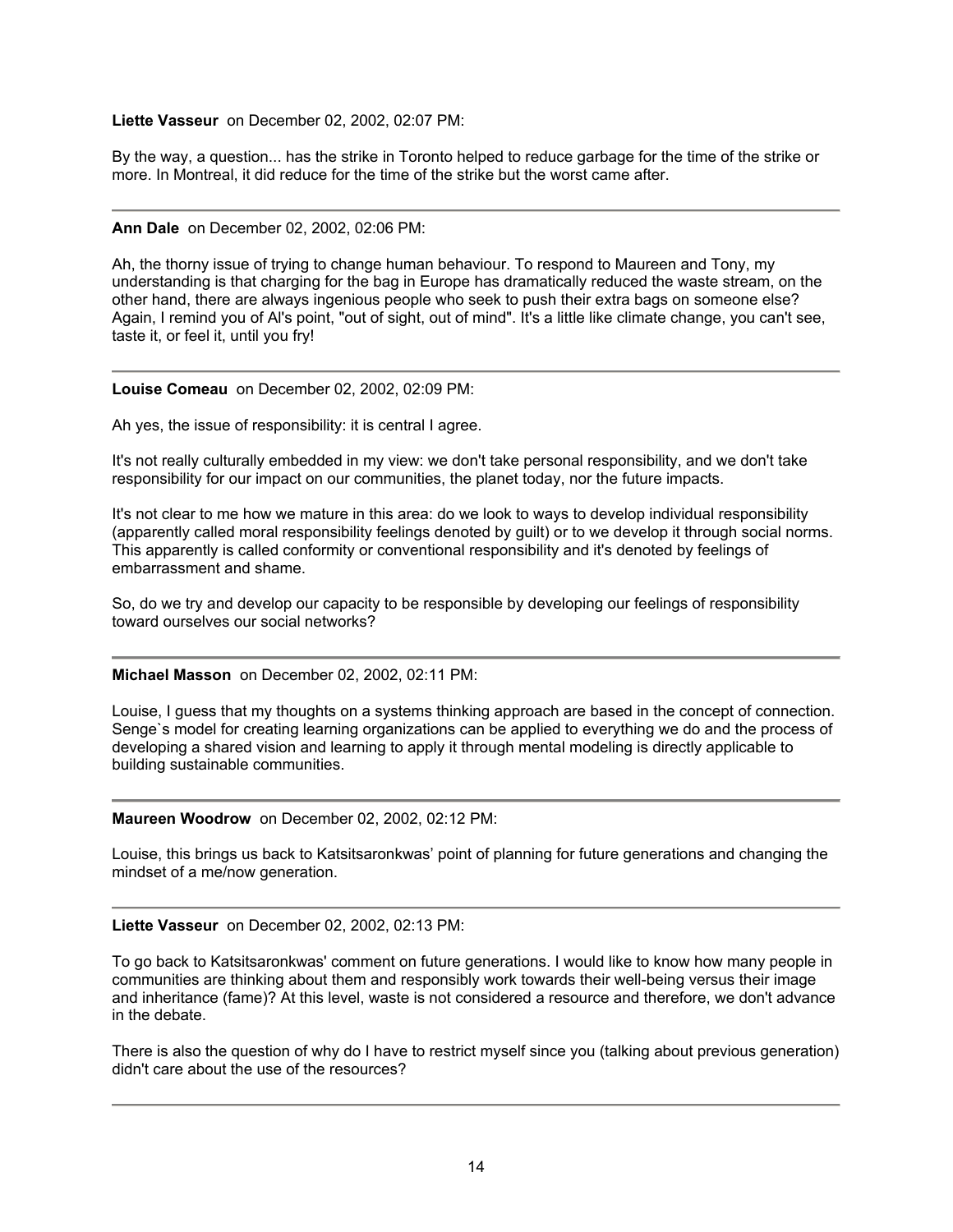#### **Al Cormier** on December 02, 2002, 02:15 PM:

"All things are possible once enough human beings realize that everything is at stake". -- Norman Cousins

Do we need to reach some sort of crisis for human beings to realize that everything is at stake. This raises the issue of education/awareness about the perils we are facing. Most Canadians do not understand the issue nor would they understand much of this dialogue.

#### **Nik Luka** on December 02, 2002, 02:15 PM:

Louise, those are good questions. We are certainly in an era of 'rights' instead of 'responsibilities'. In this regard, Katsitsaronkwas' points are especially important. I think we are starting to talk about how we get people to engage more completely with their environment.

#### **Katsitsaronkwas Jacobs** on December 02, 2002, 02:22 PM:

I agree that responsibility is not necessarily a culturally limited value. I do think that it requires some sense of collective cohesion to bring meaning to it. But then we go back to Lindsay's question about "how do we define community?"

I don't think guilt or conformity are the way to go because that's like making a law... sometimes you only follow it because you have to ... not because you want to. We need to interact more with each other and learn from each other... and build that respect and responsibility in our children... in schools and at home. Our children need to have a hands on interaction with the natural world to build that respect. Most children today don't even have an awareness, let alone an appreciation, of where their food comes from (beyond the grocery store).

**Tony Boydell** on December 02, 2002, 02:18 PM:

Al, I knew someone would bring up the "crisis" question sooner or later! I tend to be rather cynical as far as human nature is concerned. Historically the rise and fall of nations has been based on monumental crises - are we any different?

**Liette Vasseur** on December 02, 2002, 02:17 PM:

Yes, the issue of engaging people is a challenge. You are right, most people would not understand this dialogue. The main reason is that this is not considered a crisis unless it touches our 5 basic needs: health care, education, shelter, food and water.

#### **Jiri Skopek** on December 02, 2002, 02:24 PM:

I fully agree with the notion of responsibility. The good news is that a value system can change rapidly. For example, it did not take very long for accessibility to become an accepted mainstream feature of buildings. And now green buildings are becoming almost mainstream.

**Alastair Moore** on December 02, 2002, 02:19 PM:

Moving toward sustainable communities requires broad based understanding of the relationships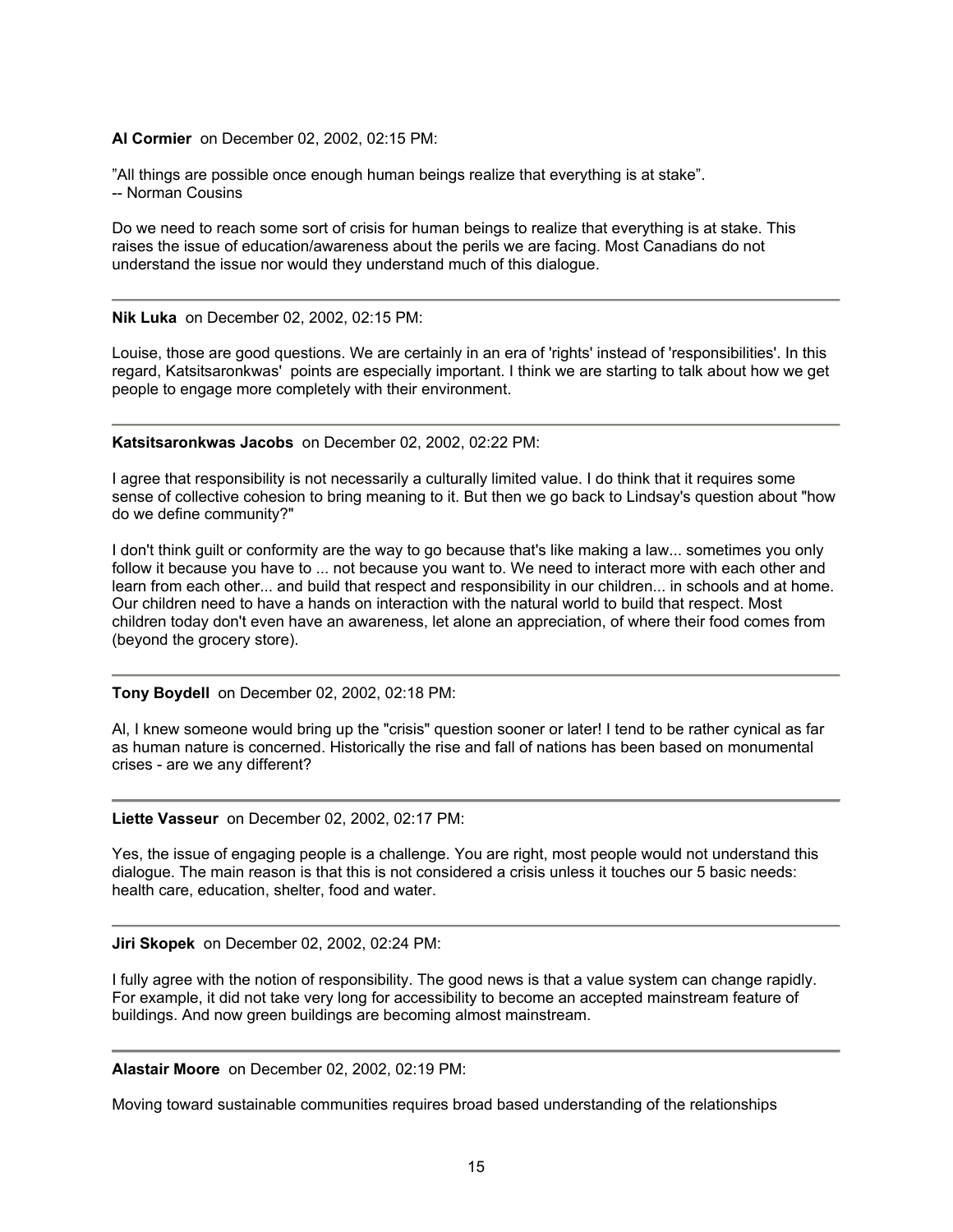between our personal actions and the impacts these have on society/environment etc. In Canada we emphasize the individual rights and freedoms but have yet to develop a 'Charter of Responsibilities'. Rethinking the way we perceive our roles (individually and collectively) is an important first step to a more sustainable future. Education, education, education!

## **Ann Dale** on December 02, 2002, 02:19 PM:

Al, I am not sure that most Canadians wouldn't understand this dialogue (or maybe just some of the academic pointy-headed language). My research on social capital and sustainable development connections in communities is showing how sophisticated and knowledgeable people are intuitively: the problem is they don't feel they have the ability to influence change, their voices aren't heard, they feel disempowered, they disengage. There are some fundamental disconnections going on.

# **Liette Vasseur** on December 02, 2002, 02:24 PM:

Yes, I agree with you Ann, people are quite well educated in many places and not necessarily from formal education. They have their own way of acting and reacting. There might be a disconnection between what we consider the crisis and what they consider the crisis. In most small Atlantic communities, the concept of watershed and sustainable ecosystem is almost intrinsic but they cannot necessarily articulate the issues as we try to do it here.

# **Alastair Moore** on December 02, 2002, 02:33 PM:

Liette, I share your concern regarding the different languages that various groups use to describe the same world. Policy and legal institutions must be able to bridge this linguistic gap so that substance and reality remain in our sustainable development strategy. It's vital that we be able to engage the views of those who can make or break any progressive sustainable development initiatives.

## **Maureen Woodrow** on December 02, 2002, 02:21 PM:

The question of education is an important one. How do you get the message across? I don't think the Kyoto newspaper and TV adds are as effective as they could be. The counter dialogue seems to be getting the message across at the level of the pocket book.

**Louise Comeau** on December 02, 2002, 02:23 PM:

Empowerment: what's central are approaches that are designed with what people can do in mind. We need to be aware of what people's capabilities are and design to accommodate those capabilities, or design to strengthen those capabilities.

People will not act if they feel their actions will have no impact. Programs have to show the impact of actions (lots of reporting) and feedback loops.

**Ann Dale** on December 02, 2002, 02:25 PM:

Following upon these points, Etzionni argues that "healthy communities are communities that engage in moral dialogues, what it means to be a community?" and that is one of our rationales for this e-dialogue project, can we encourage new ways of dialoguing electronically that are more sustainable and allow one to listen and talk from their office, their homes, and ultimately 'connect' us in new ways?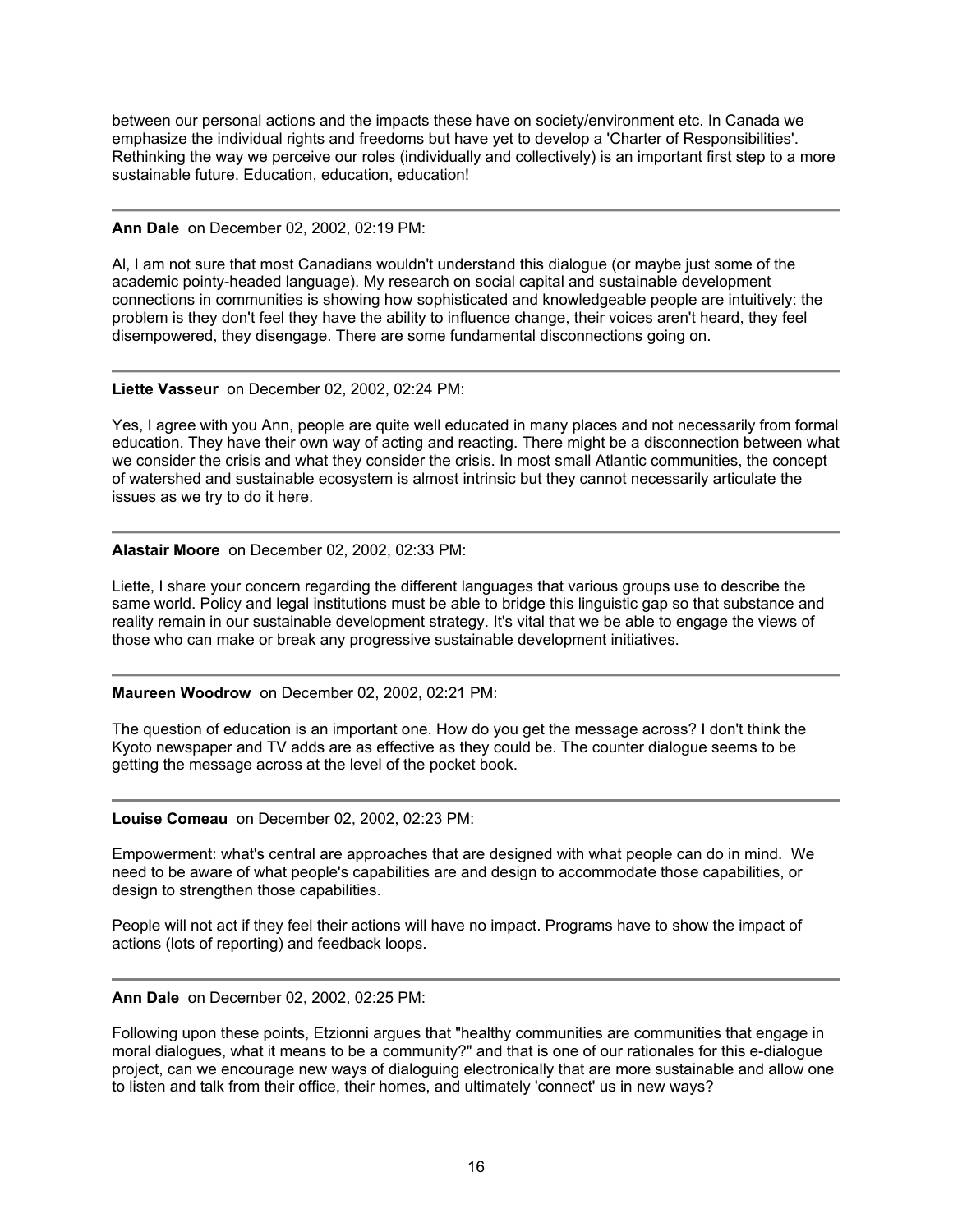#### **Liette Vasseur** on December 02, 2002, 02:27 PM:

Good point Ann, we have a proposal for something like that here in the Maritimes. Hope it works and I'll be able to tell you later!

**Tony Boydell** on December 02, 2002, 02:28 PM:

Ann, as I have argued before, the moral dialogues are the means by which we attempt to agree on a common set of values - the shared norms - and the starting point for any form of community empowerment.

**Nik Luka** on December 02, 2002, 02:30 PM:

Building on Ann's point: I have consistently found that people are thrilled when given the chance to dialogue in a meaningful way about themselves, their own lives, their communities, etc. With my Québec City research group, there have been excellent results in terms of participative planning/design work with residents of postwar suburbs to move them closer to sustainability.

**Tony Boydell** on December 02, 2002, 02:30 PM:

 I have some concern about the universality of the electronic dialogue in support of community dialogues or , perhaps, the evolution of social capital!

**Ann Dale** on December 02, 2002, 02:31 PM:

Ah, but Tony, they are not substitutes, but complements, we need both, do we not?

**Lindsay Cole** on December 02, 2002, 02:33 PM:

Ann - your points are interesting ones. I think that there is great potential for the use of dialogues like this one.

But there is also great danger.

The danger is in assuming that these dialogues are truly representative, diverse and engaging. For many, they are not. Many people of the world - and even in our own uber connected nation - do not yet have access to these electronic fora. And most often, these are the people for whom community sustainability is perhaps the most important. They tend to be the impoverished, the disenfranchised, the young and the old, cultural minorities... In my mind the most critical voices in the exploration of 'sustainable community.' So - how can we get past this great challenge?

**Michael Masson** on December 02, 2002, 02:35 PM:

Ann, I agree that the dialogues that we find ourselves in must be at least partially based in an acceptance that it will take place in many ways including electronically.

A key point for me is that we have to be prepared to listen to one another in a manner that tosses out the pre-conceived assumptions that we often have of one another and be willing to hear information as if its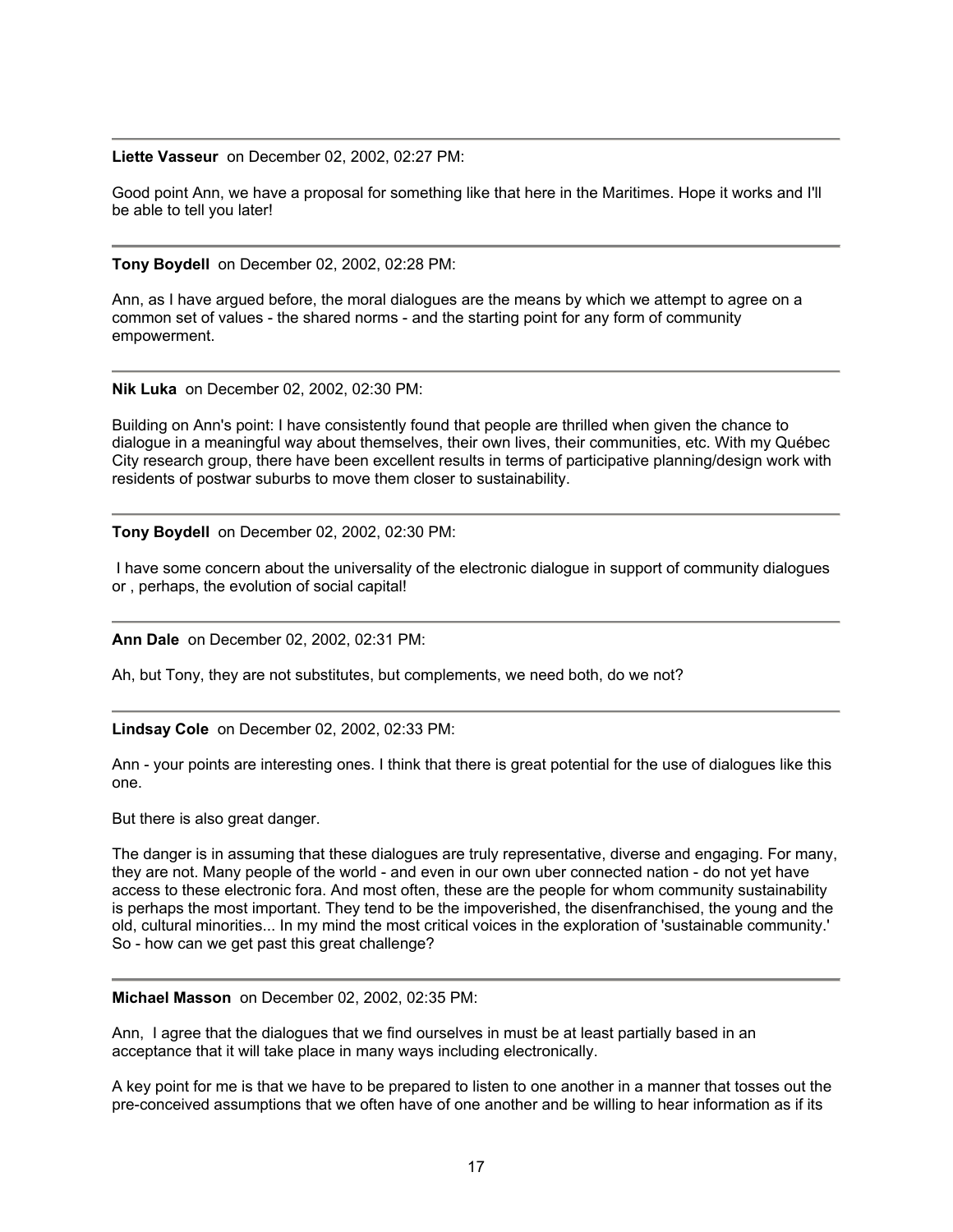for the first time.

## **Ann Dale** on December 02, 2002, 02:29 PM:

I would now like to move to questions from our distinguished audience. First question.

System thinkers define leverage points as the path of least resistance to achieving the resultant change. Our discussion is oriented to influencing complex community systems and hopefully come to terms with what a sustainable community might look like. My question to the panel is this, what or where do you feel are these leverage points in today's Canadian urban communities?

## **Liette Vasseur** on December 02, 2002, 02:33 PM:

I am not sure about the question of leverage in urban communities. But I have a point unclear... how long can we afford to be unsustainable? For how many generations? Or will we be able to find new band-aid technology to make us sustainable as communities?

**Al Cormier** on December 02, 2002, 02:33 PM:

One leverage point is certainly transportation. As cities grow bigger, sitting in traffic is certainly a point of contention. But, transportation can be planned in a sustainable way and avoid the crisis stage.

**Tony Boydell** on December 02, 2002, 02:36 PM:

Al, your point is a good one! I worked with a transportation planner some years ago who was seriously advocating planned congestion. Of course, that was only part of the solution as one had to offer the carrot as well as the stick!

**Nik Luka** on December 02, 2002, 02:37 PM:

Tony - yes! In Copenhagen, they have successfully dealt with traffic congestion by aggravating it: where there is heavy traffic, they close off lanes, thus increasing the odds that drivers will use transit, ride a bike, or walk (or not travel unnecessarily...!)

**Tony Boydell** on December 02, 2002, 02:33 PM:

In response to the question - it is a bit difficult to be specific. I think as a generalization the leverage occurs in any situation where the general public perceives an immediate benefit!

**Nik Luka** on December 02, 2002, 02:36 PM:

In response to the question about points of leverage: I'd agree with the point re transportation. Also, in the Québec City project, I found that the idea of 'greenery' is consistently important - almost sacred - to people living in places with sterile green lawns, etc. If we can therefore deepen people's understanding of biodiversity and encourage retrofitting existing structures, we can move forward.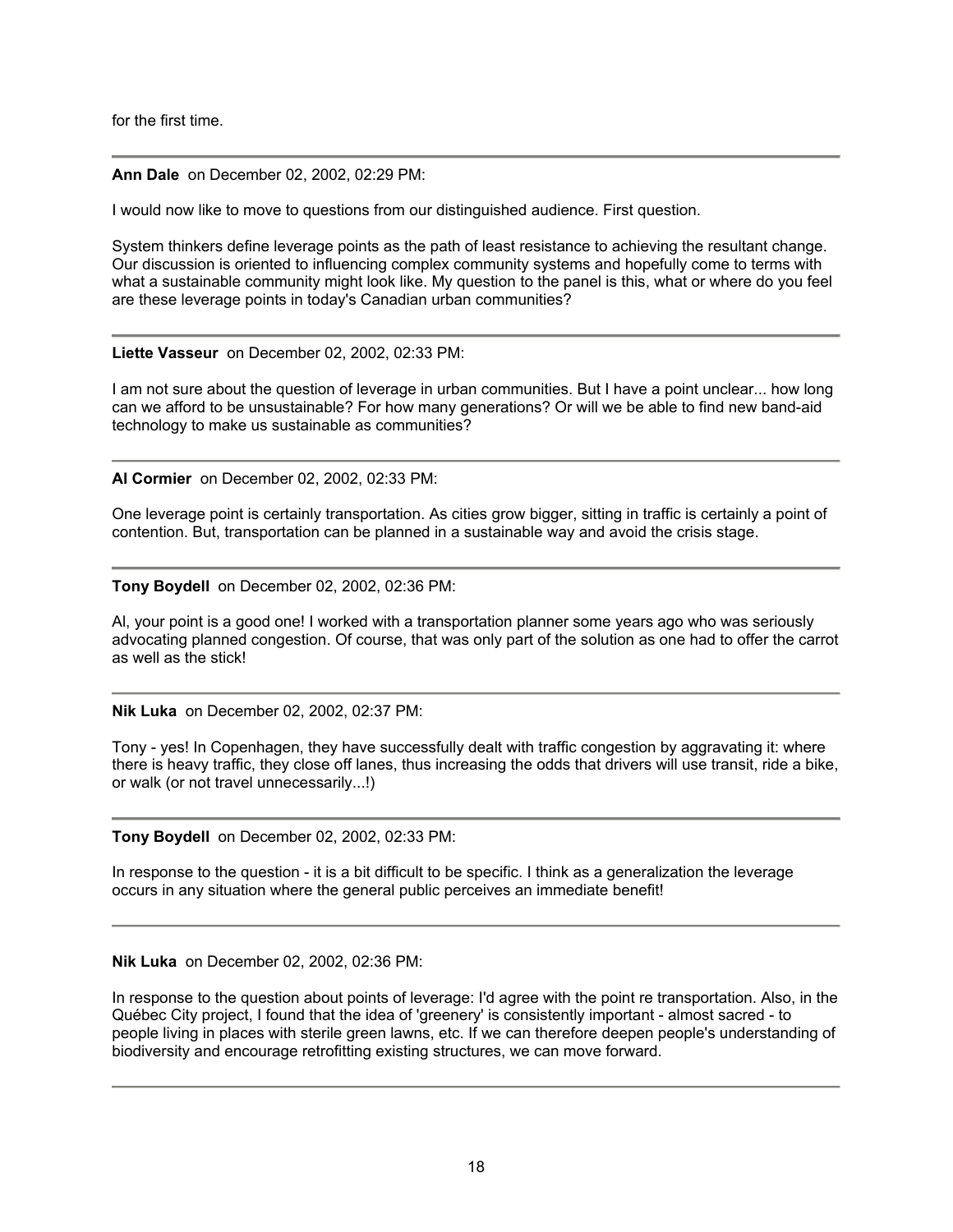**Al Cormier** on December 02, 2002, 02:36 PM:

Tony - could a leverage point be a perceived or real threat as well as a benefit?

# **Tony Boydell** on December 02, 2002, 02:37 PM:

Al, yes, I think so although I don't know how many times one could "get away with" crying wolf!

## **Jiri Skopek** on December 02, 2002, 02:36 PM:

The most powerful leverage, of course occurs when there is a crisis. Besides that, anything which affects the pocketbook is also a powerful motivator for change. At the community level, for example, developing a new sustainable business in a local economy would be a very powerful leveraging agent. And then of course there is education of kids.

**Al Cormier** on December 02, 2002, 02:39 PM:

Further on the transportation angle... Urban streets with vitality (such as sidewalk cafes, merchants, places to stroll etc) are very sustainable and enriching but they do not exist on streets without congestion. Look at Hamilton's fast and efficient one way street system and its barren landscape.

**Tony Boydell** on December 02, 2002, 02:42 PM:

Al, yes, there was some excellent work done in the seventies on the relationship between traffic volume and community streets - the heavier the volume, the less community and the more rooming houses!

**Ann Dale** on December 02, 2002, 02:38 PM:

Perhaps the leverage point is in the building of common values and shared futures? It seems to me that we have lost 'shared meanings' somehow or other.

And Al, maybe we can use congestion creatively to have people see traffic congestions as education points, if we could once again have the 'citizen forums' on radio as they were in the 40s.

One thing that has come out loud and clear, is that we need 'informed' and 'engaged' citizens to move to more sustainable communities.

**Tony Boydell** on December 02, 2002, 02:39 PM:

Yes, but I think the key here is that you take a policy or initiative to new heights of unpleasantness, knowing that you have a solution to offer! Otherwise it doesn't work!

**Jiri Skopek** on December 02, 2002, 02:45 PM:

Al, your point about urban streets is a good one You can also increase density and diversification through an urban development which can lead to more efficient use of infrastructure.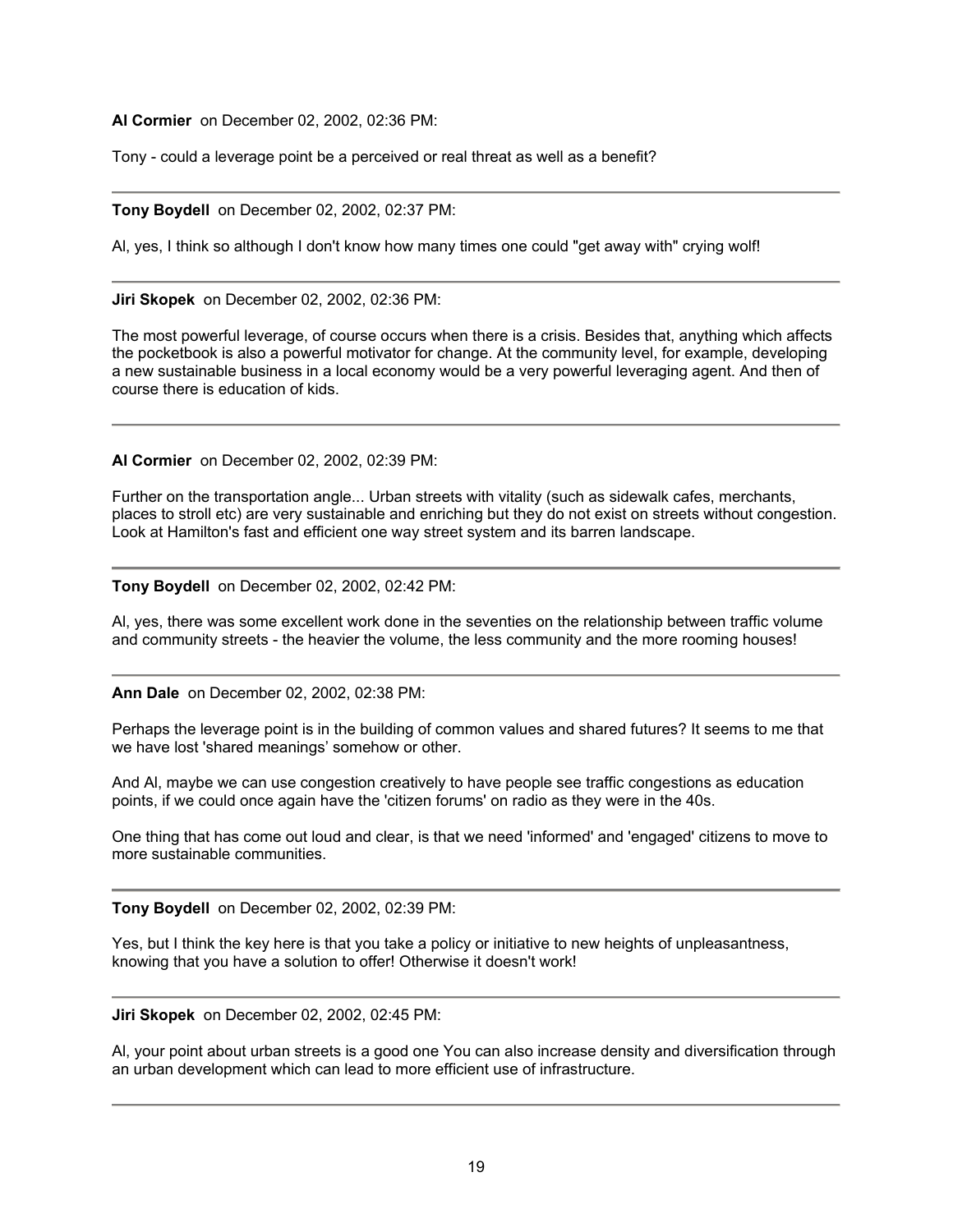#### **Ann Dale** on December 02, 2002, 02:41 PM:

So, we need to slow down and connect on the street, Al. Recently in Toronto at a workshop, someone told me that they have conversation cafes on climate change, what better way to capitalize on addiction, build conversation around coffee:)

Another question from the audience, and Lindsay what do you think? as it brings up the question of virtual communities.

What are the characteristics of communities that give their residents a sense of belonging and inspire them to steward their environment?

**Al Cormier** on December 02, 2002, 02:44 PM:

I think that a sense of belonging is perhaps in being happy with one's community. Unless there is some joy in living there, then it must not be sustainable to the individual. How do we measure happiness???

**Tony Boydell** on December 02, 2002, 02:45 PM:

Interesting question about the characteristics of communities. There are many answers to this depending on whether the sense of belonging has evolved through serendipity or design. One of the keys is to have a champion in the community - leadership, I guess - that will inspire others to share towards the common good.

**Maureen Woodrow** on December 02, 2002, 02:47 PM:

I think it may be easier to measure the sense of belonging to a community than happiness, how does one participate in a community? To what organizations does one belong, etc.

**Nik Luka** on December 02, 2002, 02:48 PM:

On how to measure happiness - difficult, to be sure, but lots of work is being done in environmental psychology, having to do with belonging and attachment ... and it really depends on the user. To respond to that question raised a moment ago, people will practice stewardship when they are attached to their home landscape. The issue may be more one of how can we encourage people to 'come home to natural process': to develop a sense of belonging in biodiversity, etc. - e.g., many of the points Katsitsaronkwas has made.

**Tony Boydell** on December 02, 2002, 02:48 PM:

I would agree with Maureen! One can ask questions such as "when you leave the community, what is it that you remember about it?" In other words, the sense of belonging is often firmly grounded in sense of place.

**Nik Luka** on December 02, 2002, 02:51 PM:

Another very important thing to ask has to do with aspirations: how long a person plans to continue being part of a given community - e.g., how long do you intend to live in this place?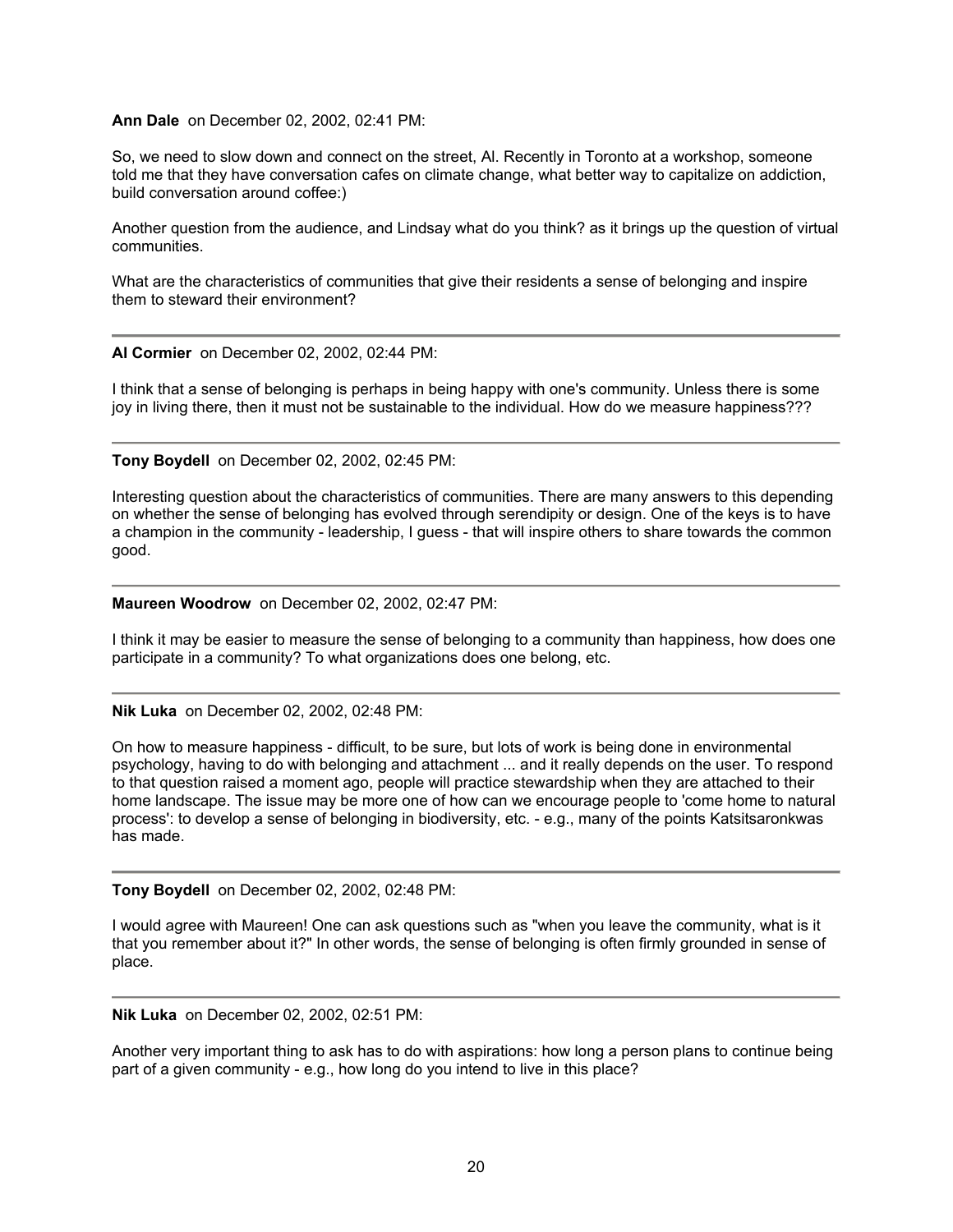#### **Michael Masson** on December 02, 2002, 02:51 PM:

In regard to the question on what are the characteristics of communities that cause residents to want to be stewards, in my opinion, its closely linked to a community incorporating sustainable community concepts into its development planning process.

By focusing on the natural assets of an area and paying close attention to the interconnectedness of those assets with the lives of the local inhabitants when development processes are being considered, is a critical component of becoming a steward of your environment

## **Maureen Woodrow** on December 02, 2002, 02:48 PM:

Leadership and commitment are extremely important within a community. How can you engage good potential leaders to participate in the process?

**Ann Dale** on December 02, 2002, 02:47 PM:

We have time for one more challenging question from the audience:

"Your forum has mentioned 'changing attitudes' several times. What are the mechanisms to engage local business communities in the concepts and discussions about sustainability so they will be involved in the solutions?"

#### **Al Cormier** on December 02, 2002, 02:48 PM:

Perhaps our planning/development regulations should require projects etc to be assessed against a wide variety of criteria. We now have environmental assessments. Perhaps we ought to move to 'sustainability assessments'.

**Maureen Woodrow** on December 02, 2002, 02:53 PM:

Al's comments are appropriate. This was raised last week as well. How do you educate the planners and designers given the long time frame in which changes to municipal plans/regulations often operate.

**Tony Boydell** on December 02, 2002, 02:55 PM:

Maureen! Is it the planners or the politicians who need to adjust to longer timeframes?

**Jiri Skopek** on December 02, 2002, 02:51 PM:

The way local business communities will become engaged in discussions about sustainability is either as a result of a crisis or the perception that there may be a market advantage.

**Tony Boydell** on December 02, 2002, 02:52 PM:

In reply to the last question, I think the first step is probably to have an articulated policy framework within which community businesses can operate. We have this proposed Community Charter here in BC and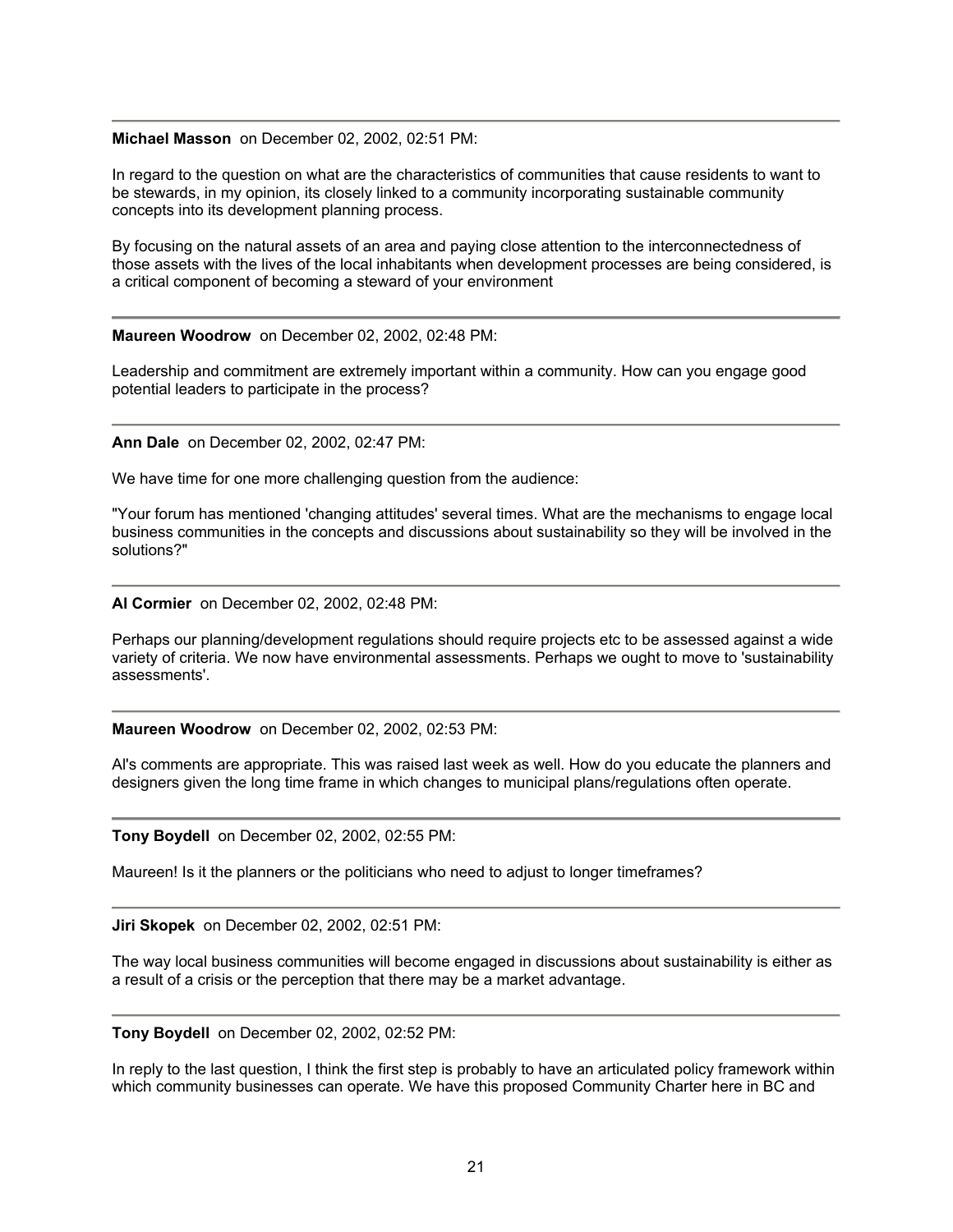although there are many skeptics, in principle it is going in the right direction.

**Al Cormier** on December 02, 2002, 02:55 PM:

Maureen touches on a favorite topic of mine. Many of our current university courses are lacking in sustainability content and changing the content of a university curriculum is very difficult, especially when it involves hard work.

**Ann Dale** on December 02, 2002, 02:57 PM:

Al, you have hurt me terribly as a professor who teaches exclusively sustainable development curriculum:)

**Maureen Woodrow** on December 02, 2002, 02:59 PM:

Ann, all professors are not as enlightened as you!

**Al Cormier** on December 02, 2002, 02:59 PM:

Ann - I said many of our existing curricula, not all. I am sure yours is a fine example.

**Nik Luka** on December 02, 2002, 02:57 PM:

On educating planners and designers, I agree (as one who educates planners and designers!) ... It's important to ensure that the curricula for professional schooling in planning, architecture, etc. have mandatory courses in aspects of sustainability, such as ecosystem functioning and biodiversity, and holistic ecological design approaches to problem-solving.

**Ann Dale** on December 02, 2002, 02:55 PM:

Any final postings before we end our discussion for today?

**Al Cormier** on December 02, 2002, 02:58 PM:

As a final posting, may I offer the following I found on the net.

Ahwahnee Principles:

Preamble

Existing patterns of urban and suburban development seriously impair our quality of life. The symptoms are: more congestion and air pollution resulting from our increased dependence on automobiles, the loss of precious open space, the need for costly improvements to roads and public services, the inequitable distribution of economic resources, and the loss of a sense of community. By drawing upon the best from the past and the present, we can plan communities that will more successfully serve the needs of those who live and work within them. Such planning should adhere to certain fundamental principles.

Community Principles: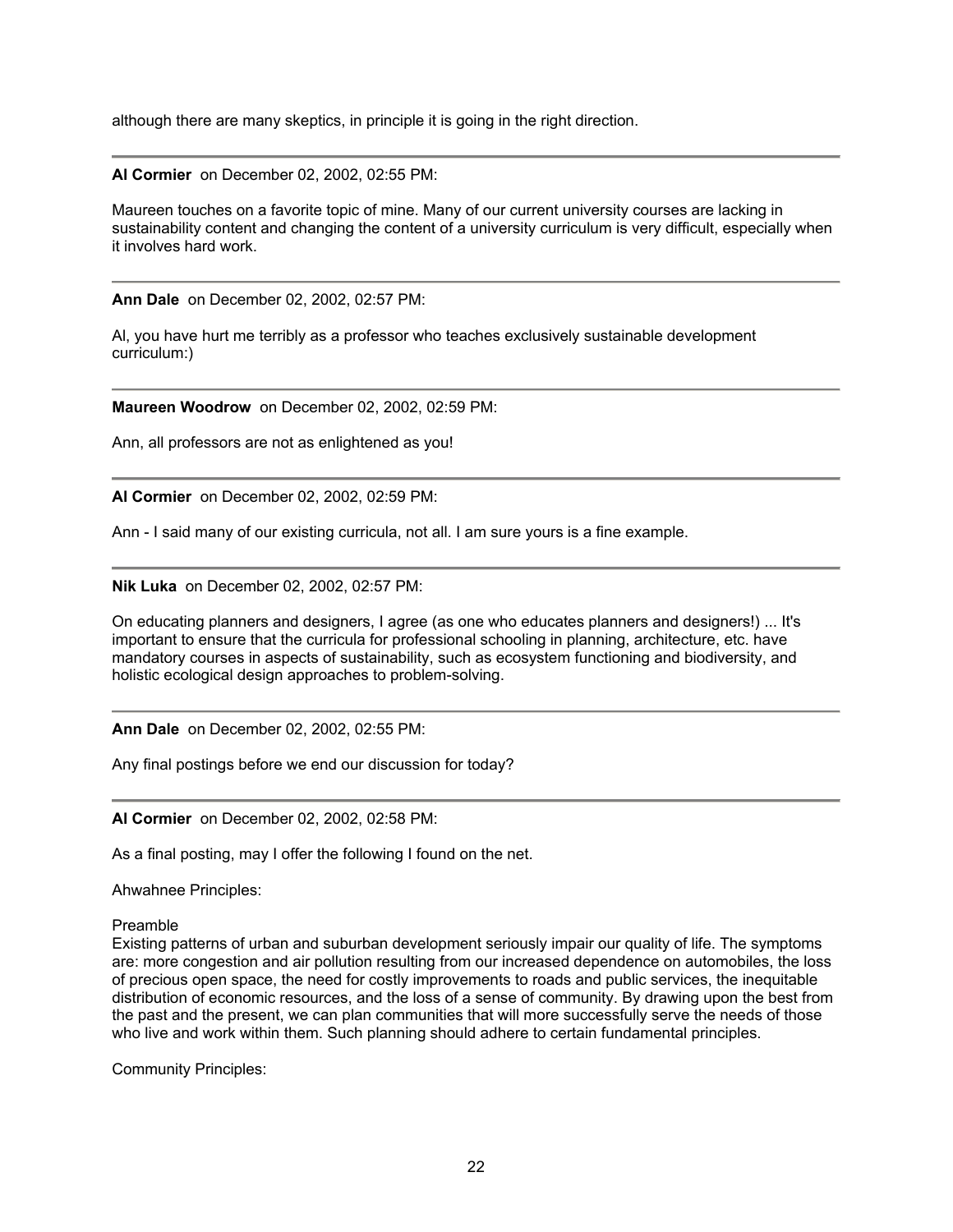- 1. All planning should be in the form of complete and integrated communities containing housing, shops, work places, schools, parks and civic facilities essential to the daily life of the residents.
- 2. Community size should be designed so that housing, jobs, daily needs and other activities are within easy walking distance of each other.
- 3. As many activities as possible should be located within easy walking distance of transit stops.
- 4. A community should contain a diversity of housing types to enable citizens from a wide range of economic levels and age groups to live within its boundaries.
- 5. Businesses within the community should provide a range of job types for the community's residents.
- 6. The location and character of the community should be consistent with a larger transit network.
- 7. The community should have a center focus that combines commercial, civic, cultural and recreational uses.
- 8. The community should contain an ample supply of specialized open space in the form of squares, greens and parks whose frequent use is encouraged through placement and design.
- 9. Public spaces should be designed to encourage the attention and presence of people at all hours of the day and night.
- 10. Each community or cluster of communities should have a well-defined edge, such as agricultural greenbelts or wildlife corridors, permanently protected from development.
- 11. Streets, pedestrian paths and bike paths should contribute to a system of fully-connected and interesting routes to all destinations. Their design should encourage pedestrian and bicycle use by being small and spatially defined by buildings, trees and lighting; and by discouraging high speed traffic.
- 12. Wherever possible, the natural terrain, drainage and vegetation of the community should be preserved with superior examples contained within parks or greenbelts.
- 13. The community design should help conserve resources and minimize waste.
- 14. Communities should provide for the efficient use of water through the use of natural drainage, drought tolerant landscaping and recycling.
- 15. The street orientation, the placement of buildings and the use of shading should contribute to the energy efficiency of the community.

Regional Principles:

- 1. The regional land-use planning structure should be integrated within a larger transportation network built around transit rather than freeways.
- 2. Regions should be bounded by and provide a continuous system of greenbelt/wildlife corridors to be determined by natural conditions.
- 3. Regional institutions and services (government, stadiums, museums, etc.) should be located in the urban core.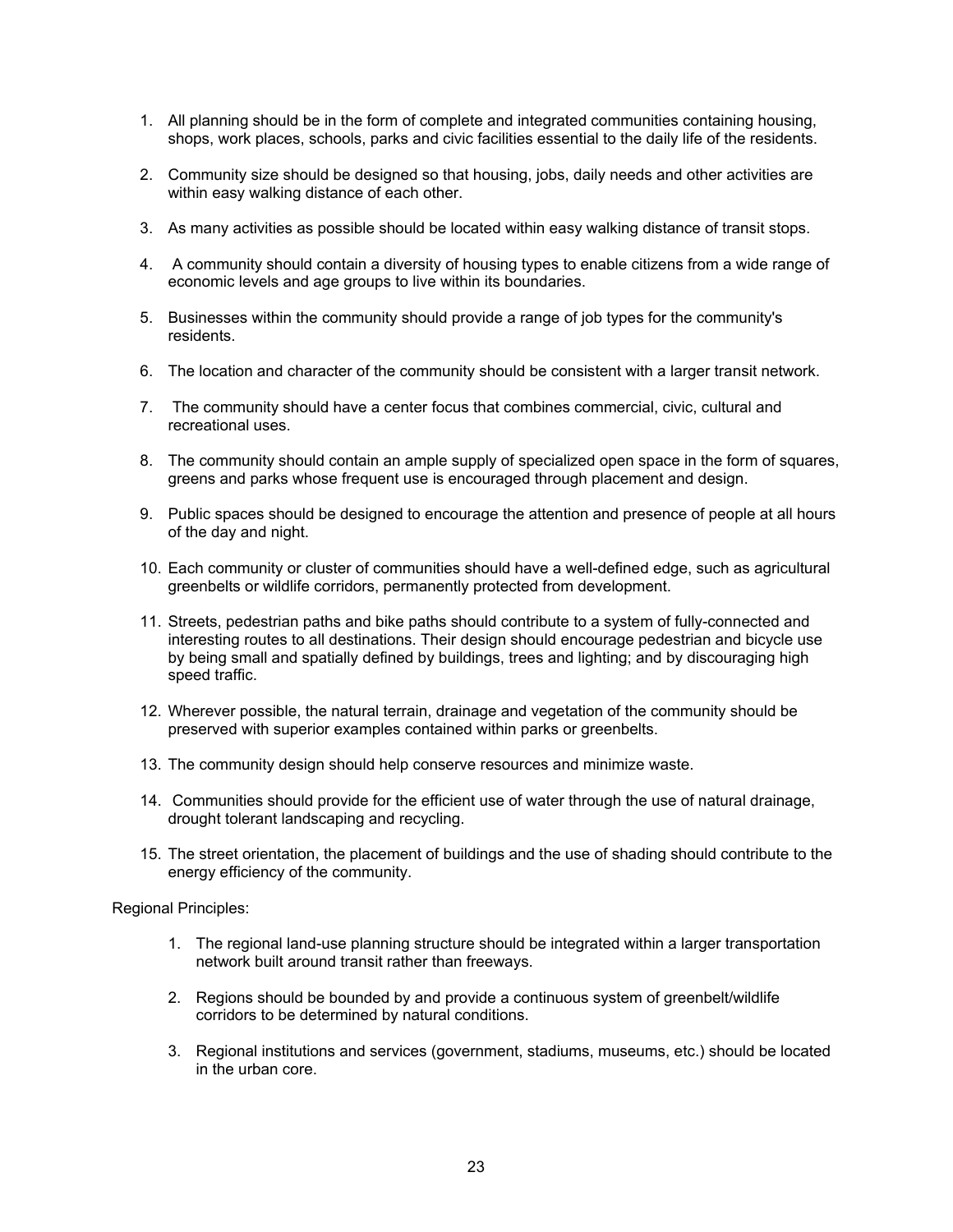4. Materials and methods of construction should be specific to the region, exhibiting a continuity of history and culture and compatibility with the climate to encourage the development of local character and community identity.

Implementation Principles:

- 1. The general plan should be updated to incorporate the above principles.
- 2. Rather than allowing developer-initiated, piecemeal development, local governments should take charge of the planning process. General plans should designate where new growth, infill or redevelopment will be allowed to occur.
- 3. Prior to any development, a specific plan should be prepared based on these planning principles.
- 4. Plans should be developed through an open process and participants in the process should be provided visual models of all planning proposals.

If you would like more background information on the Ahwahnee Principles (including where the name came from), please read the article reprinted from Western Cities Magazine.

**Nik Luka** on December 02, 2002, 02:59 PM:

This has been a very stimulating discussion and I look forward to tomorrow's !

**Ann Dale** on December 02, 2002, 03:00 PM:

What a good lead into tomorrow. Thanks one and all for your time and reflection. Day 2 we will look at the issues of scale, limits and diversity for sustainable communities?

I would also like to remind the audience that an evaluation form can be found at www.e-dialogue.ca, as all communities are dependent upon feedback to improve or change their behaviour.

Until tomorrow, same time, same place.

**Al Cormier** on December 02, 2002, 03:00 PM:

Looking forward to tomorrow.

**Maureen Woodrow** on December 02, 2002, 03:01 PM:

Good luck on the remainder of the dialogue. I am sorry I can not participate the next two days. It is certainly a learning experience for me.

**Tony Boydell** on December 02, 2002, 03:03 PM:

Thanks Ann! Interesting experience.

[To Top](#page-0-0)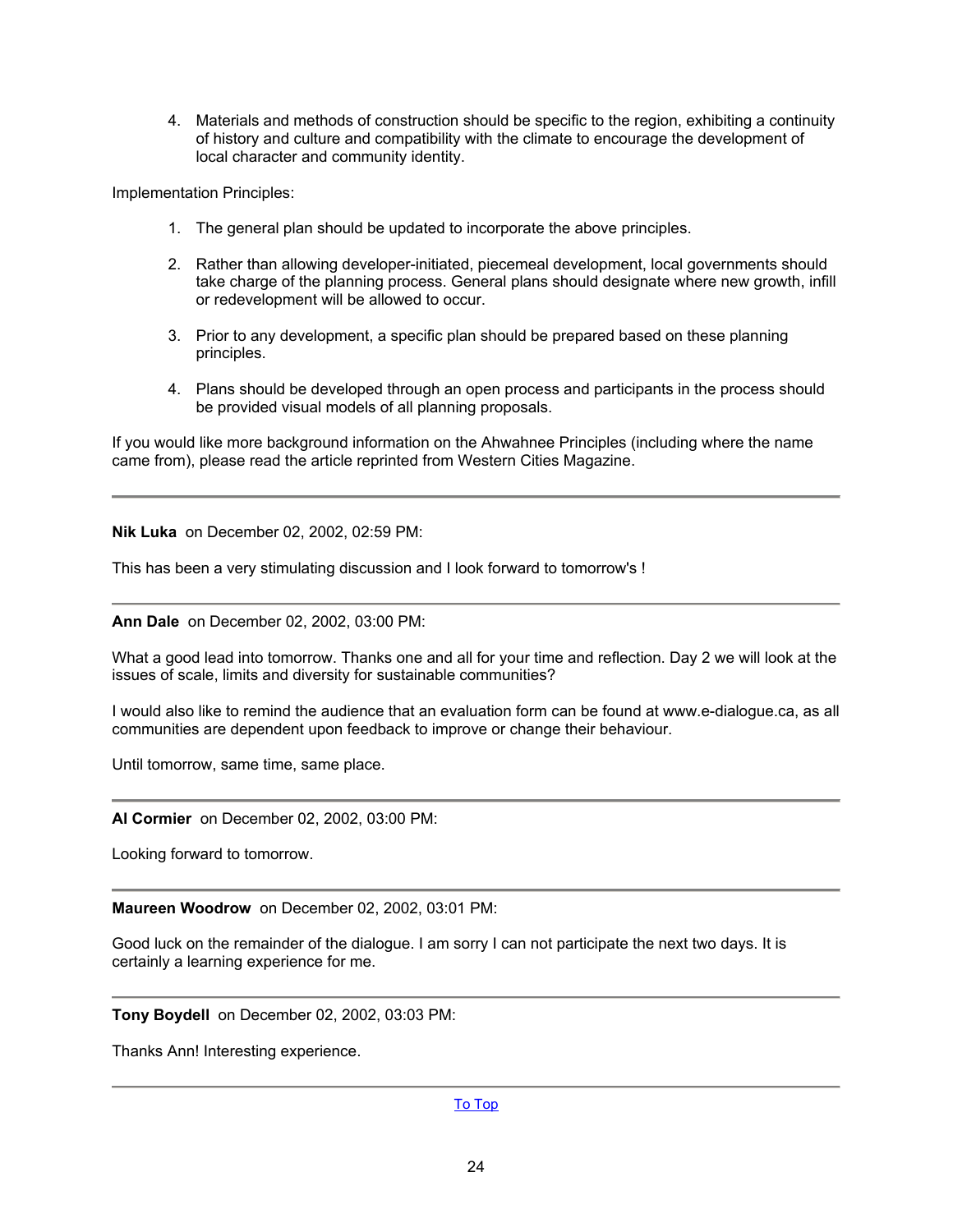# <span id="page-24-0"></span>**Day 2: Scale, Limits and Diversity**

#### **Ann Dale** on December 03, 2002, 01:19 PM:

Welcome back everyone. Yesterday we discussed the meaning of sustainable communities.

Recurring emergent themes included the importance of connection; a systems approach; reciprocity and balance; and quality of life dependent upon reconciling that quality with ecological system imperatives. In response to a question concerning possible leverage points from the audience, the panelists raised the following: transportation, biodiversity, educating youth, developing collective norms and values as well as shared futures, sustainable development planning processes, and articulated policy frameworks.

Before we begin today's theme of scale, limits and diversity, I would like to re-introduce the last question posed from the audience and invite responses.

"What are the mechanisms to engage local business communities in the concepts and discussions about sustainability so they will be involved in the solutions?"

Let's rock and roll.

#### **Michael Masson** on December 03, 2002, 01:33 PM:

In regard to the question of business engagement strategies, I think that if processes were established at the local municipal level that invited affected stakeholders to identify common concerns amongst all stakeholders such as the importance of protecting greenspace or the need to provide a clean, safe drinking water source, stakeholders including small business owners could work together to clarify what their basic values are.

Once a set of common values have been agreed upon, they can begin to define ways in which their business practices can be aligned with them.

**Jiri Skopek** on December 03, 2002, 01:35 PM:

Another thing businesses can do to make communities more sustainable is to green every building in this country. The Natural Resources Canada (NRCan) and the Canadian Earth Energy Association (CEEA) studies have shown that with existing technologies we can reduce GHG emissions by 30%. With new technologies we can achieve a reduction of 60%.

#### **Al Cormier** on December 03, 2002, 01:36 PM:

I agree with Michael. It has to be done at the local level. For instance, here in Toronto, there is a private sector alliance set up to work with City Council on local issues of economic development, tourism and sustainable development.

**Tony Boydell** on December 03, 2002, 01:38 PM:

But I also think that to be able to do anything effectively at the local level, you need to be empowered, which means senior governments typically need to give up something!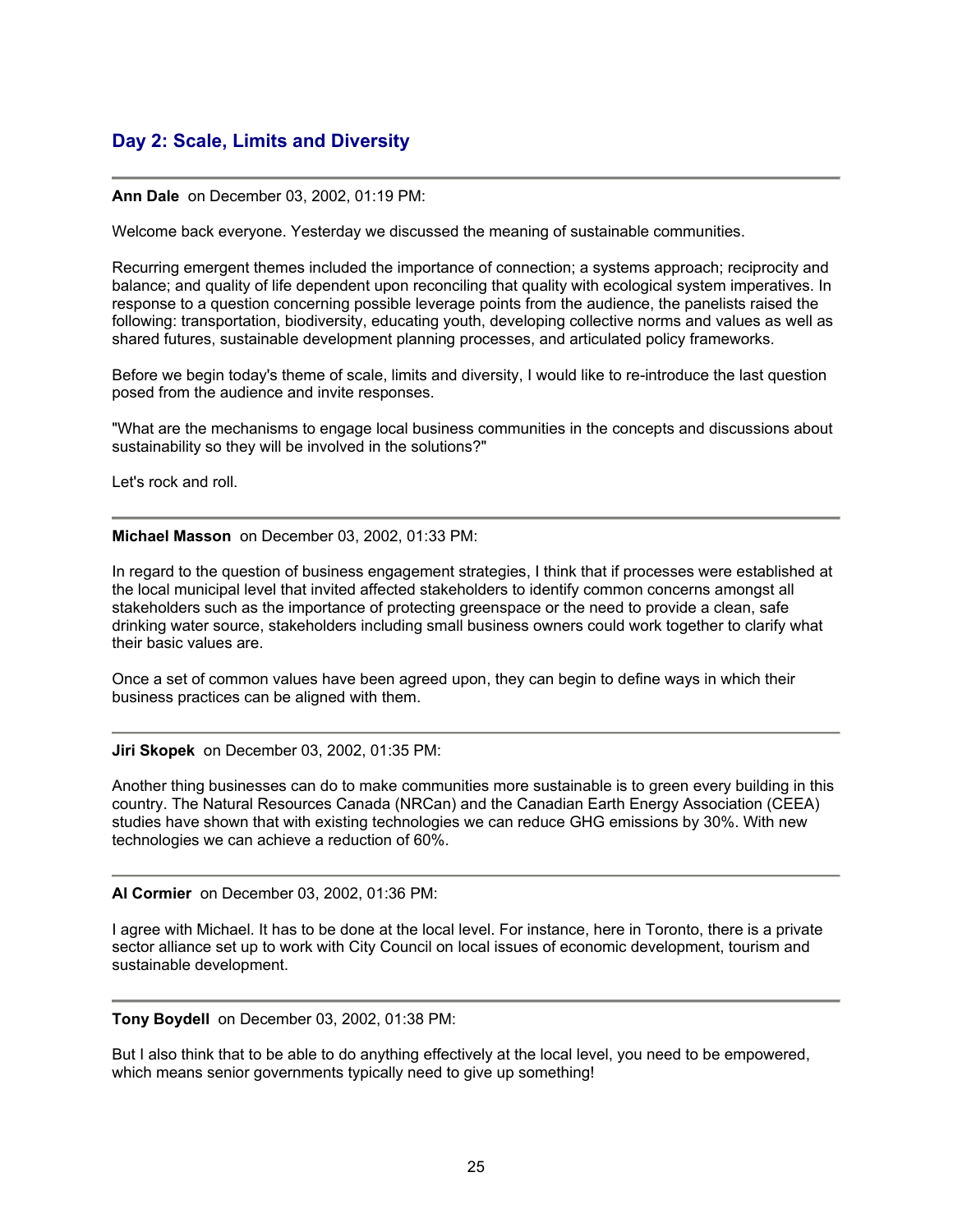#### **Ann Dale** on December 03, 2002, 01:38 PM:

It seems to me that one of the ways to fully engage businesses in the sustainable development revolution is to demonstrate the economies of scale and benefits to be derived. For example, the National Research Council (NRC) states that new networks of collaboration and strategic alliances are key to responding to global imperatives.

#### **Lindsay Cole** on December 03, 2002, 01:40 PM:

Business needs to be engaged in community sustainability in terms that they understand and work with (a broad generalization - I know). These being community economic development, job stability and creation, new business opportunity development, retention/recruitment of a highly qualified work force, providing job opportunities for young people...

Of course some businesses will be interested in water and air protection, but not all. I think that these are some common entrance points for most businesses to understand sustainability in their terms. It can then broaden out to include environmental protection issues.

#### **Ann Dale** on December 03, 2002, 01:46 PM:

Lindsay, good points. I liked the approach of the former B.C. Green Economy Initiative, linking energy conservation with job creation and innovation. It gets back to reconciling ecological, social and economic imperatives.

#### **Al Cormier** on December 03, 2002, 01:41 PM:

Tony - True business people don't have time to waste just for reports to sit on shelves. Some form of up front agreement is required to convince them that their views will be listened to.

Often, the action is with local municipal council and if the city has representation by ward, it is often the case that few Council members think at the city wide level but instead at their ward only.

#### **Katsitsaronkwas Jacobs** on December 03, 2002, 01:45 PM:

Business owners are integral parts of a community. In many cases their contributions to environmental degradation are not necessarily because they don't care about their community. They have children, grandchildren etc. who live in the community as well. Sometimes it's just a matter of them not knowing what damage they are doing and what their alternatives are. I think there should be more information/education about this not only for the average person but also for business people specifically. Maybe conferences dedicated specifically to this important aspect of their business... greening their operations.

And I really like the concept of starting with the building itself that they're operating in.

#### **Ann Dale** on December 03, 2002, 01:41 PM:

Tony, we all know how difficult it is to get people to give up something, it seems to be that we need to move to new models of governance, based on partnership and power with, not power over.

Again, to return to engaging the business sector, one of the things I learned while leading an energy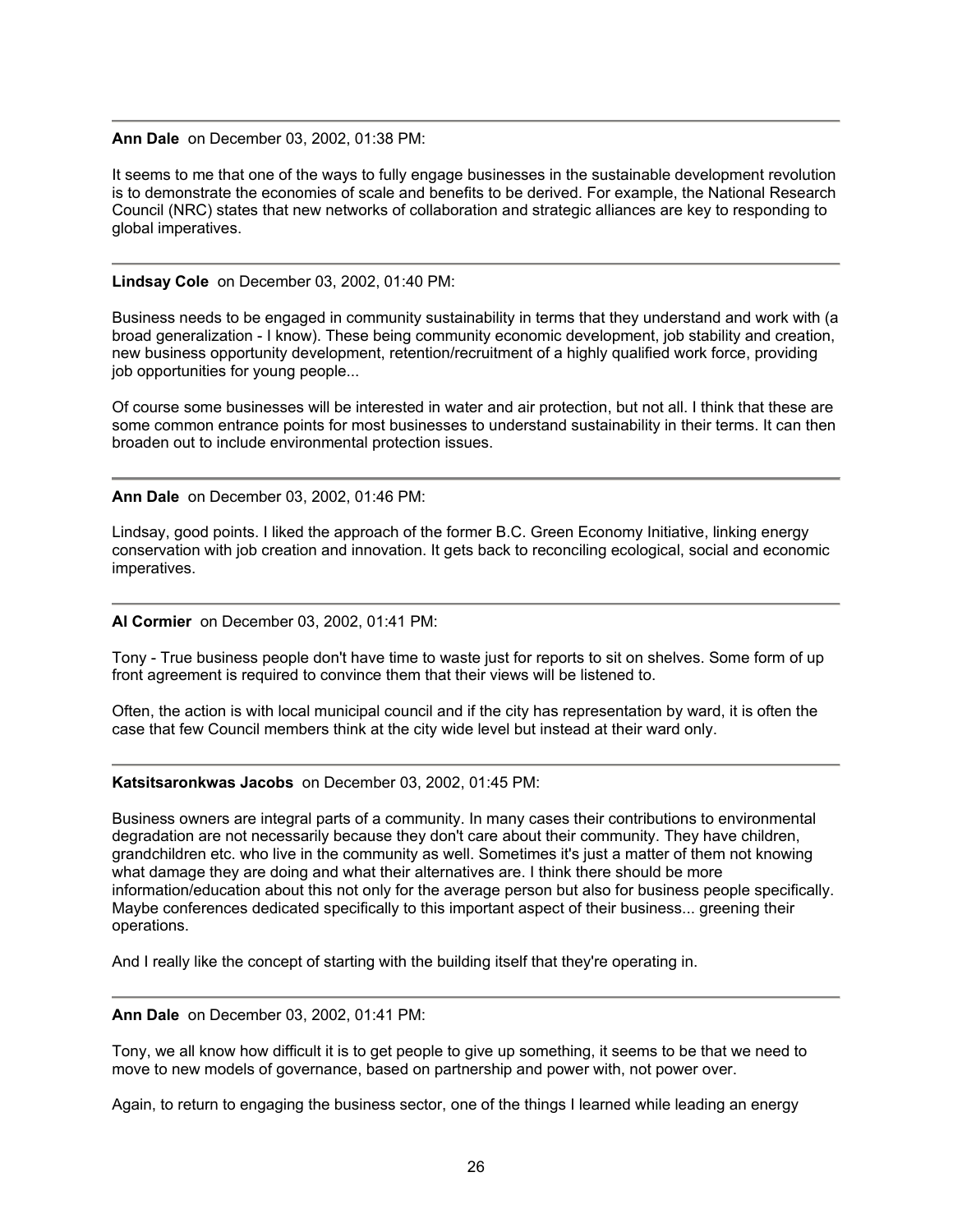efficiency program for the Association of Canadian Community Colleges (ACCC) was the power of peer group influence in promulgating best practices and encouraging innovation. What about a "Business Council of Champions" for sustainable development? Leading by example from the leading firms in the area?

#### **Tony Boydell** on December 03, 2002, 01:42 PM:

I was looking the other day at some work being done in rural Maryland. It seems that rural areas typically offer lower labour costs, land, and buildings. Developers have the Bait to attract them but we need the means to control how.

#### **Tony Boydell** on December 03, 2002, 01:44 PM:

Ann, of course this presupposes that you have leading firms in the area. I think this highlights the dichotomy between urban and rural communities.

#### **Michael Masson** on December 03, 2002, 01:45 PM:

Thanks for the suggestion on building standards Jiri.

We are proposing a policy for measuring performance objectives for provincial buildings that is intended to produce similar results.

As you stated, a number of off the shelf technologies are available now that can contribute a great deal towards reducing GHG emissions

## **Al Cormier** on December 03, 2002, 01:45 PM:

The cost of doing business is a key consideration. Here in the greater Toronto area, we have municipalities competing for private sector investments with all sorts of incentives that distort the normal decision process. An example, the Royal bank moved its HQ's from the Toronto core to the NW corner of Mississauga where the transit is very limited. So much more traffic on the road is the result of cheaper municipal taxes. Some region wide approach is needed to deal with sustainability issues. As we said yesterday.

**Jiri Skopek** on December 03, 2002, 01:47 PM:

Big part of the business engagement relates to the level of investment. Initiatives such as Sustainable Development Technology Canada are a good example but perhaps they should be focused on a local level. The Municipal Green Fund also has a local impact.

#### **Nik Luka** on December 03, 2002, 01:50 PM:

One last point: I have been engaged in an ongoing discussion on very good terms with the CEO of a major transnational corporation on many of these issues. He (and by extension, his corp.) is not averse to changing modes of production, etc.. It seems to me that many major firms are quite aware of the need to re-engage with local stakeholders, and to move their operations closer to sustainable states. In other words, they know they're perceived as 'the bad guys' in many ways, and want to move forward proactively.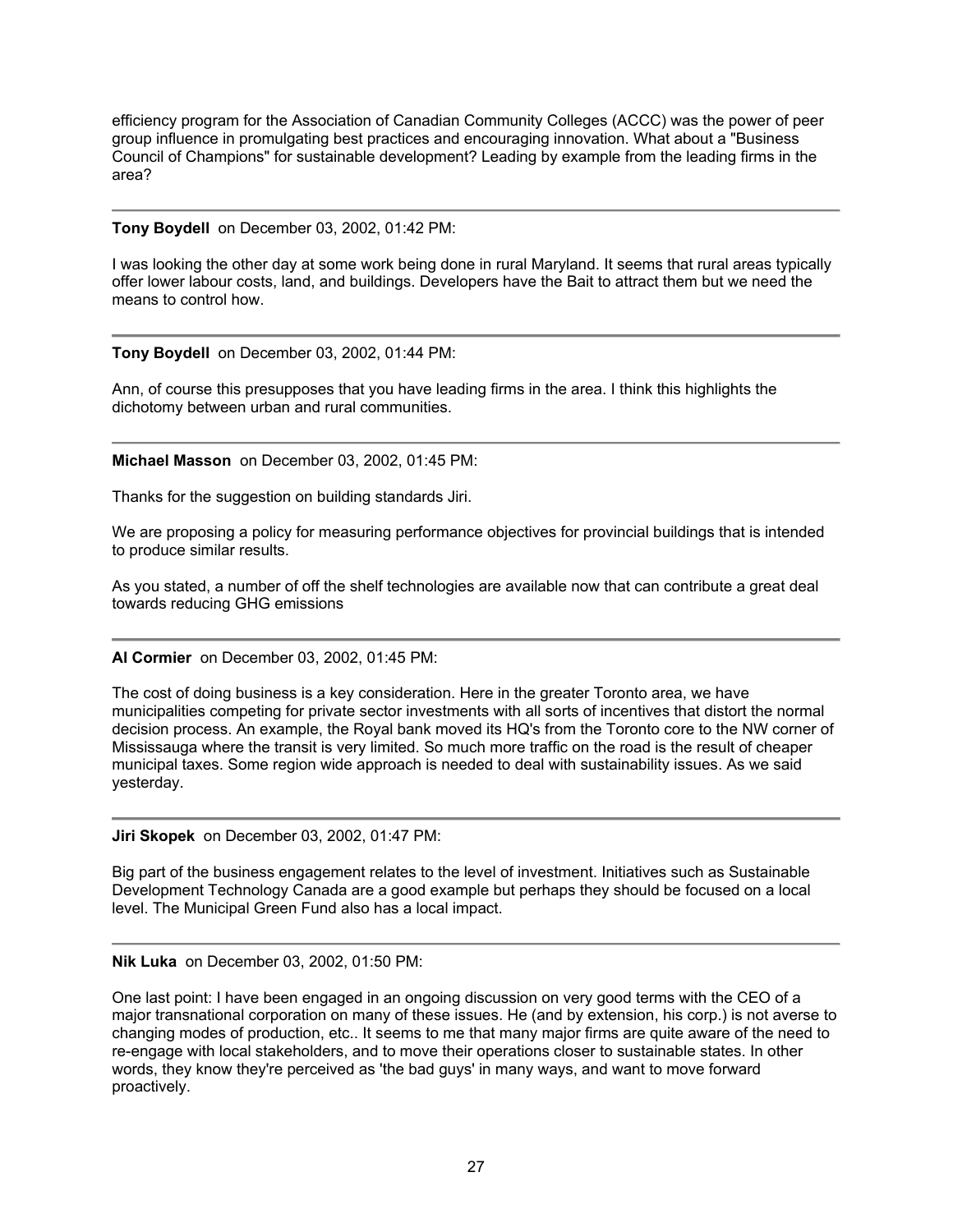**Ann Dale** on December 03, 2002, 01:51 PM:

A related question from the audience. "How can public/private partnerships be used to bring together economic and social interests?"

**Al Cormier** on December 03, 2002, 01:53 PM:

Mayors, if they are so inclined, can be the best individuals to kick off this kind of process. Perhaps the Federation of Canadian Municipalities (FCM) ought to give them some sort of training or coaching in this area.

**Jiri Skopek** on December 03, 2002, 01:57 PM:

I have a question related to the False Creek Development in Vancouver. As far as I know this development followed some of the best sustainable community development criteria. Is there any notion of public/private partnerships there?

**Michael Masson** on December 03, 2002, 01:59 PM:

The idea of public private partnerships projects are really just another way of procuring a service.

That being the case, when an RFP goes out on the street, proponents should be advised of the social, economic and environmental expectations associated with it and that an evaluation criteria for the project will include the proponents approach to these issues.

**Ann Dale** on December 03, 2002, 01:56 PM:

Let's now move to the meaning of scale for sustainable communities.

For example, the urban population in Asia and Africa increased from 17 to 37% between 1950 to 2000 and is expected to reach 55% by 2030. By then, according to current projections, most of the cities with a population of over twenty million will be located in the non-western world (Malik 2001).

**Al Cormier** on December 03, 2002, 01:58 PM:

Size cannot always be controlled. So long as the growth is planned in a sustainable way, with enough of all the right things, then size many not be a limiting factor.

**Tony Boydell** on December 03, 2002, 01:59 PM:

Regarding scale, not necessarily, but much depends on: physical constraints (overcrowding); political support for growth management strategies; and capacity- not just having the resources but having the powers to acquire and allocate sufficient resources to get the job done. We have "mega-cities" that have greater resources than many small countries but they don't have the jurisdictional authority to make meaningful decisions!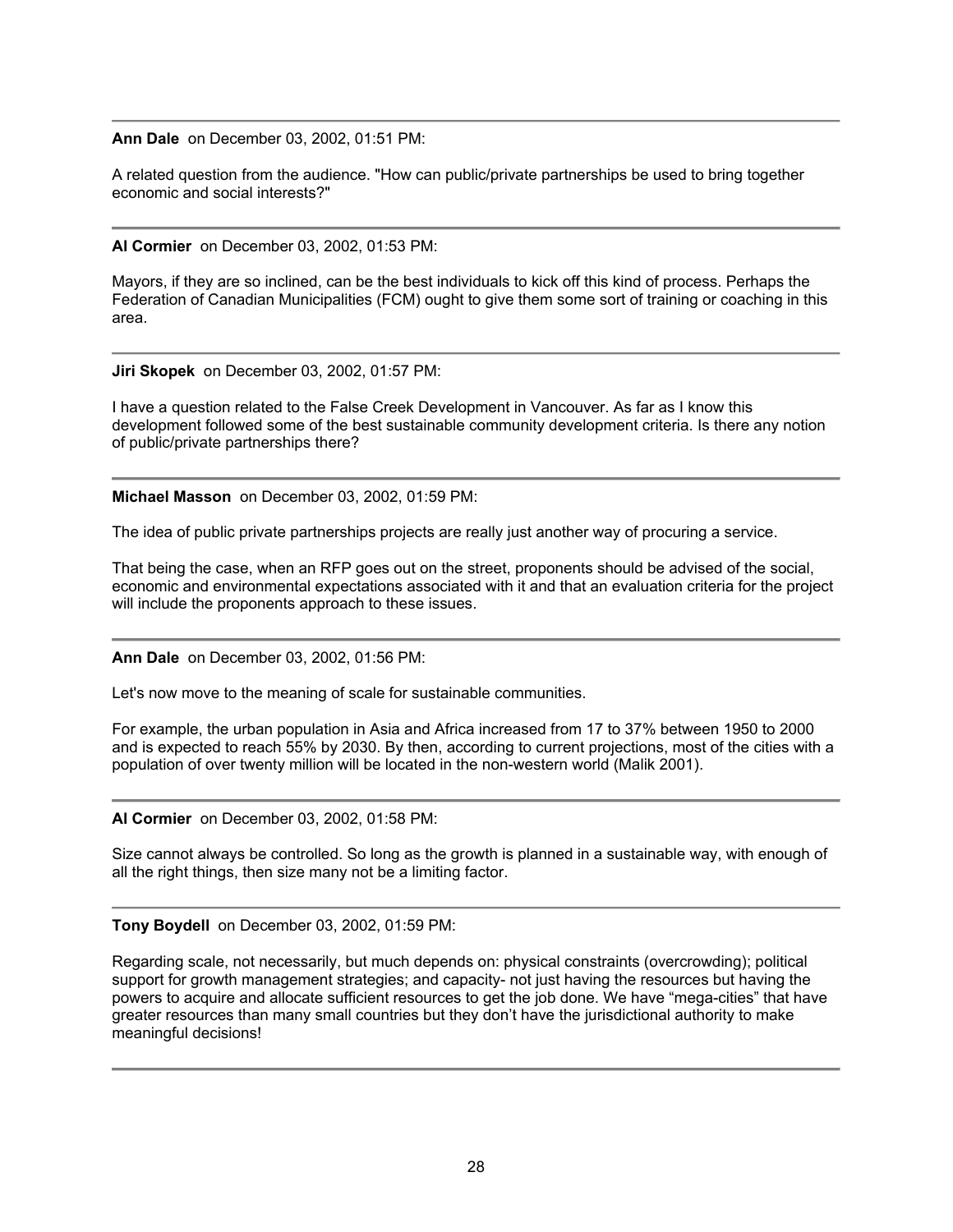## **Jiri Skopek** on December 03, 2002, 02:00 PM:

I would agree. I do not think there are limits to the growth of cities. In the historical evolution of cities there was the urban core surrounded by the green space. Lately, with the growth of metropolises we are surrounding green spaces with an urban space in a pearl-like development of urban areas interspersed with more or less protected green spaces.

I think even in very large cities it is possible to have a sense of community or village.

Certainly more successful large cities, such as London or Toronto have that. In Toronto, we have the Greek town, the China town, the Beaches, Rosedale, St. Clair. Each of these areas identifies a type of a community. Each of these communities is about 1 square mile, in other words, the golden mile, - the physical distance a person can easily cover on foot. Then the community jumps to another center. So successful cities have these successful smaller communities. The success of the city to evolve and grow in a sustainable fashion depends on the ability of the communities to provide the sustainable features we mentioned.

**Nik Luka** on December 03, 2002, 02:00 PM:

Size is not innately problematic. As long as growth is characterized by robust structural attributes - e.g. modularity - then large metropolitan areas can be quite sustainable. How this can be ensured in the developing world is a very serious question indeed, however.

**Tony Boydell** on December 03, 2002, 02:03 PM:

Nik! I agree. When I was in Sao Paulo, their greatest problem was not knowing the size of the city within about 5 million people! Creating mechanisms to manage growth is indeed problematic!

**Al Cormier** on December 03, 2002, 02:03 PM:

It is not always a given that local governments will act in a sustainable way. When they see development \$\$\$, all precautions may go out the door. Perhaps the provincial planning legislations, regulations and policies ought to mandate the kind of review that might move projects towards sustainability. This would at least give all cities in one province an equal footing.

**Jiri Skopek** on December 03, 2002, 02:05 PM:

I was intrigued yesterday with the question of an eco footprint related to a bioregion. Would a bioregion impose a limit on growth?

**Ann Dale** on December 03, 2002, 02:07 PM:

Jiri, I think the idea of communities beginning to use ecological footprinting routinely in their annual reports to assess their impacts on the environment is an excellent idea. Perhaps FCM could get a "competition" going between cities for the lowest ecological footprint.

I also think we may want to explore the idea of networked communities further, that is, smaller constellations of communities networked in a sustainable way.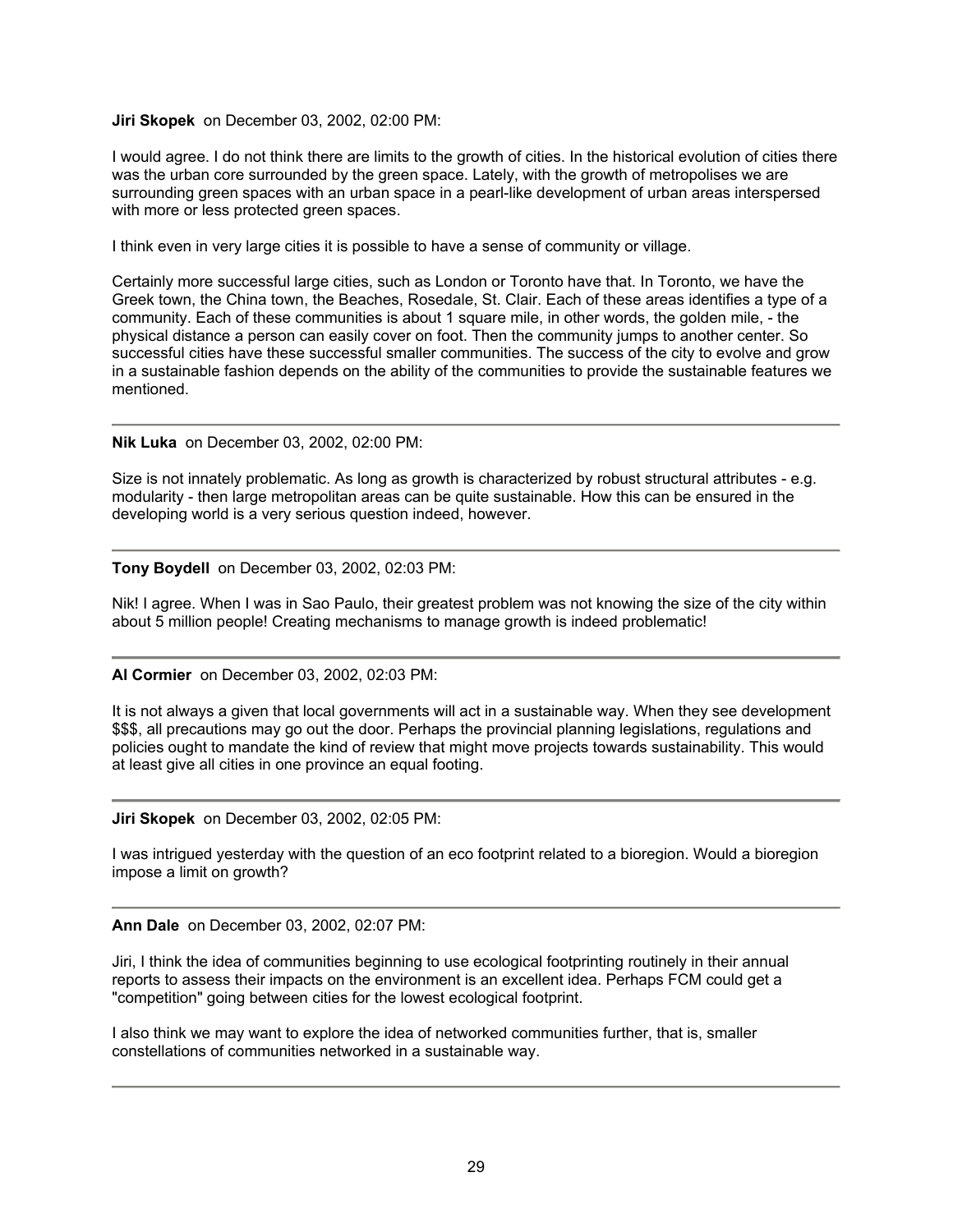**Nik Luka** on December 03, 2002, 02:05 PM:

To reiterate what we were stressing in yesterday's discussion, I think that an important prerequisite is the regional coordination of planning for sustainable growth.

#### **Al Cormier** on December 03, 2002, 02:06 PM:

Nik - you are right on. There has to be 'regional' coordination. Some large Canadian cities are blessed with such groups that act regionally, at least on some of the issues.

**Lindsay Cole** on December 03, 2002, 02:08 PM:

I think that there should be a limit to the size of cities. Many cities are growing without a consciousness of place. They are growing beyond the ability of their water source to supply their population. They are growing without local agricultural lands to support their food needs. They are growing without space to deal with their wastes. They are growing in spite of rising cultural conflict, poverty...

Can well planned and managed cities move beyond these (and other) issues? I think that this can help to alleviate some problems, but there has to be an ultimate limit to growth. This will vary from city to city according to the nature of their place. Some communities are starting to do this. I believe Whistler has capped their allowable population, and is enforcing it by not allowing development of land beyond a certain cap. Some cities are so ultimately unsustainable (Las Vegas comes to mind) that no matter how efficient they become, they will never become sustainable - in my mind anyway.

#### **Michael Masson** on December 03, 2002, 02:08 PM:

Thinking again from a systems perspective, limits to growth can be managed in a manner that is acceptable to the majority of stakeholders if they are of the opinion that their concerns have been considered.

The concept of bioregionalism is also interesting to me in that if applied, decisions about how to go about "growing" will be done so in a much more holistic manner than what we have become accustomed to in North America.

**Ann Dale** on December 03, 2002, 02:03 PM:

Al, Jiri and Nik, is there not more violence in cities than in smaller communities? When any species becomes crowded it tends to begin to act more aggressively to define territory.

**Al Cormier** on December 03, 2002, 02:05 PM:

Ann - as to violence, I am not sure that on a per capita basis there is much difference in crime. But, I have not studied that point.

**Tony Boydell** on December 03, 2002, 02:07 PM:

Ann, re: violence, I am not sure that there are meaningful comparators. There was a study done several years ago in US cities over 100,000 and crime rates/violence were used as indicators of sustainability, or not!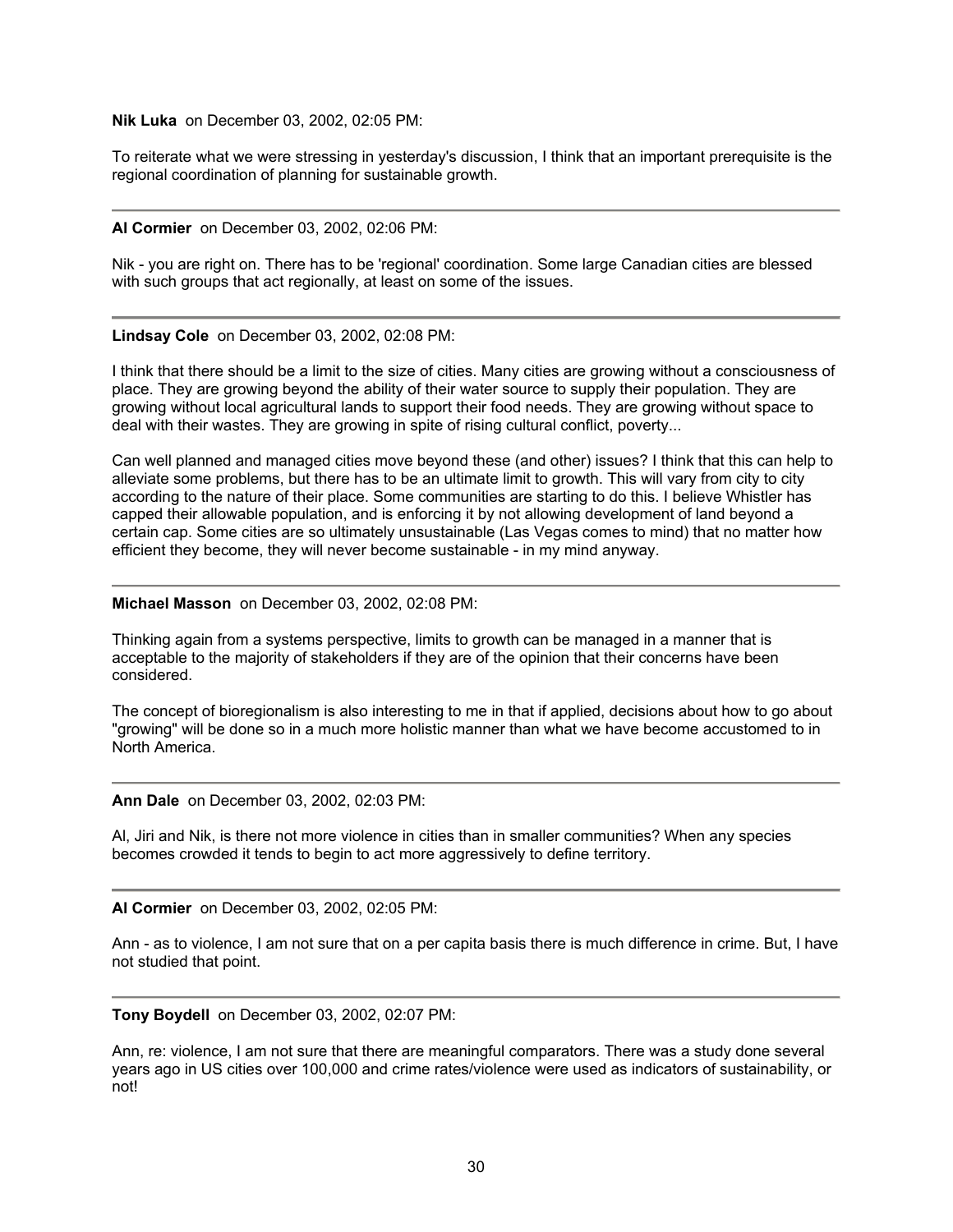**Nik Luka** on December 03, 2002, 02:09 PM:

In response to Ann's point: this may be true, but I'm not aware of a causal relationship (I have seen work strongly suggesting that people who live in larger settlements tend to walk more quickly, though!). At any rate, we are infinitely adaptable. Societies learn to adapt to living at higher densities ... but very s l o w l y! This means that we need to be wary when places are growing by leaps and bounds ...

**Jiri Skopek** on December 03, 2002, 02:09 PM:

I remember that all the studies I read indicated that statistically there is not necessarily more violence in cities than in smaller communities. The violence is generally more visible

**Al Cormier** on December 03, 2002, 02:11 PM:

Nik - They probably walk more quickly because they have farther to go, in roughly the same time.

**Ann Dale** on December 03, 2002, 02:17 PM:

With respect to violence, there is considerable evidence that if you increase density of population beyond certain limits, then crime does increase. Some of it is due to anonymity of large cities, in smaller communities people tend to know one another and to look after each other's properties more. Of course, there is also a dark side to this, less diversity, and so forth.

And the amount of violence in large populations appears to be correlated with the amount of green space a community has, or even common space. In Ottawa, for example, a dense apartment complex had experienced a number of assaults and murders. When the landlord simply created a common room for people to meet, the violence decreased over time.

**Nik Luka** on December 03, 2002, 02:12 PM:

Lindsay, could you clarify: are you suggesting that population should be limited, or land coverage -- or both?

**Lindsay Cole** on December 03, 2002, 02:16 PM:

Nik - I mean that limits need to be set based on the capacity of place to deal with the impacts that I mentioned. Carrying capacity, like all ecosystems. This would be based on a complex of population size, resource (including land) use, socio-economics... It would vary widely, I would imagine. How you figure out this carrying capacity would be amazingly complex. Eco-footprinting only partially gets it.

**Ann Dale** on December 03, 2002, 02:11 PM:

Thank you, Lindsay and Michael, for moving us to the next topic of limits. Look at Vancouver, for example, one of our most beautiful cities, and yet geographically bounded by mountains. More and more people are moving there because of the beauty, increasing traffic gridlock, and decreasing air quality, without a lot of options before of previous poor planning decisions. Thus, limits be geographic. As well, look at the number of street people in Vancouver and the addiction rates, thus limits may also be social and we know that they are ecological.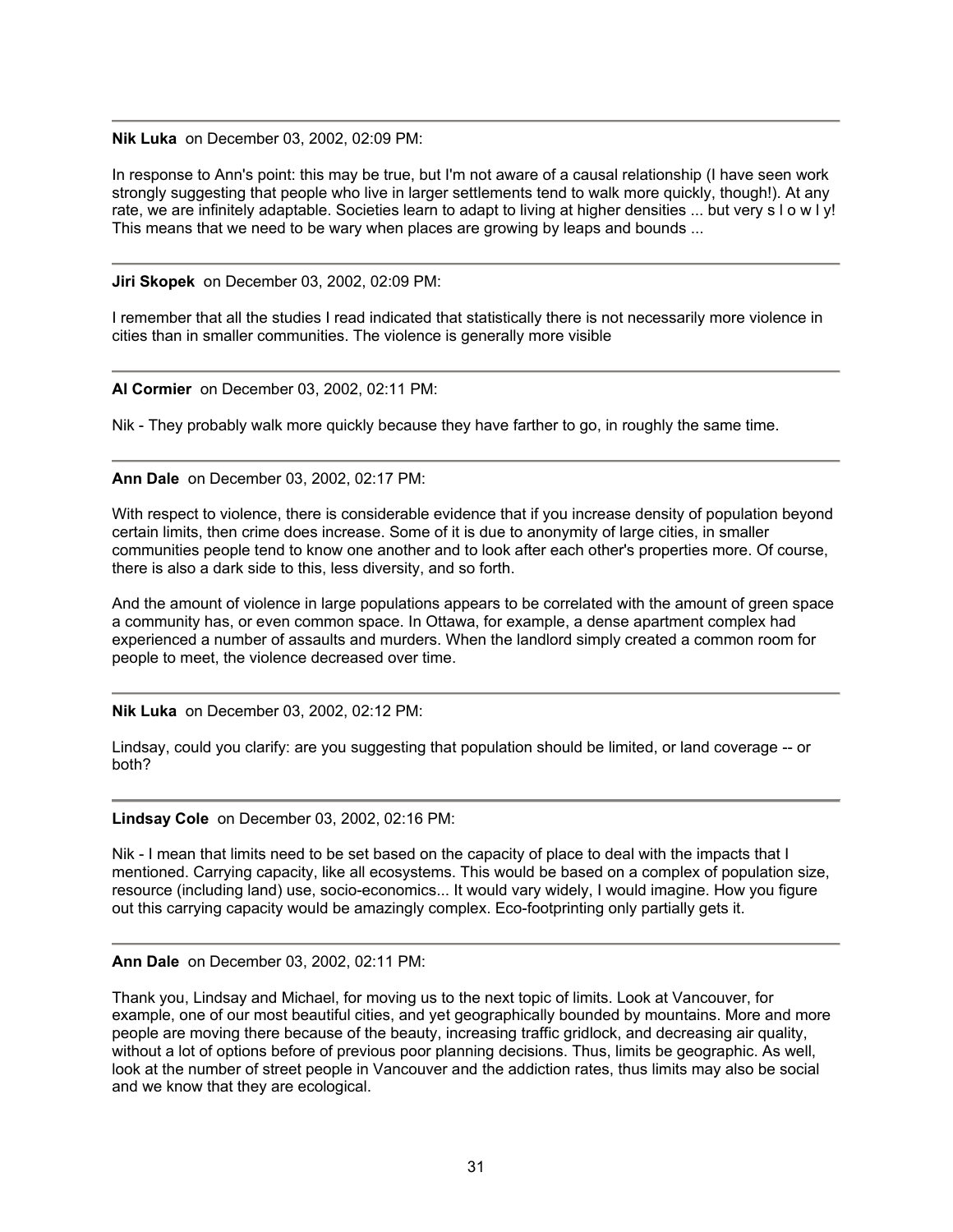#### **Tony Boydell** on December 03, 2002, 02:16 PM:

I think that limits that occur because of physical constraints, or , for that matter, resource and capacity constraints, exist because they have not been defined up front. Coming back to the thread on bioregionalism, one of the basic principles is that you must consider all of these in the context of the capacity of the land to support growth, governed by a set of commonly agreed upon principles.

## **Al Cormier** on December 03, 2002, 02:16 PM:

What you are suggesting, Ann, is that certain issues reach their limits before others. It could be waste, geography, street people, etc. There should be some acknowledgement that a city ought not to grow or be allowed to grow if it cannot handle its environmental, social and other issues. Who could decide that??? Provinces, local people, local politicians or all?

## **Tony Boydell** on December 03, 2002, 02:20 PM:

Al, your point about who should decide! I think that is part of the issue but as I noted earlier, if the communities do not have the requisite powers to make decisions in the first place, then it is very difficult to move forward. I heard this complaint often among the members of the World Urban Forum , for example.

**Jiri Skopek** on December 03, 2002, 02:17 PM:

Ann, re: your example of Vancouver - as long as the city is growing you can do something about sustainable growth. The big trouble starts when the city stops growing.

**Ann Dale** on December 03, 2002, 02:19 PM:

Jiri, do you mean growth, or development? And is development dependent upon diversity?

## **Michael Masson** on December 03, 2002, 02:20 PM:

Jiri, can you explain how you think the big trouble starts once a city has stopped growing?

## **Jiri Skopek** on December 03, 2002, 02:29 PM:

Touché Ann! I meant development. I think as long there is an increase in economic activity, which can be measured in sustainable terms, such as numbers and variability of companies and industry types, dollars spent in the local economy, percent of local economy based on renewable local resources etc, then there is a dynamic potential to direct change and development. When there is a reversal or stagnation, it is very difficult to do address sustainability.

**Nik Luka** on December 03, 2002, 02:22 PM:

Ann raises a good point: what is growth, and how does it differ from development? I think of 'growth' as physical expansion (e.g. more houses, taller buildings, more urbanized land), whereas 'development' has more to do with a qualitative increase: in complexity, diversity, resilience, and so on. We tend to confuse the two concepts, and (certainly in Canada) it is frequently assumed that growth is good, when in reality it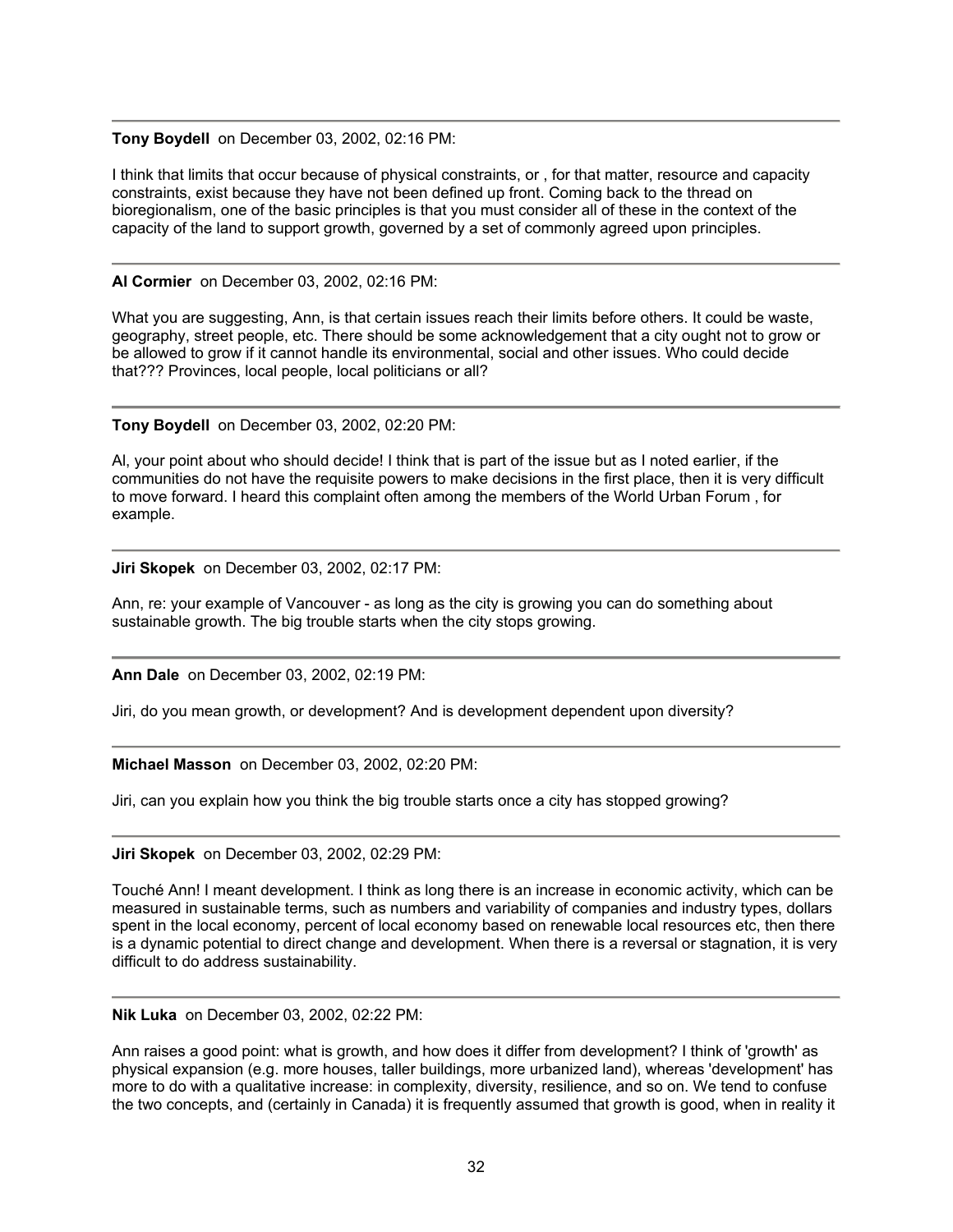often is not - as alluded to in the points made about carrying capacity.

## **Tony Boydell** on December 03, 2002, 02:26 PM:

I agree, Nik, that growth is generally an increase in physical capacity although whether it is outwards or upwards can make a difference. There isn't necessarily anything wrong with density!!

**Al Cormier** on December 03, 2002, 02:24 PM:

Michael - one of the problems when growth slows down is the slowdown in revenues from developer fees. A good case is here in Mississauga. It is now reaching it fully built up state and revenues are declining such that the city is now short of funds for programs that contribute to sustainability.

Managing growth is always easier that managing no growth.

However, having reached the point of reduced growth, our Mayor now looks back at all the unsustainable development that took place and now says it was a big mistake. The city may not have the resources to maintain the infrastructure that resulted from growth.

**Nik Luka** on December 03, 2002, 02:28 PM:

Building on Al's point - indeed. This is one of the core problems in the Québec City region, where I have been working for several years on sustainable renewal of postwar suburbs. There is net population loss (smaller families, plus out-migration)... and yet, new housing is still being built on the fringe. A host of issues are raised in terms of maintaining existing infrastructure, and even in encouraging people to stay in built-up areas. This underscores the importance of building adaptability and resilience into our urban settlements...

**Ann Dale** on December 03, 2002, 02:26 PM:

This idea of who gets to decide, seems to me, to be a major barrier to action. Can we not move beyond that to making decisions in partnership, power with rather than power over?

**Tony Boydell** on December 03, 2002, 02:28 PM:

Ann, the question remains as to who gives something up in order for that to happen? Yes, we need to move beyond the "command and control" mentality of governments if we are ever to truly share the power to make decisions.

**Al Cormier** on December 03, 2002, 02:28 PM:

Powers are now allocated to various orders of government. They can listen to advice but cannot legally share their power. They are accountable at the end of the day.

**Tony Boydell** on December 03, 2002, 02:31 PM:

Al, I did not mean to imply that governments would be giving up their "residual powers" from a constitutional point of view but simply that they have the option to delegate and to step back from the controlling framework to one in which more flexibility is created through broad sustainability principles and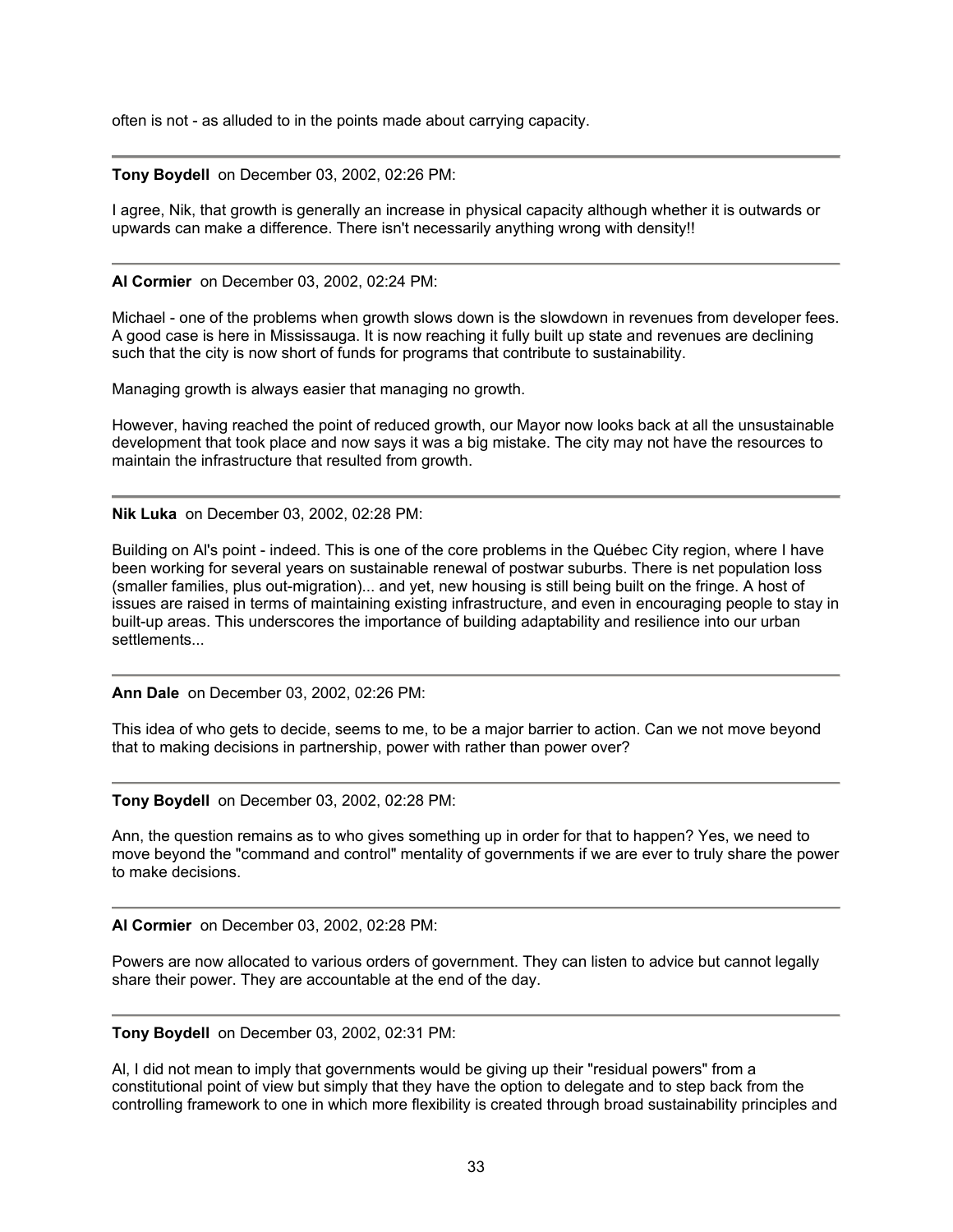standards.

#### **Ann Dale** on December 03, 2002, 02:29 PM:

So, Al, if Mississauga had planned with the perspective that there were scale, limits and diversity factors, perhaps options would not have been foreclosed?

**Al Cormier** on December 03, 2002, 02:32 PM:

True Ann, for Mississauga and other cities. Perhaps the biggest criteria ought to be the ability to financially support (now and in the future) the infrastructure, lifestyle, services etc offered by a city.

Planning with all the good things we are talking about would likely avoid the messes we get into.

**Ann Dale** on December 03, 2002, 02:32 PM:

Jiri, social capital is a catalyst for economic development, the efficient functioning of companies, and for making communities safer places to live.

Putman asks the question, "Do you want more people knowing their next-door neighbour, or more policemen?"

#### **Katsitsaronkwas Jacobs** on December 03, 2002, 02:33 PM:

Although the discussion is very interesting, urban issues are a bit outside my area of work and knowledge. But as far as diversity is concerned, what concerns me alot about the urban environment is the disproportionate impacts on the poor people. Environmental racism is a big problem and governments tend to let money (or industry) speak when making important siting decisions for the biggest polluters.

We live just outside the city of Montreal and our surrounding neighbours have pushed all their industry to the edge of our community... in one case, an industrial park right beside our high school.

## **Tony Boydell** on December 03, 2002, 02:36 PM:

Katsitsaronkwas! I think a major problem is this disparity between urban and rural communities. I don't know if you have some specific ideas as to how to deal with encroachment but it seems to be that unless we can view everything in a broader regional context, these kinds of cumulative impacts will continue to occur.

**Michael Masson** on December 03, 2002, 02:33 PM:

I agree that we need to move to a model of collaborative decision making.

In order to do that, people/affected stakeholders etc. have to be prepared to put time and effort into the things in their communities that really matter to them.

In my experience, going to local community meetings etc. its always the same bunch that attend and decisions get made that are in their personal best interests and not necessarily those of the community.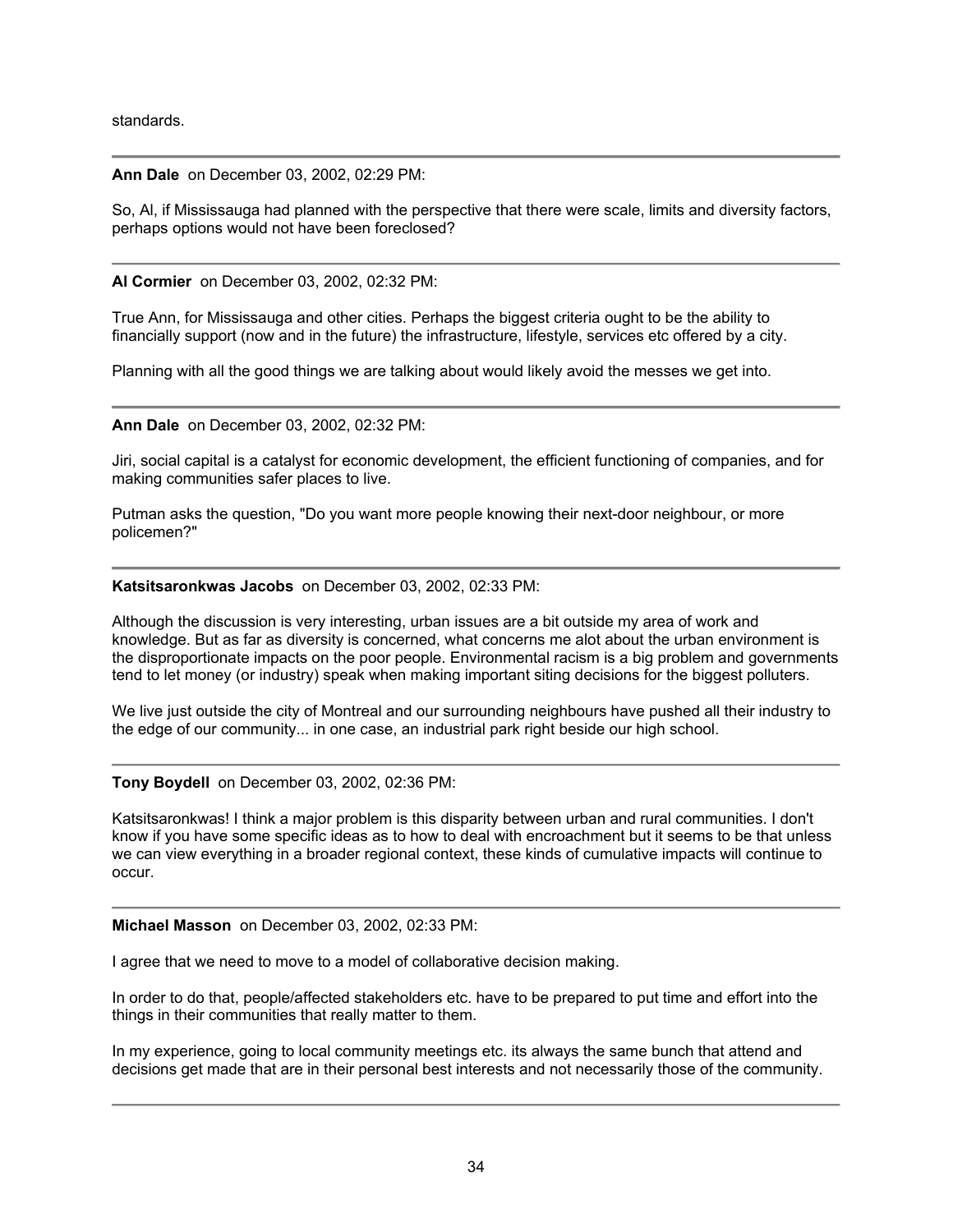## **Ann Dale** on December 03, 2002, 02:34 PM:

Katsitsaronkwas raises the important issue that what one community does affects all others in an increasingly globally connected world. Again, this seems to point to bioregionalism, but Nik, can planners ever get their act together at that level?

# **Nik Luka** on December 03, 2002, 02:38 PM:

Ann: Hmm... good question! As it stands, we continue to encourage atomized thinking, and atomized approaches to problem-solving. I think that as long as planners have been exposed to / trained in / made to understand the capital importance of systems thinking, the bioregional perspective would flourish. I remain optimistic!

**Lindsay Cole** on December 03, 2002, 02:41 PM:

Further to Ann's response to Katsitsaronkwas comment- It is more than just one community affecting another. It is often the case that the community being negatively affected is one that is in the 'minority', and is often not invited to the negotiating table. Examples are everywhere - the lower income community living near the Sidney Tar Ponds, the black community near Halifax with a dump in their backyard, shopping mall and condo development kicking the homeless out of the downtown eastside of Vancouver, many First Nations communities in Canada…

# **Ann Dale** on December 03, 2002, 02:37 PM:

And Michael brings up the critical point of diversity, so often it is the same old people at the table, we need diversity of spaces, diversity of places, economic diversity, and diversity of stakeholders.

**Tony Boydell** on December 03, 2002, 02:39 PM:

And yet it seems to me that the greater opportunities for diversity exist in the larger urban communities!

## **Jiri Skopek** on December 03, 2002, 02:42 PM:

Re. Tony's comment, I think size isn't everything. A successful large community- a sustainable city, for example, is generally a collection of successful smaller sustainable communities. Because of that, I do not attribute size of a community as a critical attribute to sustainability. There are some very successful small communities but also very miserable small communities just as there are successful large cities and miserable large cities. Naturally larger communities offer more choices, more opportunities and therefore greater diversity.

## **Nik Luka** on December 03, 2002, 02:43 PM:

I think that the regional imperative is hampered by squabbling over power: local politicians representing their constituents (whether they do this well or poorly is another matter) don't relish the idea of granting some regional body authority over the decision-making process. I think this points to the importance of bottom-up systems in which easily-accessed local input mechanisms feed a regional planning process!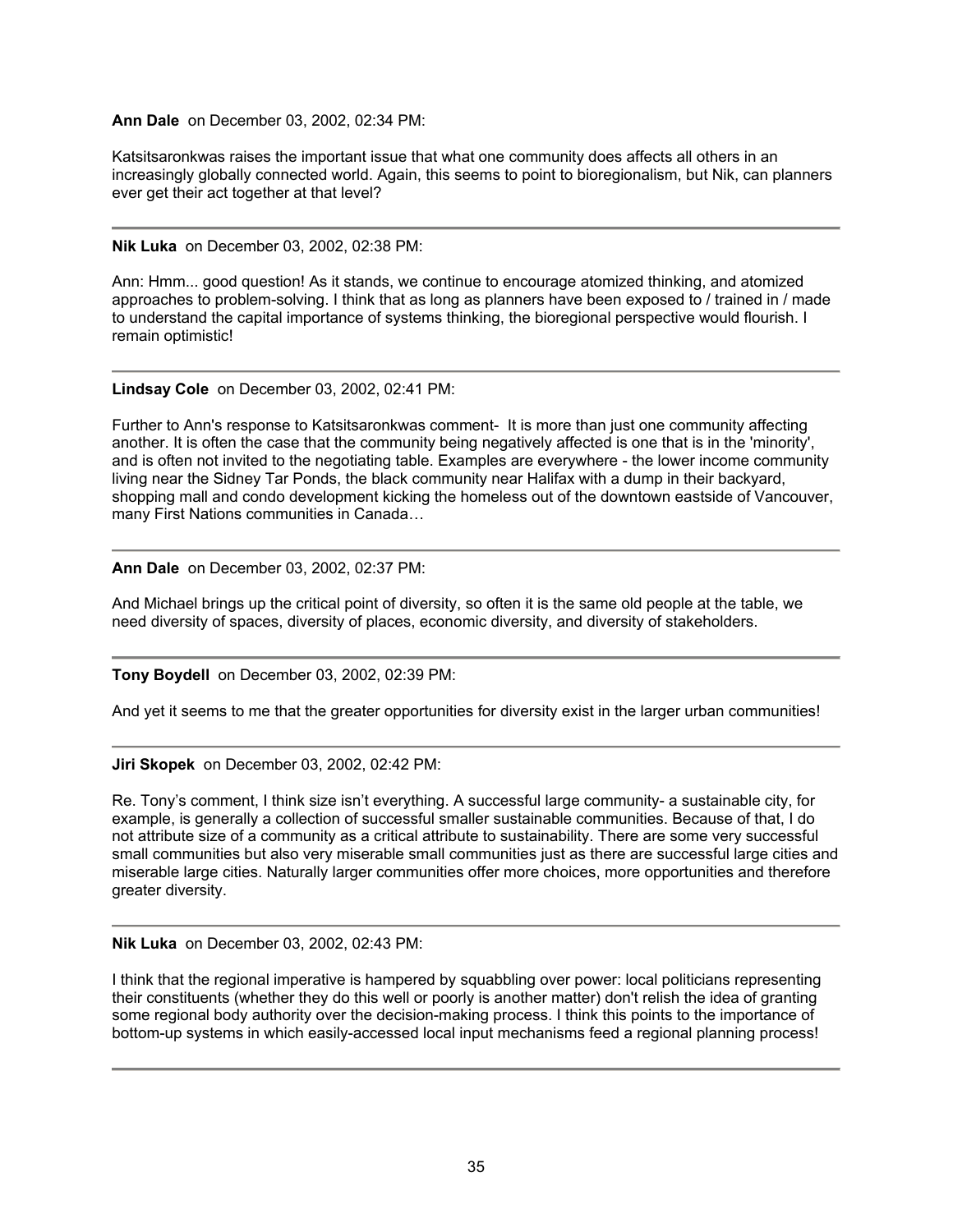## **Michael Masson** on December 03, 2002, 02:45 PM:

I think that one of the issues that has to be dealt with when discussing rural vs. urban impacts is that over the last many years, a large portion of urban society has lost touch with the importance of rural communities.

Be it through education or communication strategies, steps must be taken to recognize the significance of our rural communities so that decisions made in an urban context consider the downstream rural impacts.

**Nik Luka** on December 03, 2002, 02:48 PM:

I agree that the 'rural' tends to be disregarded. Yet, the bioregional perspective responds by integrating rural settings as well as urban settlements ... I think that it explicitly recognizes the interdependence of its elements.

**Ann Dale** on December 03, 2002, 02:46 PM:

Bioregions based on a framework of ecological limitations, social equity and economic viability and a diversity of voices? A pipe dream or concrete reality for communities?

**Nik Luka** on December 03, 2002, 02:50 PM:

Not to be a cynic, but in the Toronto area it's a pipe dream for at least a little while ... thanks to the provincial government's refusal to create a Greater Toronto Area regional authority (which would probably be the most powerful government in Canada...) That said, there are lots of us working on making it a reality  $\ddot{\mathbf{\heartsuit}}$ 

**Ann Dale** on December 03, 2002, 02:40 PM:

A question from the audience:

"Growth and development lead to a discussion around qualitative aspects and how we measure them. My question to the panel is what do you feel are the most relevant indicators, or frameworks for indicators in assessing community sustainability?"

**Tony Boydell** on December 03, 2002, 02:43 PM:

To answer the question, I will duck the first part in favour of frameworks!! I think we need to come back to the model of ecological limitations, social equity and economic viability as the framework. Apologies, this is my model, not a universal one! What this means is that when we look to progress in achieving sustainability, the starting point might be where a community has to meet at least one factor in each of those areas.

**Nik Luka** on December 03, 2002, 02:44 PM:

And indicators should be measured in terms of flexible performance dimensions rather than rigid standards or benchmarks.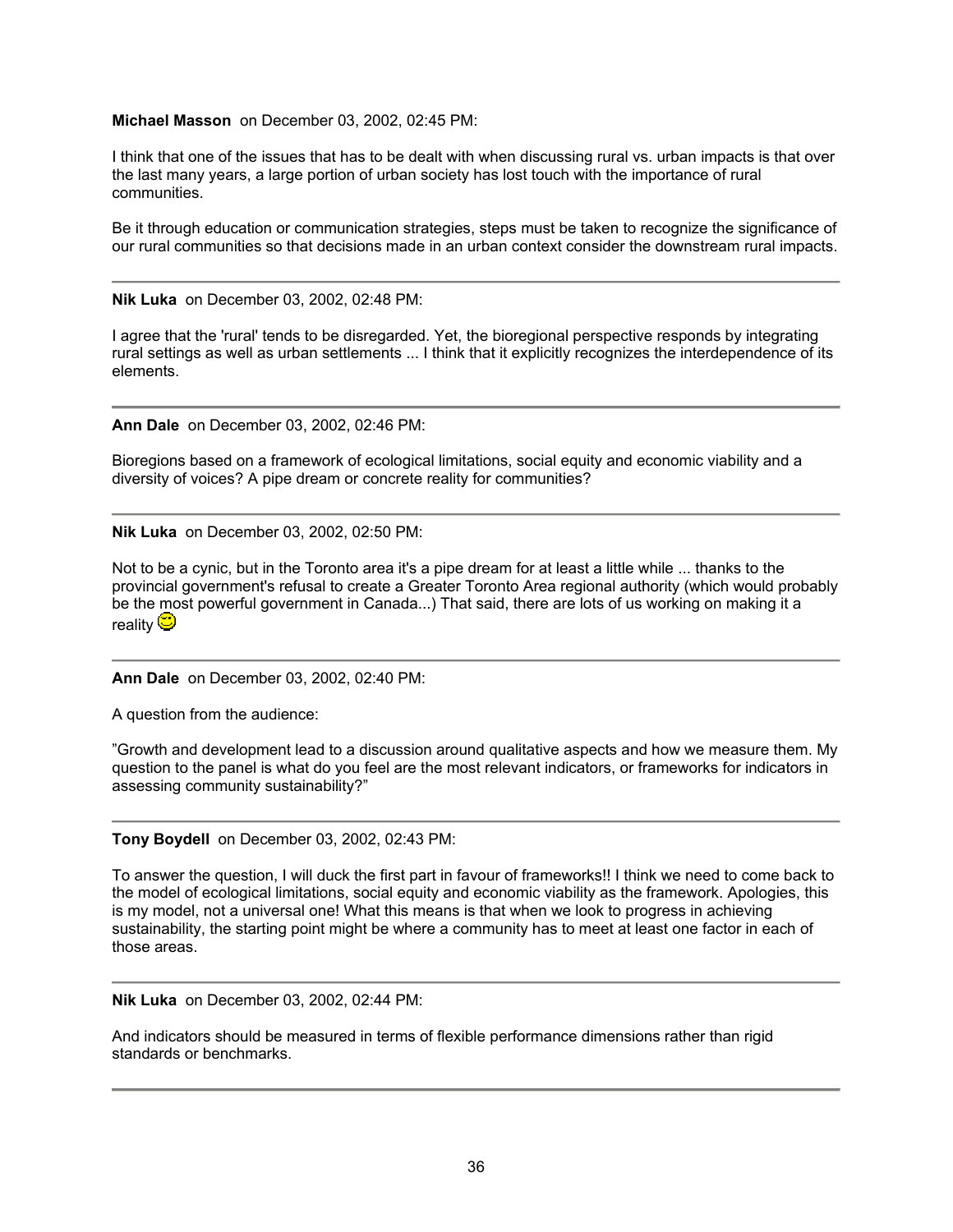#### **Tony Boydell** on December 03, 2002, 02:46 PM:

Nik! I agree, for the most part although I think that ecological limitations can be defined in terms of numerical measurements of environmental quality - air, for example.

#### **Al Cormier** on December 03, 2002, 02:47 PM:

Some of the indicators that come to mind are: energy use, health, education, ease of access, variety of employment, skills, infrastructure costs etc...

**Jiri Skopek** on December 03, 2002, 02:48 PM:

In response to the question regarding the frameworks for indicators and excellent reference is at http://www.sustainablemeasures.com/Indicators/TraditionalVsSustainable.html which compares traditional vs. sustainability indicators

**Tony Boydell** on December 03, 2002, 02:48 PM:

I think that it is achievable although it would take a concerted effort by all - back to sharing again! This is not a plug but people might be interested in the New Society Publishers Bioregional Series as a follow up to the references to bioregionalism.

**Michael Masson** on December 03, 2002, 02:51 PM:

On the topic of bioregions, as peculiar as it may appear, there is a considerable amount of work going into how London, England should attempt to come to terms with the massive growth that they face.

The bedzed project is an important first step that will contribute to decisions on how the city will grow over the next 20 to 30 years.

**Ann Dale** on December 03, 2002, 02:50 PM:

A fundamental question from the audience:

"Discussion has largely been around multistakeholder interests, shouldn't it be framed around the common good?"

**Tony Boydell** on December 03, 2002, 02:50 PM:

Who defines the common good?

**Ann Dale** on December 03, 2002, 02:52 PM:

The people of course. Last postings everyone.

**Tony Boydell** on December 03, 2002, 02:53 PM:

Exactly, Ann. But you need a process to arrive at some definition - isn't that what multi stakeholder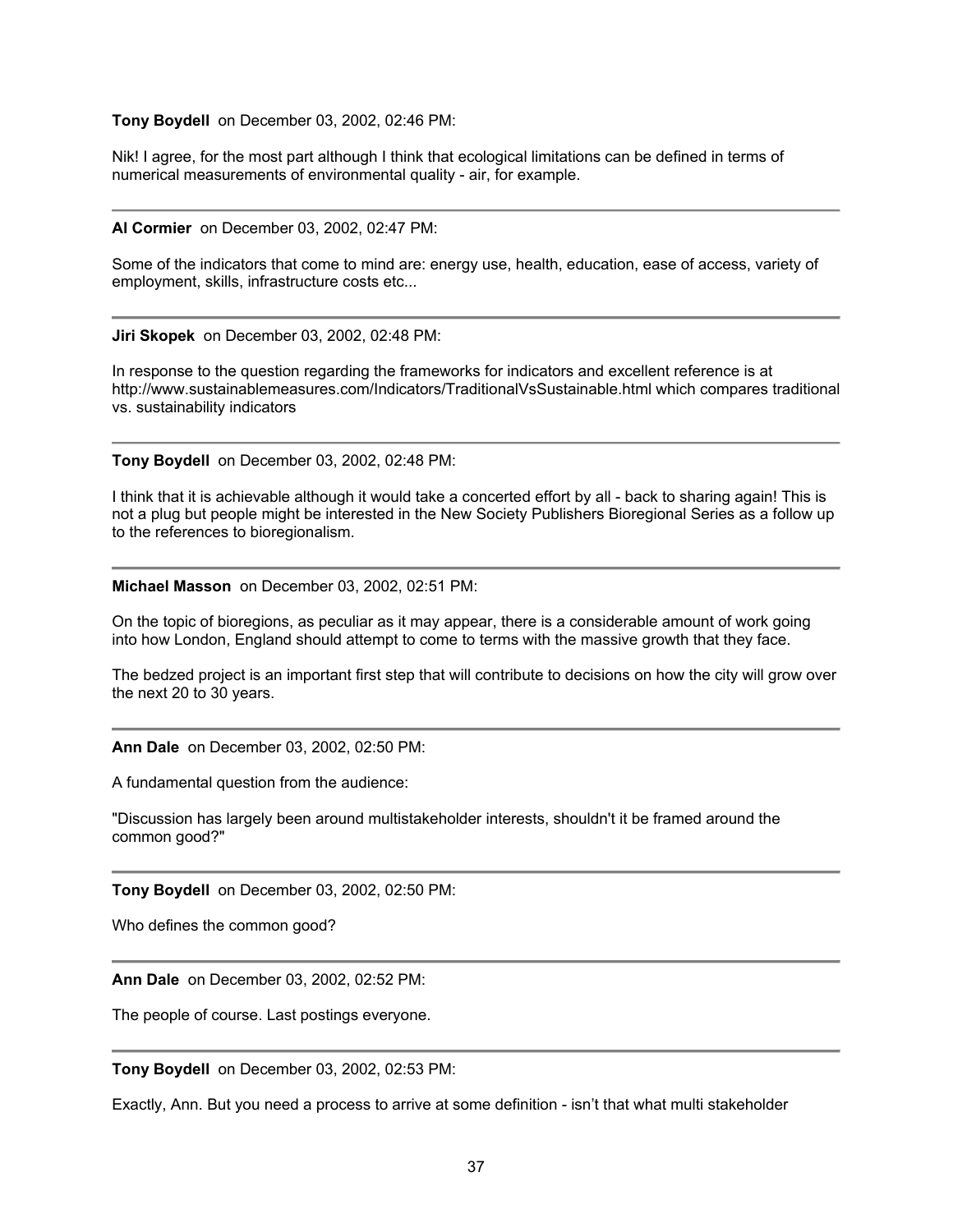participation is all about?

**Nik Luka** on December 03, 2002, 02:56 PM:

Ostensibly multiple stakeholder participatory approaches act as proxies for the common good, i.e. the people.

This has been a good discussion. Till tomorrow!

**Jiri Skopek** on December 03, 2002, 02:58 PM:

I am more familiar with the development of standards than policy. There are definitive formulas and rules for ensuring a broad stakeholders representation. Does something similar not exist in the world of policy making?

**Ann Dale** on December 03, 2002, 02:55 PM:

Ah, but Tony, as you and I both know, who gets to decide who is at the table, which brings us back to the importance of diversity?

Until we meet tomorrow.

**Tony Boydell** on December 03, 2002, 02:56 PM:

As a final post, we didn't really take a good look at the differences between urban and rural communities, so I thought I would put up some ideas:

Large communities have more resources, higher degree of sophistication (capacity to use resources effectively), greater availability of technology, economies of scale, greater socio-cultural diversity, greater economic diversification.

Small communities have cheaper labour, building, and land; a stronger sense of identity; strong social capital; challenges are scaled down; decisions more immediate; greater quality of life likely; less traffic and alienation of land to automobile uses; less residual contaminants, i.e. soil-lead concentrations in old communities of large cities are 10-100x greater than in comparable rural communities.

[To Top](#page-0-0)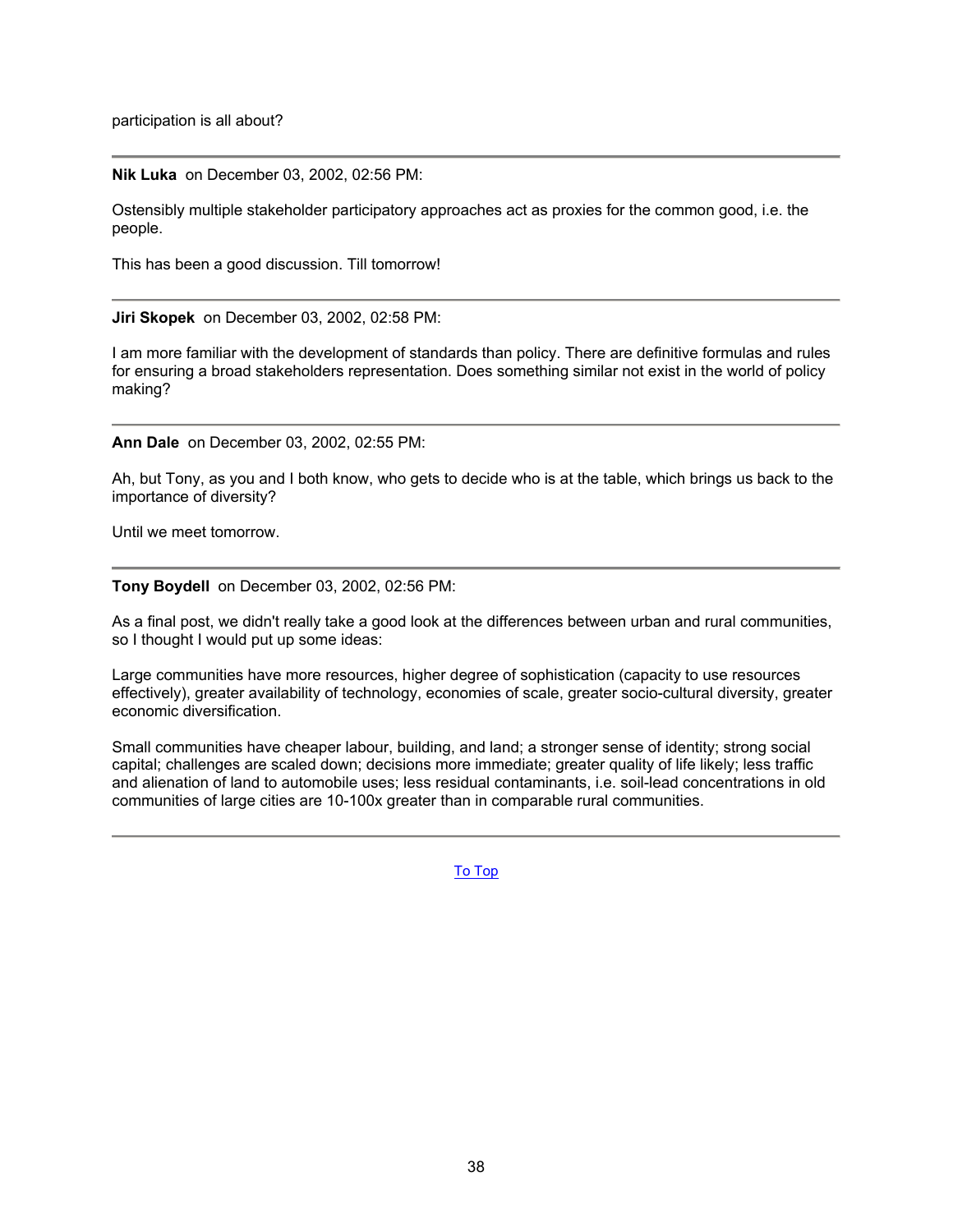# <span id="page-38-0"></span>**Day 3: Community Innovation and Diversity**

#### **Ann Dale** on December 04, 2002, 01:26 PM:

Welcome. Today, I would like to continue from yesterday for a few minutes and let me be provocative.

Some see urban centres as new engines of growth, with vibrant cultural diversity, access to arts, resources, expertise, and critical infrastructure services, most particularly health services.

Others see cities as spewing their garbage and air pollutants into the hinterland, drawing more from adjacent land than they are entitled to, places of noise, traffic congestion, and homeless people.

Between these two paradigms lie rural communities, places people perceive as safe, good places to raise kids, where everyone knows their neighbour, quiet, peaceful places to reside, and yet, many smaller communities are struggling, particularly single-resource economies.

Instead of entering into a big versus small debate, can we concentrate on what are the strengths of urban centres and similarly, the strengths of rural communities?

**Tony Boydell** on December 04, 2002, 01:29 PM:

Hi Ann! Well, carrying on from my last post yesterday, I think what has been happening for a while now in urban design is that people are attempting to recreate rural characteristics in an urban setting.

**Ann Dale** on December 04, 2002, 01:31 PM:

In other words, it is more than greening the city, is it about bringing the "wilderness" back into the city, in other words, learning to live with the raccoons, rather than getting rid of them?

**Ann Dale** on December 04, 2002, 01:32 PM:

And conversely, should we be trying to bring some of the benefits of cities into smaller communities?

**Michael Masson** on December 04, 2002, 01:37 PM:

In response to the comment on bringing the wilderness in, work that is being done on the subject of biomimicry has alot of potential for all of us to learn how to better co-exist with the environment and in that way begin to adopt more sustainable practices both in our personal lives and in our communities.

#### **Michael Masson** on December 04, 2002, 01:32 PM:

As you mentioned Ann, one of the strengths of cities is access to needed services while on the other hand, a strength of rural communities is the level of connectedness that exists amongst inhabitants that for the most part doesn't happen in the big city.

**Tony Boydell** on December 04, 2002, 01:35 PM:

Michael! I agree about degree of connectedness although I also think that much of that has to do with the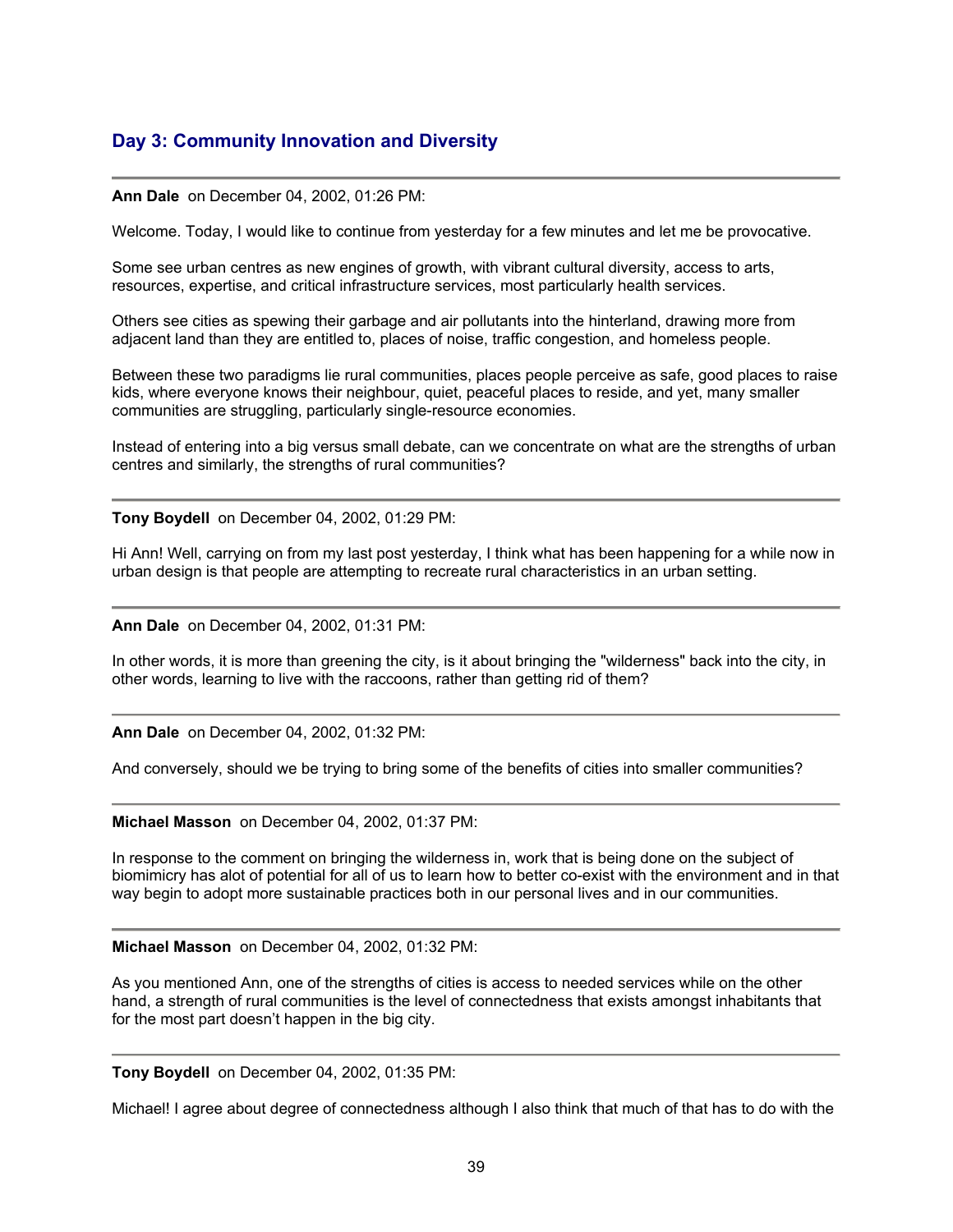opportunities for it to occur that seem to be denied within the large urban environments.

**Al Cormier** on December 04, 2002, 01:32 PM:

Perhaps we ought to distinguish between large and small urban areas. Rural communities are closer to small towns in characteristics. Many of the good things in sustainability are found in small urban areas and rural areas, not in large cities.

**Tony Boydell** on December 04, 2002, 01:33 PM:

I think greening is part of it, for example, the long standing policy in Curitiba, Brazil but I think it is more the creation of the more traditional type of neighborhood, whether rural or urban, and the degree to which a higher level of socializing can then take place.

**Alastair Moore** on December 04, 2002, 01:35 PM:

Large centres typically offer greater choice (consumption, leisure, work, education, etc) while smaller communities have one park, one garden store, one gas station, etc. Whether or not choices regarding some of these elements make a community stronger is debatable depending on who you ask. I think we're told that the more choices we have (regardless of what's on the menu) the better. I disagree with this quantity over quality perspective.

**Ann Dale** on December 04, 2002, 01:36 PM:

I came across this wonderful description, "Cities are not just to deal with housing people and economic activity, or building streets and architecture; they are also the places of struggle for social and spatial justice and equitable distribution of resources as well as places of art, culture and civilization" (Malik 2001).

**Al Cormier** on December 04, 2002, 01:37 PM:

I sometimes see little difference between a neighbourhood and a community. Even in large cities, there are very nice neighbourhoods/communities. In the Greater Toronto area, residential developers that offer small town designs in their plans sell their houses very fast. Surveys of potential homeowners show they all want small town type neighbourhoods but official plans/guidelines make it hard for developers to build them.

**Tony Boydell** on December 04, 2002, 01:38 PM:

Ann, or perhaps this quote from Jaime Lerner: "There is no endeavour more noble than the attempt to achieve a collective dream. When a city accepts as a mandate its quality of life; when it respects the people who live in it; when it respects the environment; when it prepares for future generations, the people share the responsibility for that mandate, and this shared cause is the only way to achieve that collective dream."

**Alastair Moore** on December 04, 2002, 01:38 PM:

East Clayton in Surrey, BC has been experimenting with alternative design standards. Much of what they've found is that typical 'small town' features built into a community within a large urban centre makes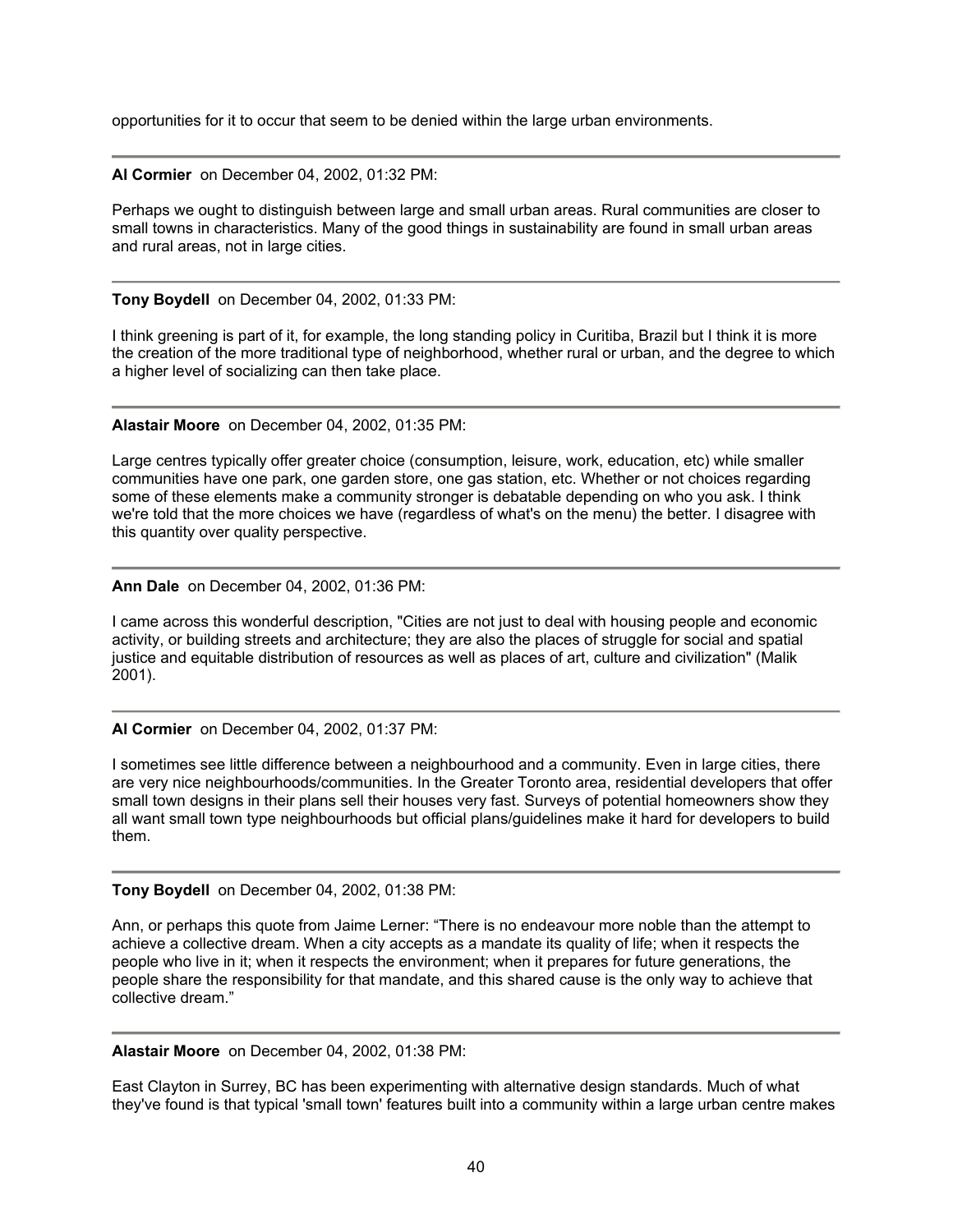it more livable for inhabitants (i.e. people-friendly house/store fronts, garages and garbage pickup etc at the back of the building, swales instead of storm water pipes, shade trees on boulevards without curbs, etc.).

#### **Nik Luka** on December 04, 2002, 01:39 PM:

I want to stress again, as I think Ann is implying, that we must look at structural attributes rather than 'large' vs. 'small' or 'urban' vs. 'rural'.

Connectivity is a vital structural attribute, as are complexity, diversity and malleability (so that places can adapt to changing needs)

Tony is right, in that we also strive in good urban design to 'build' positive attributes of rural communities into urban settings. I think this could also be expressed as making places by creating manageable units or 'modules' to which people can easily relate - whether that's a village, town, or an urban neighbourhood.

#### **Ann Dale** on December 04, 2002, 01:42 PM:

And connectivity is both physical, that is transportation and the choices we have, as well as social connections between people.

**Tony Boydell** on December 04, 2002, 01:41 PM:

Hi Nik! Yes, and I think the connectivity is critical. We see a great deal of residential development that calls itself sustainable or Traditional Neighbourhood Design (TND) but all it really is a facade - making a neighborhood look pretty doth not sustainability make!

**Ann Dale** on December 04, 2002, 01:40 PM:

Little difference between a neighbourhood and community, maybe we need to change our language, that it is really about neighbourhoods, some of us prefer to live in larger ones, and others in smaller ones.

But from your discussion, it seems to me that they have common elements--access, choices, and connectedness, and diversity?

#### **Tony Boydell** on December 04, 2002, 01:43 PM:

Ann, Yes and I think there are some other key attributes as well. I think neighborhoods have to have a focus and they have to have some basic ability to meet immediate needs.

**Nik Luka** on December 04, 2002, 01:45 PM:

I'd like to echo other comments about the importance of having a wide range of 'types' of places. Green swales, shade trees, and a rural ambience appeal to some, but not all. Much of that has been ideologically built into Anglo-American culture over centuries. But at any rate, very robust and credible work has been done in environmental psychology demonstrating that North Americans categorize landscape and urban form into no more than four basic types, or cognitive categories:

-City -Suburb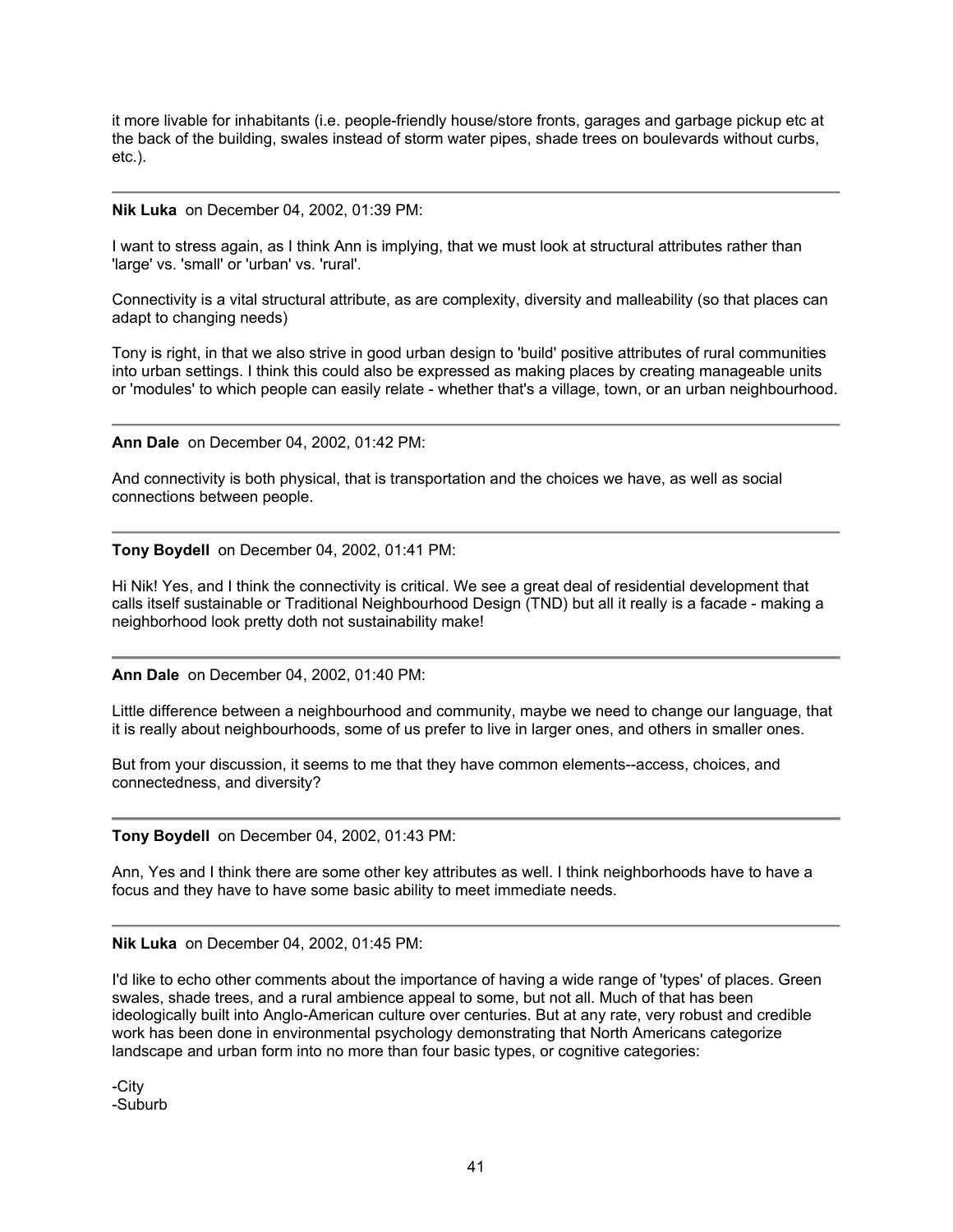-Small town -Rural/wilderness areas

(Of course, these categories have many variants, but they represent the basic classification).

This work has also shown that most people identify fundamentally with one of these basic types, although this can change over the course of their lives (for a wide variety of reasons).

## **Michael Masson** on December 04, 2002, 01:46 PM:

One way to get more connectivity going is to make sustainability a goal at the municipal level and ensure that sufficient community engagement and outreach strategies are in place to keep people involved and interested.

From the design perspective, adaptive reuse of older buildings, building and maintaining an efficient and reliable transportation system, and adopting environmentally based procurement policies can all contribute to community sustainability.

**Ann Dale** on December 04, 2002, 01:48 PM:

Again, Michael, you raise the importance of diverse activities occurring simultaneously, but within the overall context of sustainable development?

**Nik Luka** on December 04, 2002, 01:49 PM:

Connectivity also means integrating transportation planning with urban design. Land uses and activity patterns have to been designated in conjunction with their level of accessibility (e.g. only permitting shopping districts or major employment areas where there is excellent rapid transit access, etc.).

**Tony Boydell** on December 04, 2002, 01:51 PM:

Nik! Wouldn't that be wonderful if we could do it effectively, particularly in more rural areas. In BC our Ministry of Transportation & Highways could have the name Ministry of Rural Land use Planning!!

**Lindsay Cole** on December 04, 2002, 01:54 PM:

Connectivity in terms of small community sustainability... To me, living in a town of about 2,000 with limited work (and other!) opportunities, connectivity means the ability to work and study virtually - via the internet and telephone - in larger communities. I think that this is another interesting sense of the word.

**Tony Boydell** on December 04, 2002, 01:56 PM:

Hi Lindsay! Yes, interesting and clearly valid as part of a greater degree of connectivity that exists, whether in face-to-face encounters or via the net.

**Alastair Moore** on December 04, 2002, 01:59 PM:

I think that Lindsay raises a good point. With advances in technology, a previously isolated and small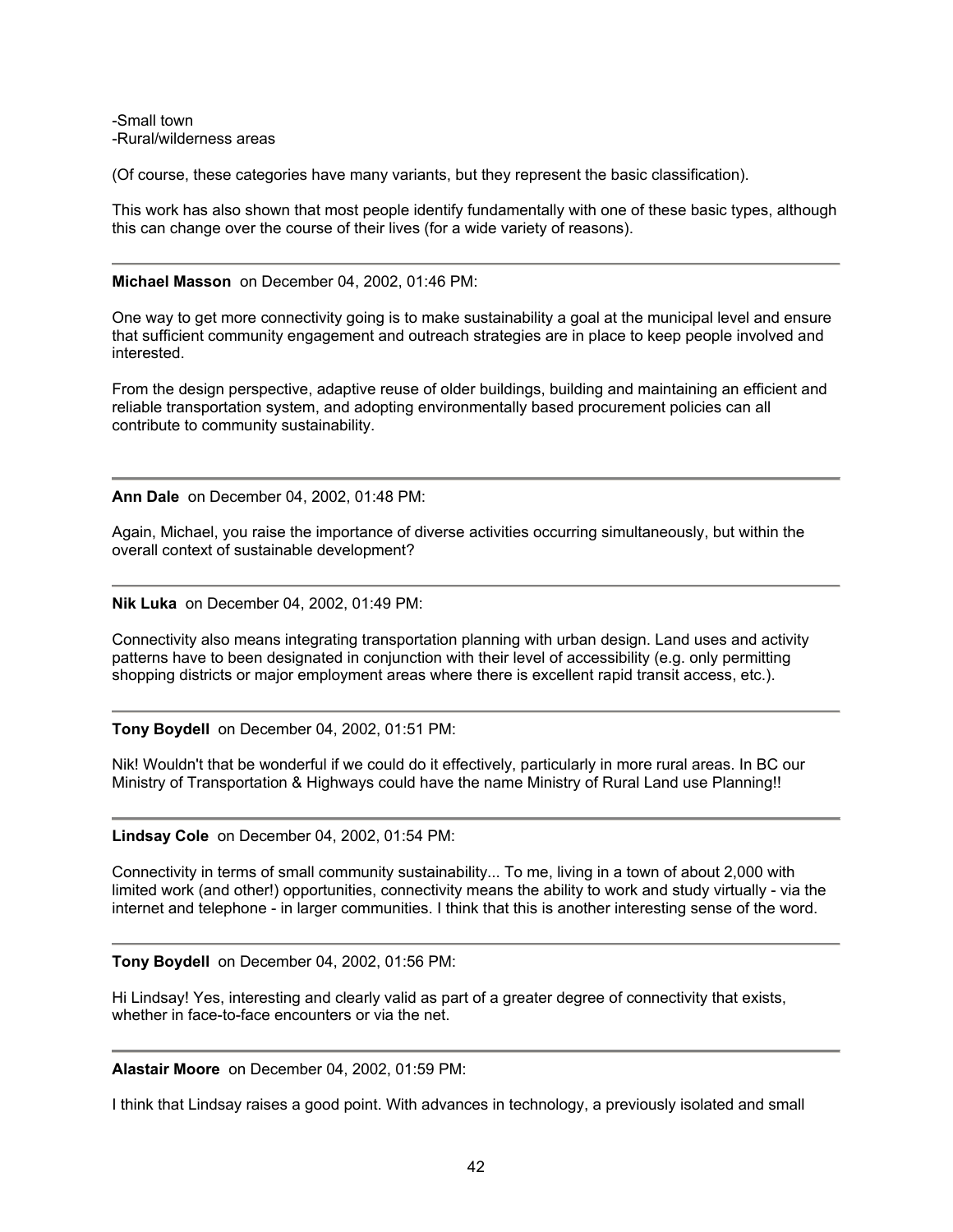community can now be integrated into various networks via the internet or high-speed transport (air, train, auto, etc). These networking 'vehicles' give us all an opportunity to be connected. And more importantly, opportunities to choose those with which we will connect. 'Choice' is born.

# **Al Cormier** on December 04, 2002, 01:57 PM:

One important aspect of connectivity is access. Communities that pay attention to pedestrian needs, i.e. pedestrian friendly communities, certainly seem to offer a greater sense of belonging as opposed to just passing through.

# **Alastair Moore** on December 04, 2002, 01:45 PM:

Again, in East Clayton, the standards call for a diversity of building types and land-use. 0.8 jobs for every 2.6 residents of the community helps to ensure choice with respect to employment and transportation needs. To achieve this requires a strong council and bending of some traditional planning/building/zoning rules. Fitting a development like this into the larger Greater Vancouver Regional District context is a challenge but headway is being made.

**Tony Boydell** on December 04, 2002, 01:47 PM:

Alastair! Having had some experience with this, I wonder if you know how East Clayton has been faring with respect to provincial standards, particularly in road design?

## **Alastair Moore** on December 04, 2002, 01:52 PM:

Good question Tony, certainly the alternative design standards are not consistent with traditional road standards. As to the degree to which the East Clayton model fits with Provincial standards, I sadly do not know. I'm no road design expert, but perhaps the municipality has greater flexibility over local road standards. If in fact they don't, perhaps this is one of the major obstacles standing in the way of more sustainable urban infrastructure.

## **Tony Boydell** on December 04, 2002, 01:54 PM:

Alastair! I have been out of the loop re: design standards in recent years but I know that it was a huge issue in the days when I was involved in the design of a sustainable community - in fact, it created and impasse!

**Nik Luka** on December 04, 2002, 01:55 PM:

Tony - it's true. But we just need to ensure that the planning of transportation infrastructure is not being done without design of activities and built form, etc. This is where connectivity comes into the planning process itself - instead of having overspecialized experts in their own departments ...

Ann, I think it's important that settlements comprise mosaics of different types of urban form, where individual neighbourhoods are of a fairly discrete and identifiable type - the legibility that is important to sustainable urban places... All this depends of course on the definition of 'neighbourhood - I think of it as a fairly small unit. But a very 'urban' place could be fairly adjacent to a very 'suburban' type place.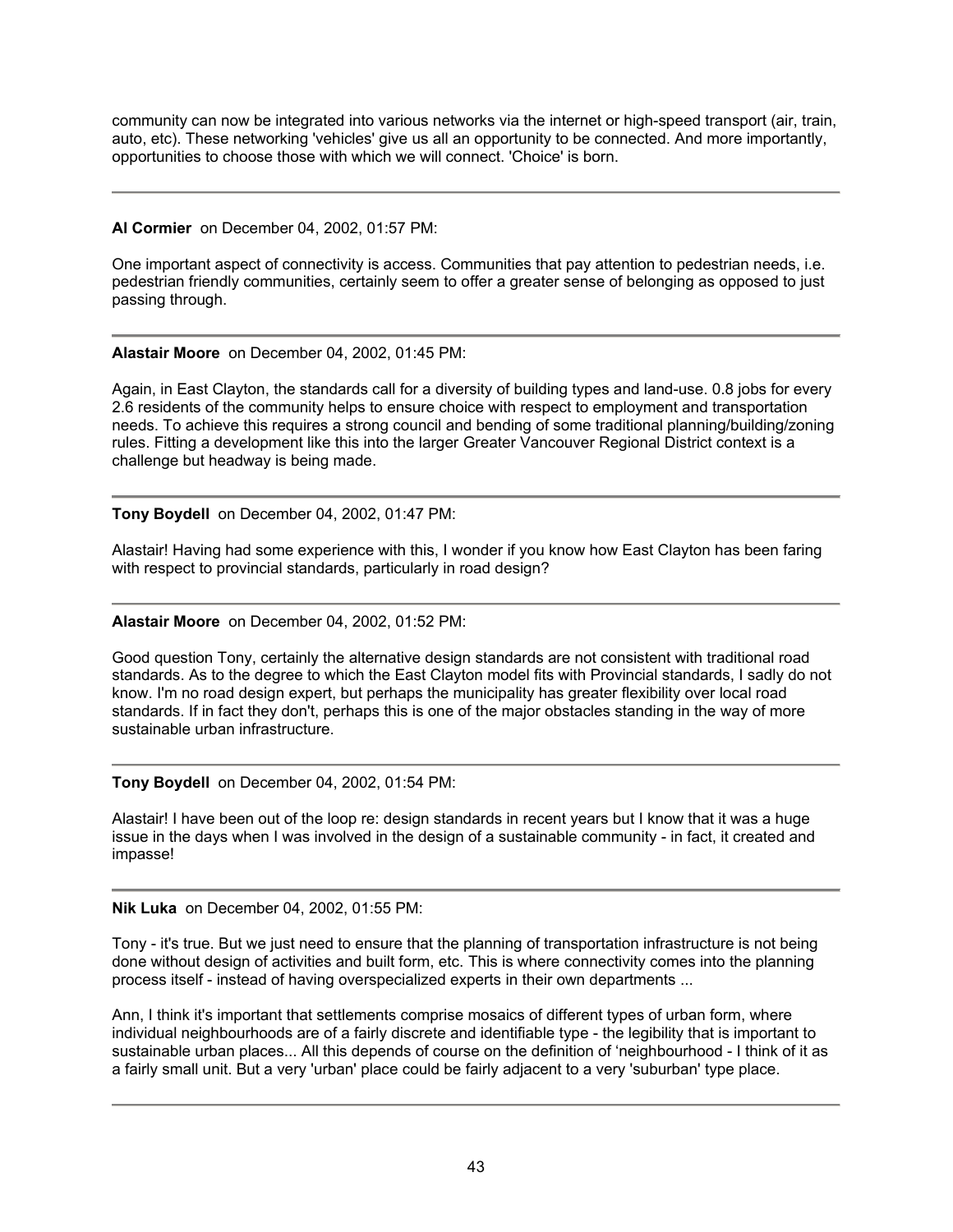## **Michael Masson** on December 04, 2002, 01:59 PM:

To get back to what some specific ingredients might be for developing a framework for community sustainability whether its in a rural or urban setting, aside from those that have already been mentioned, the development of local sustainability indicators and publishing progress for all to see is one key thing that can be done.

**Tony Boydell** on December 04, 2002, 02:01 PM:

Michael! I agree, and there are some good examples - Austin, Texas for one and their indicators of sustainability. I think it is perhaps overly complex in terms of reporting but a good idea!

**Ann Dale** on December 04, 2002, 01:46 PM:

Nik, you bring me to what I see is a critical issue, that of diversity. Neighbourhoods can (and perhaps should) include a little of all four categories (city, suburb, small town, rural/wilderness) to realize their potential?

**Tony Boydell** on December 04, 2002, 01:48 PM:

Ann, I am wondering, in this context, what you mean by diversity?

**Ann Dale** on December 04, 2002, 01:51 PM:

Diversity of place (both built and non-built); diversity of space (intellectual, emotional, social and cultural) and diversity of species (human and non-human).

**Tony Boydell** on December 04, 2002, 01:52 PM:

Ann, I had a feeling you might say that. I can understand how you might create the first category but how do you then create the other two?

**Ann Dale** on December 04, 2002, 01:56 PM:

I think you create the other two by deliberate design, and I believe the human species is at a stage in its evolution that we now dominate the planet. We now need to, go back to Michael's comments, get more connectivity going, ensure sufficient community engagement and outreach strategies are in place, with the planners, to deliberately design in diversity of space, as well as space for other species. In other words, looking at how much space people need in order to live more peacefully with one another, what densities are sustainable, both population, but with a mix of green space and houses. Why do we all have to travel so far for work? Why is work so separate from where we live? Nik, over to you.

**Tony Boydell** on December 04, 2002, 02:00 PM:

Ann, I will try that one. I think separation of work and living began as the need to distance from the industrial of the industrial revolution. That became reinforced by the rise in use of automobile and the decline of the inner city cores. Now land is so expensive that we have great difficulty in reversing the trend.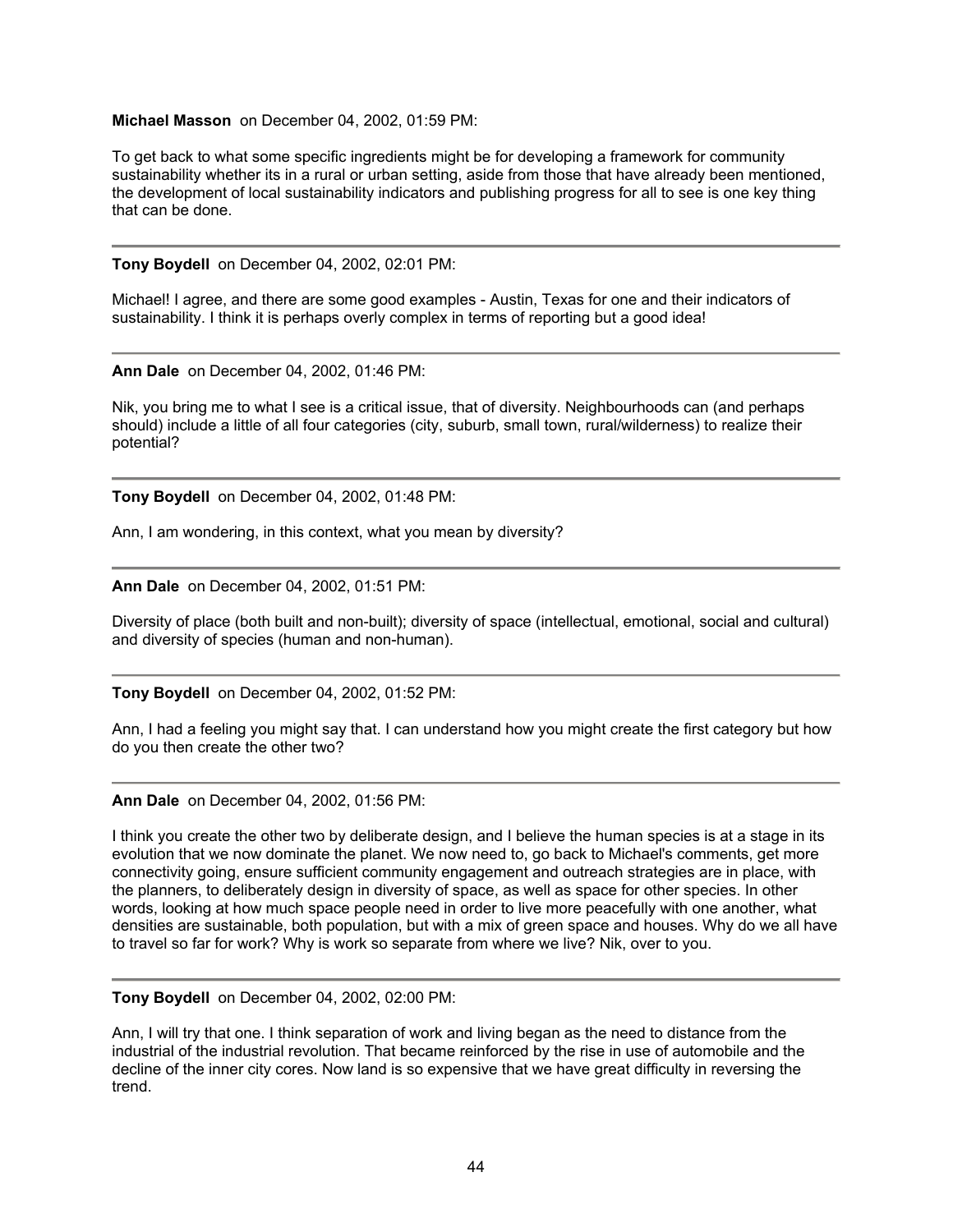#### **Alastair Moore** on December 04, 2002, 02:06 PM:

Tony, re: land prices. Vancouver is enabling the development community to provide inner-city housing (mostly in high-rises admittedly) at a great rate. Many people (including me) are moving in, selling our cars, getting healthier by walking EVERYWHERE and even getting to know our neighbours who are walking down the same sidewalks.

I think this is evidence of a meaningful change in our society's collective attitude. Most importantly, Mr. Joe Average non-sustainable development guy, is espousing the benefits of this new way of designing one's lifestyle. Ultimately, this new trend was only made possible by providing an enabling environment for the traditional power and money brokers (developers, bankers) to move in a certain direction (i.e. it took strategic regulations and incentives).

## **Al Cormier** on December 04, 2002, 02:01 PM:

Ann - community engagement is important. Perhaps we can learn from the laws governing condominium corporations. At least here in Ontario, these laws place a lot of obligations and rights on the owners and on the elected directors. The owners do not defer to the elected condo Board of directors to the extent that citizens defer to their councils. Conversely, the condo boards are obliged to dialogue with the owners. The end result often is a sense of community and belonging among the owners that we don't often see elsewhere.

Perhaps laws governing municipalities could be changed along these lines.

## **Ann Dale** on December 04, 2002, 02:07 PM:

Al, I think you have hit upon a key point, engagement, if people are engaged, they will act. And engagement it seems to me is linked to connectedness, to access, linked to choices and all of these are dependent upon diversity.

## **Tony Boydell** on December 04, 2002, 02:03 PM:

Al, I think that is a worthwhile model. Are you familiar with the Kentland, Washington, DC citizens group that does just about that?

## **Al Cormier** on December 04, 2002, 02:04 PM:

Indicators are indeed important. In transportation, we are quite advanced in developing indicators to determine if we are moving towards or away from sustainability. This was never done before and we are attracting a lot of interest with this project.

The project stemmed from first having a definition of sustainable transportation that we deconstructed to see how it could be measured and monitored.

## **Tony Boydell** on December 04, 2002, 02:09 PM:

Alastair! Yes, and they are to be commended for it! Part of the challenge, of course, is to get people away from thinking that ownership of a single family residential building is a fundamental right!!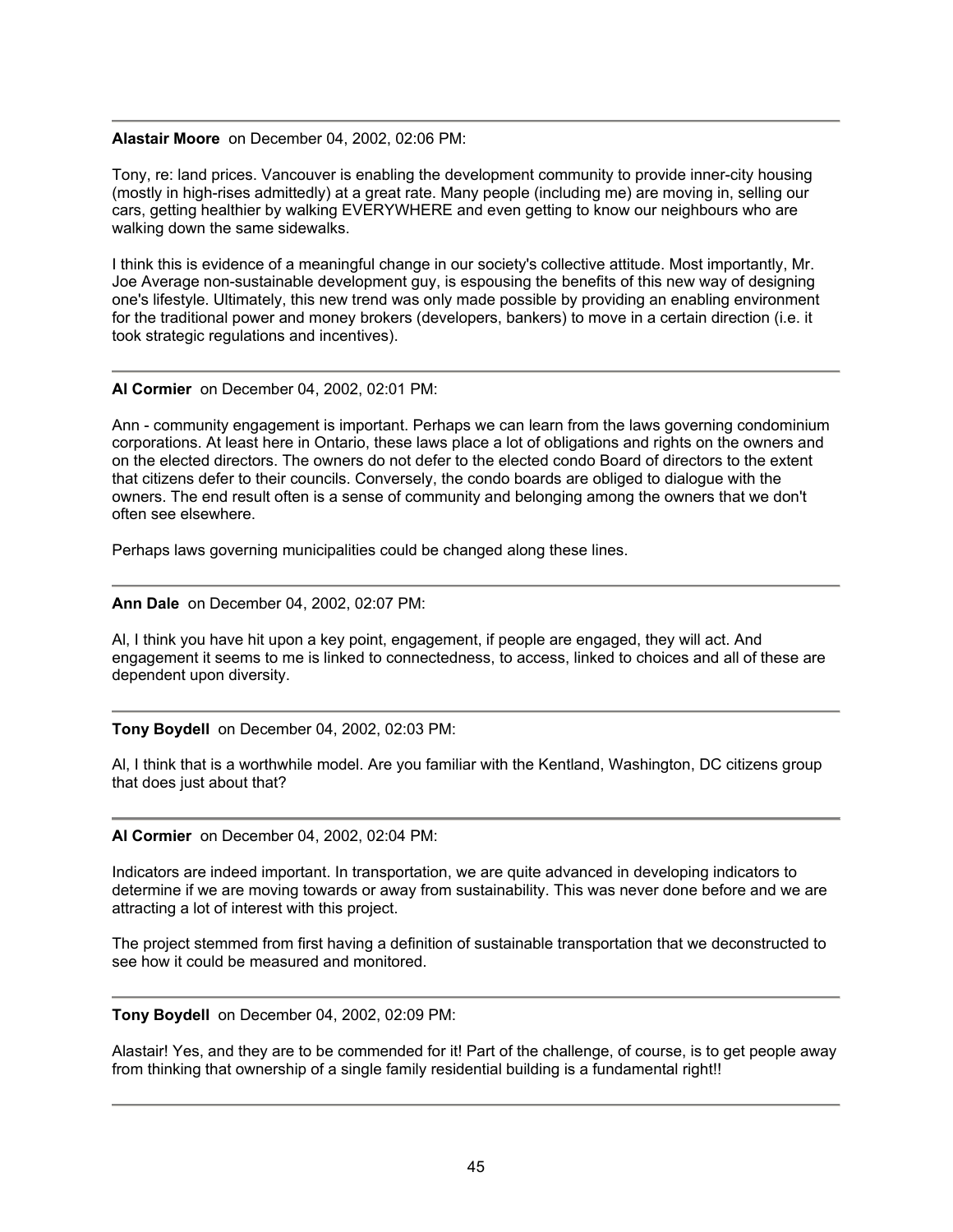# **Alastair Moore** on December 04, 2002, 02:10 PM:

Tony, . . . . . and so we return to the question of rights and responsibilities again.

## **Nik Luka** on December 04, 2002, 02:04 PM:

If planners were more architecturally literate (i.e., if they could visualize different types of built form when coming up with planning guidelines), this would make a difference. My work in Québec City, in combination with good work being done in Western Europe, shows that perceived density is vastly more important than actual density. So if we understand urban design as a sophisticated, systems-based approach to organizing urban structure (time, space, meaning, communication), we can create places that have densities high enough to give the critical mass needed to support good transit, and to make it possible to walk and bike to places of work/school/leisure/shopping, ... but by making them visually complex, diverse, and interesting, we can give the impression that they are lower in density than they actually are.

You folks out in BC have lots to work with: hilly urban places can be made quite dense, but since people can overlook others, there can be a much greater sense of space! In flat places like here in Toronto, it's a bit trickier.

As for living far from where we work, let's not forget that in North America there is a great deal of social/societal meaning associated with mobility. People like to separate their place of work from their home setting.

# **Ann Dale** on December 04, 2002, 02:02 PM:

Access appears to be a recurring thought, so all communities need access to resources? And each community will define their needs differently in plural, complex post-modern societies like Canada.

Can we now move to the relationship between diversity and innovation? It seems to me that access to resouces is highly dependent upon diversity. For example, here on Vancouver Island, the non-timber forest products industry is now moving forward, a sector now worth about 22 million dollars. But it is in reaction to the losses in forestry. What if we had actively planned for a more diverse economy as a strategic imperative rather than reacting to a crisis?

## **Tony Boydell** on December 04, 2002, 02:05 PM:

Ann, I am not sure that we need to view diversity as linked directly to economic enterprise! The greater degree of diversity, the greater the likelihood that innovators will tend to seek out and borrow ideas, processes etc. from their own backgrounds or areas of experience, thereby enhancing the richness of the innovation process.

## **Ann Dale** on December 04, 2002, 02:10 PM:

And Tony, you are right, diversity is not just economic, but is linked to innovation. There may be an interesting trend happening (based on some preliminary research here) that smaller communities are actually diversifying as a result of many retirees coming in, with new ideas, different experiences, and this then is kicking back into the community. One example is Vancouver Island itself and another community in Australia, Broken Hill. And don't forget the Baby Boomers who are going to be retiring.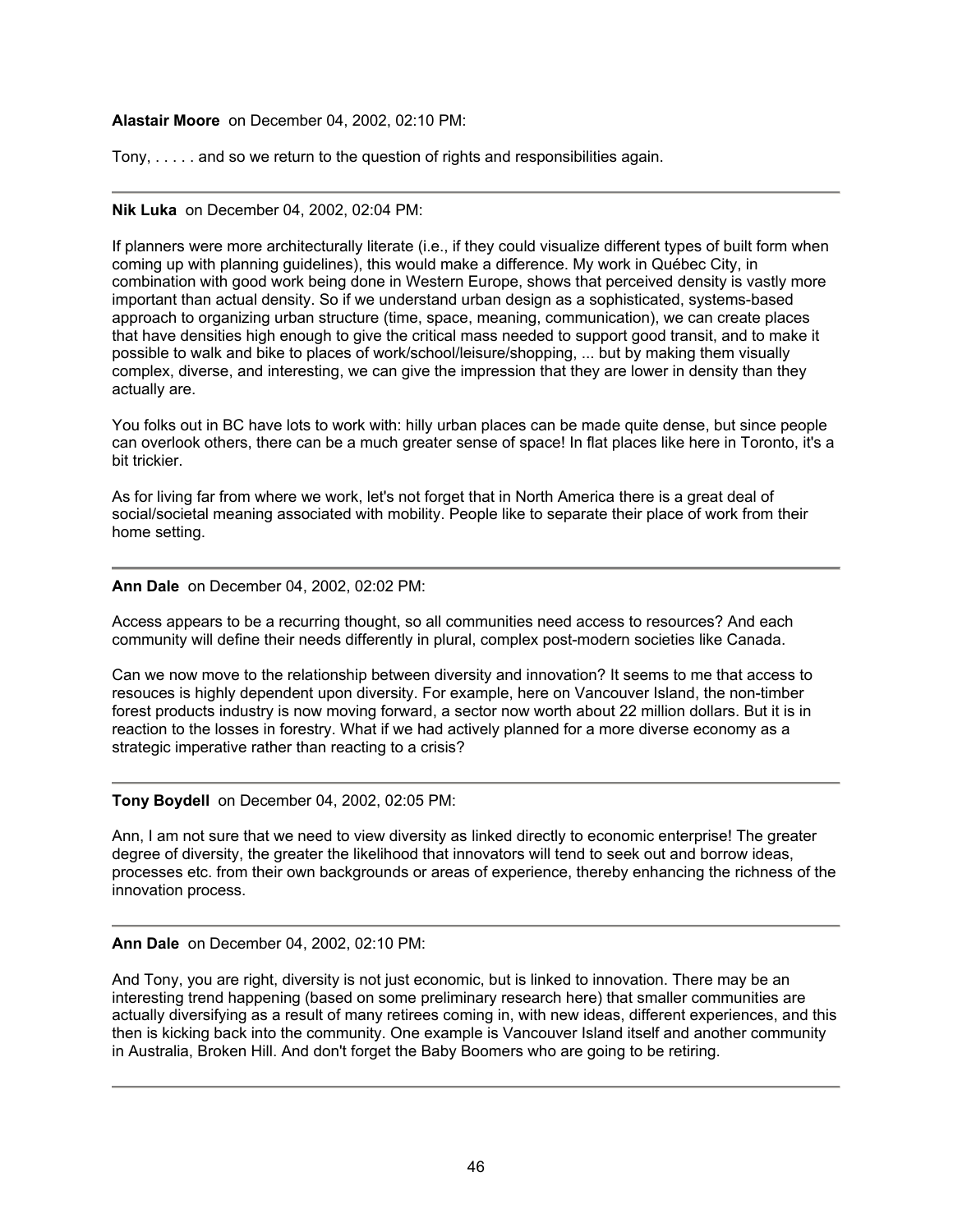# **Lindsay Cole** on December 04, 2002, 02:10 PM:

Ann - I think that this question of innovation is a critical one. In order to be able to live, and make a living, in a small community innovation is a necessity. Work is hard to find, and cultural and community events are sometimes few and far between. In terms of finding paying work opportunities for oneself, finding social and cultural outlets, and finding solutions to community ecological challenges the innovative entrepreneurial instinct is required. Small communities would be pretty boring - or perhaps non-existent without innovation.

Not to take these urban/rural distinctions too far, I think perhaps this drive to innovate is less so in cities for the 'average' person anyway. Just to be a bit provocative to all you city dwellers... It is easier there - to find work, to entertain yourself, to meet people...

#### **Ann Dale** on December 04, 2002, 02:13 PM:

Lindsay, you are bang on, and one of my personal reasons for this research project on e-dialogue. I live in no community, in the bush, by a small lake outside of Ottawa. One of the things I found is that I could work rather effectively electronically (given the nature of my privileged work) but I was so lonely and isolated. Thus, the idea of participating in on-line substantive dialogue. And what about being able to connect to the vast knowledge and wisdom of older retired people.

#### **Michael Masson** on December 04, 2002, 02:22 PM:

On the topic of connecting to older people, we need to increase this in our society and to look upon them as sources of wisdom rather than dismissing them as just being old.

In my opinion, there is so much that we can learn from them if we would only take the time and effort to engage them on a more equitable level. Involving them as mentors and valuing their thoughts and opinions just might be a key to figuring out how to proceed from here.

## **Alastair Moore** on December 04, 2002, 02:15 PM:

If I had a stock broker, she'd tell me to diversify my holdings so that I'd be resilient to market fluctuations. Somehow, when it came to developing many rural Canadian towns, no stockbrokers were consulted. The good news is that one-industry towns are rebounding in some cases. Unfortunately, all too often they are looking to tourism as the cure to their woes. Tourism's focus on low-paying service industry/seasonal jobs is problematic. I like the BC case where the forest industry is finally investing in value-add activities to effect the diversification of the industry.

#### **Nik Luka** on December 04, 2002, 02:19 PM:

We are getting into some intriguing aspects of this discussion. Baby Boomers retiring into more rural areas (and/or 'exurbs') are the focus of the research group I'm now affiliated with at the University of Toronto.

I'd agree that there might be great opportunities to diversify rural settlements (esp. if they have singleresource economic structures), perhaps in terms of social capital? ... if the newcomers don't smother the 'locals', so to speak. This has been a problem in many Dutch and Flemish villages.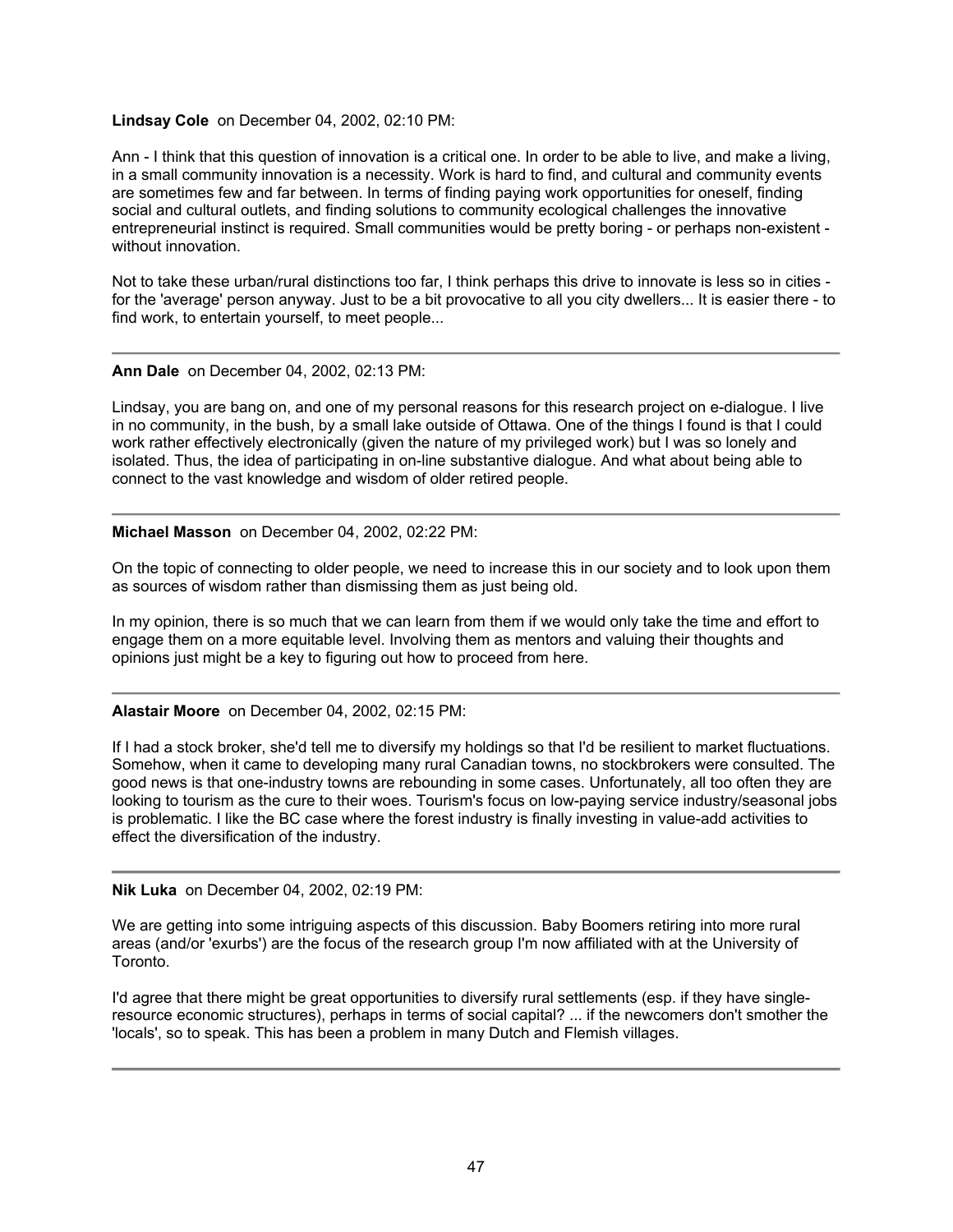**Ann Dale** on December 04, 2002, 02:21 PM:

Nik, in my research we are finding that many communities have terms such as 'outsiders' and 'insiders' and in one in Australia, the 'A graders' and 'B graders'. It seems we don't accept difference easily.

**Al Cormier** on December 04, 2002, 02:20 PM:

Diversifying a community is often seen as developing multiple employment opportunities. Examples are Ottawa lessening its dependence on government jobs and Sudbury from mining jobs.

**Ann Dale** on December 04, 2002, 02:15 PM:

So, we seem to have a convergence of ideas. Can we move to examples of communities that in your opinion are sustainable?

**Tony Boydell** on December 04, 2002, 02:21 PM:

In that case, I might be tempted to argue that there is no such thing as a sustainable community! Of course, that depends on how we choose to define it! If we come back to my suggested approach, that is, that a community must meet, as a minimum, sustainability criteria or practices in each of the three "building blocks" – ecological limitations, social equity, and economic viability, then there are examples around. However, I think this is only the starting point, and I would want to see evidence of progress in developing more sustainable policies, practices, and procedures in each of the three "building block" areas.

I would also suggest that there are conditions under which sustainable communities are more likely to evolve, and that many of these conditions can be created by design, rather than by chance. An example of this would be the Traditional Neighborhood Design approach to community development and redevelopment that was pioneered by Andres Duany in the early nineties. Creating opportunities for a higher level of social interaction to occur, and therefore the development of social capital, is quite typical of this approach.

So, putting these two observations together, I think it is fair to say that while there may be a few sustainable communities out there, depending on how you define them, the majority of communities are either unsustainable or "in progress".

**Lindsay Cole** on December 04, 2002, 02:21 PM:

I think the community of Roberts Creek (also on the Sunshine Coast in BC) is a good example of a 'sustainable community'.

The population is quite small (about 1,000 - 1,200), and they have no local government (they have a representative to the regional government). They have an active and dynamic community center, they have done very well at protecting natural areas - both on private and public lands, and they have quite a few (relatively speaking) local business.

They have a library and a vibrant community hall with all kinds of social, cultural and political events. Their official community planning process is unique in BC - the community elects representatives on a 2 year rotation to review and enforce the OCP - even though this is not mandated by anyone. It was a community-developed process. They are promoting alternative developments - the most current being the Roberts Creek Co-housing project.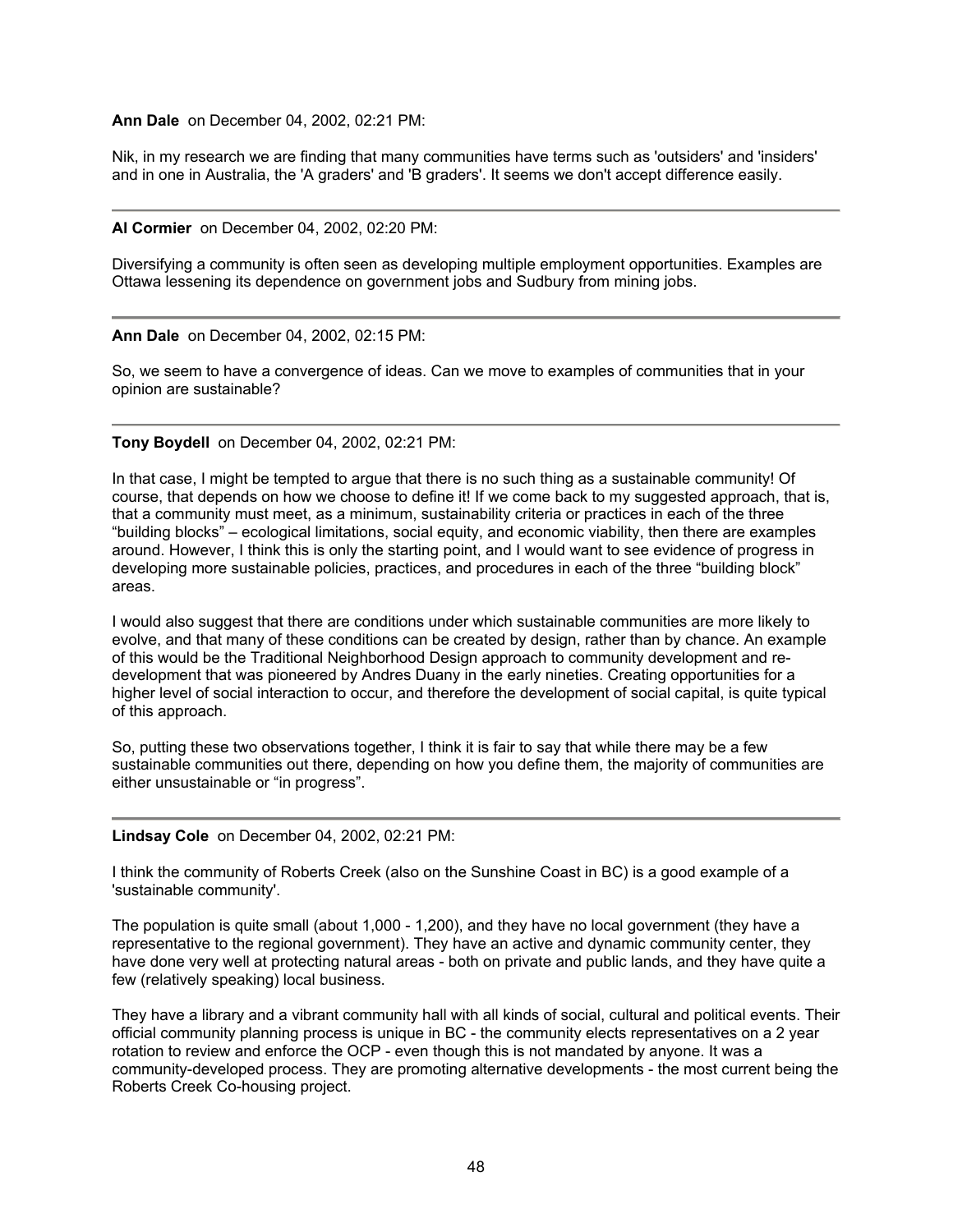**Ann Dale** on December 04, 2002, 02:22 PM:

Tony, an example of a sustainable community in progress is the Ride the Wind project in Calgary. It is an excellent example of innovation in sustainable communities.

The Ride the Wind initiative will position Calgary as the first city in NA to power its transit system with 100% emissions-free wind-generated electricity. The city is pursuing wind power for its light rail transit system, the "C-train" from ENMAX Energy Corporation and Vision Quest Windelectric Inc.

This system became operational Sept 1, 2001 and will reduce carbon dioxide emissions by 26,000 tonnes per year- the emissions that would have been produced by generating electricity through coal or natural gas.

**Tony Boydell** on December 04, 2002, 02:24 PM:

Yes Ann, it is one of many innovative approaches that would label a community as "in progress".

**Al Cormier** on December 04, 2002, 02:25 PM:

Tony - I agree. Until we have an agreed definition of sustainable definition, we cannot measure progress.

**Ann Dale** on December 04, 2002, 02:26 PM:

Or rather, Al, stimulate every community to become 'engaged' in defining it for themselves.

**Nik Luka** on December 04, 2002, 02:26 PM:

If I were to respond to the points just raised by Ann and Al, I would say that one of the keys to approaching sustainability lies in effectively integrating the new into what already exists, so that what exists can diversify. (And yes... I found the same thing in a study I did in Beauport, Québec: the 'locals' resented the arrival of newcomers!)

Again (responding to Tony), I think we need to remember that we probably won't ever achieve sustainability, but we can get an awful lot closer as long as we try.

**Tony Boydell** on December 04, 2002, 02:29 PM:

Nik! I may sound like a cynic but not really! I just think it is somewhat presumptuous to go around referring to sustainable communities as if they were some utopian dream! That is why I prefer the term "communities of sustainable practices" but of course, that is a mouthful, so perhaps we should refer to them as COSPS!!

**Ann Dale** on December 04, 2002, 02:25 PM:

Al, any examples of communities with sustainable transportation?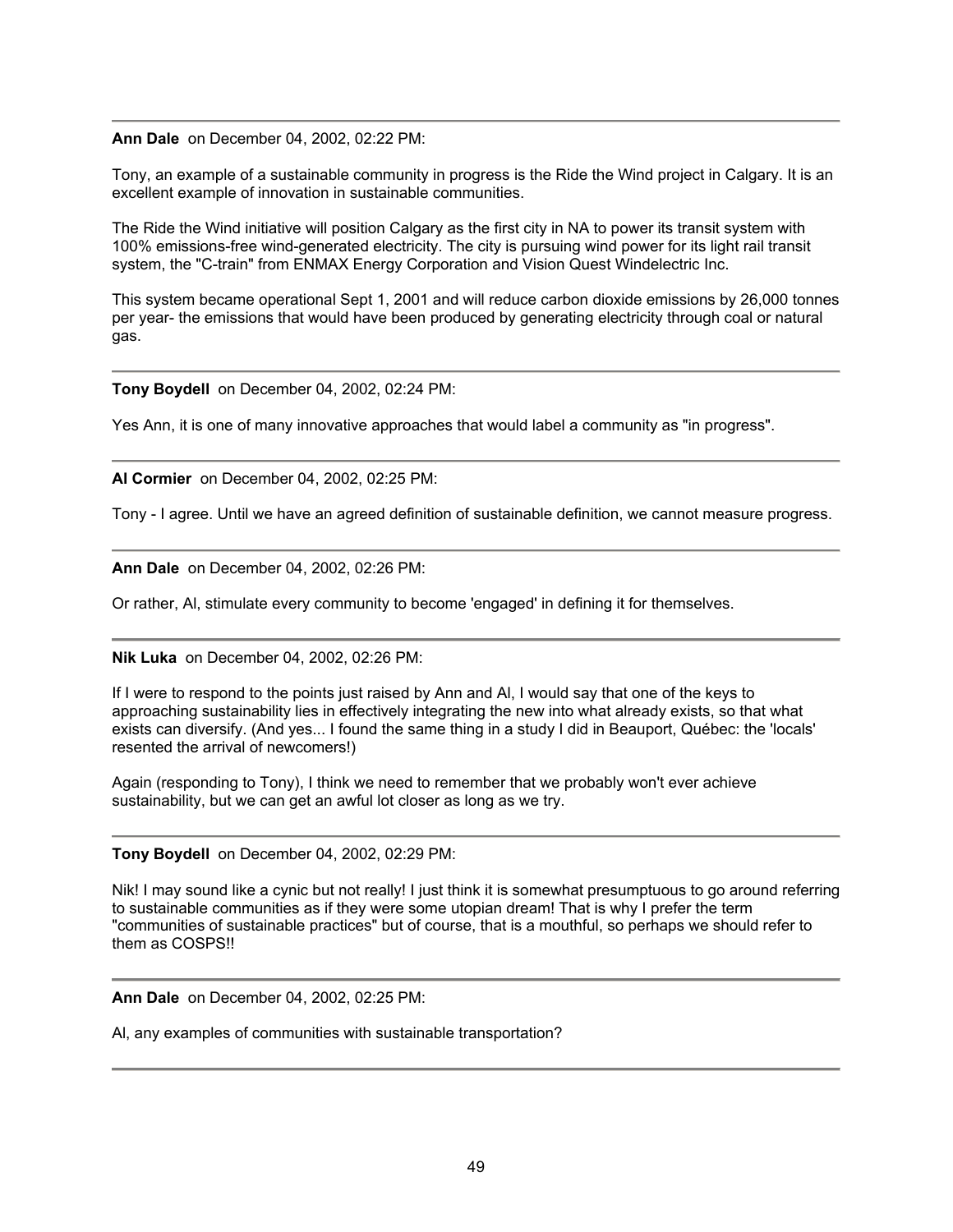#### **Al Cormier** on December 04, 2002, 02:28 PM:

Ann - there are few examples in Canada and there are pockets of larger centres. An important aspect of sustainable transportation is having choices and few cities offer decent choices. Smaller communities offer even fewer choices.

#### **Michael Masson** on December 04, 2002, 02:29 PM:

On sustainable transportation, amongst the most forward thinking ideas are coming out of Europe. Some municipalities require that public transit lines and bicycle paths are installed before the first house goes up.

If they are not in place, the development permit won't be granted.

**Ann Dale** on December 04, 2002, 02:31 PM:

Now that is innovative thinking, planning it in at the beginning, not in the middle or as an add-on, but fundamentally integrated design.

**Tony Boydell** on December 04, 2002, 02:31 PM:

Also on sustainable transportation, my favorite is still Curitiba in Brazil. I found it most interesting when I was there, and of course they did integrate the urban planning with the transportation system. I think this is absolutely critical if you are going to be successful in moving people away from dependency on the car!

## **Lindsay Cole** on December 04, 2002, 02:30 PM:

I have been in many conversations about defining sustainability. They are definitely important, especially in terms of defining a common vision of what a group, community, etc. is working towards.

That being said, the most powerful motivation for me (and many others, especially those less theoretically minded than many of us) in sustainability-related work is the positive example. It is seeing and participating in making change. It is in the application and acting upon the concepts of sustainability. Let's not get too wrapped up in this debate of broad definitions here!!

#### **Michael Masson** on December 04, 2002, 02:35 PM:

Lindsay, I agree. When I think of all the opportunities that exist to do "good works", it makes my head spin.

I've decided that the best way to approach this is to work on what I'm passionate about and hope that others will do so as well.

By focusing on what we are good at or at least what we know something about is far more effective than trying to solve the really big picture issues.

**Alastair Moore** on December 04, 2002, 02:30 PM:

Diversifying a community's primary industry can push it toward sustainability. In BC, some within the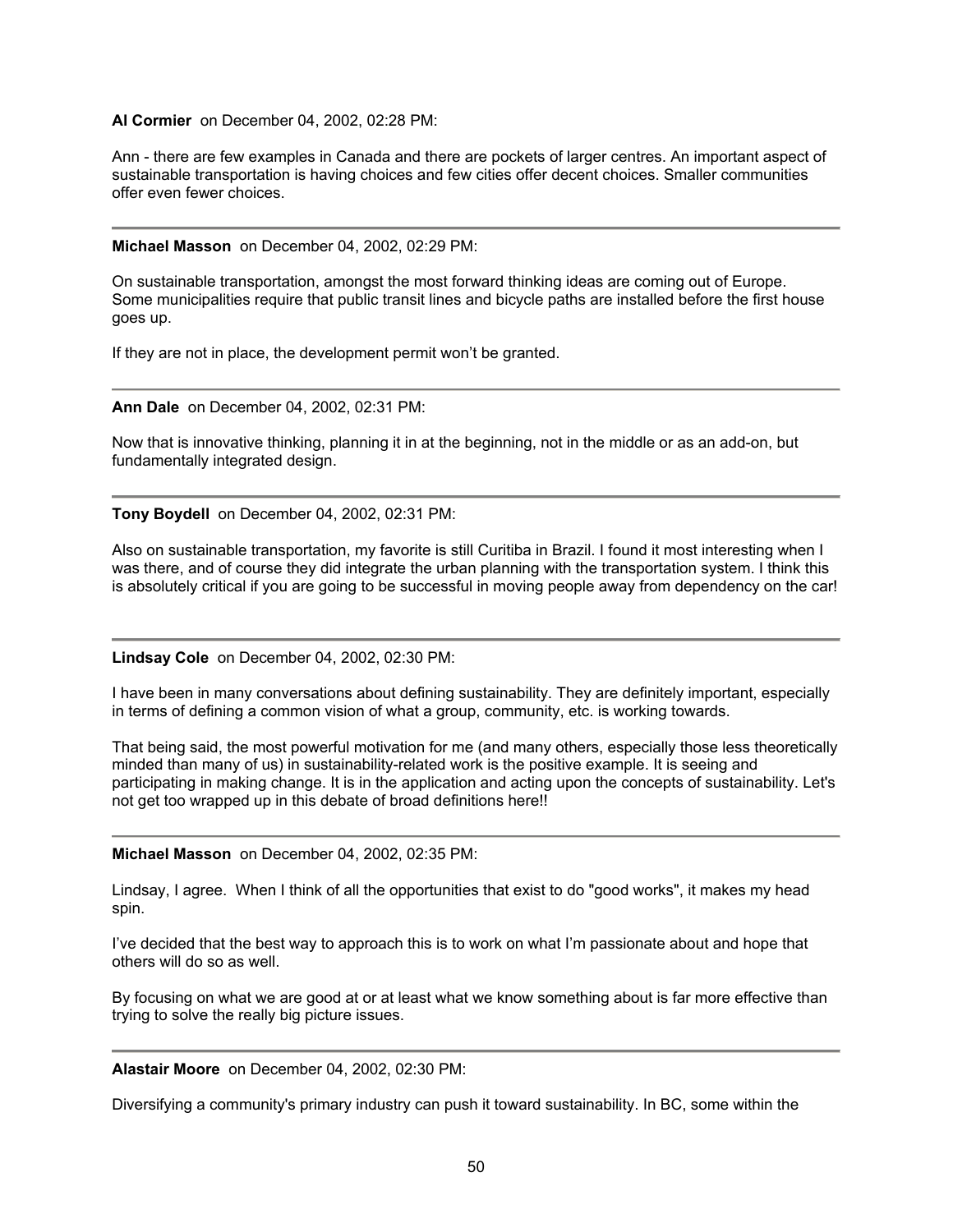fishing community are pushing to develop special fish-pens (related to those used by fish farms) to effectively hold fish (Halibut) for example. Normally, these fish are caught at one time of year and flooded all at once on the market. The per fish yields are lowered by the number of fish on the market as a consequence. The fishermen want to diversify, hold on to stock, and sell them throughout the year when prices are more stable/desirable. The same is happening in Chile where fish farms are allowing communities to sustain their livelihoods year round, rather than for 2-3 months per year.

Examples of diversifying an industry and making the community more sustainable? I think so, but I haven't mentioned the environmental debates around fish farming.

**Ann Dale** on December 04, 2002, 02:32 PM:

Another good example of innovation is the Livable Region Strategy Plan in Greater Vancouver.

It provides the framework for making regional land use and transportation decisions in partnerships with the GVRD's 21 member municipalities, the provincial government and other agencies. The purpose of the plan:

-Manage population growth

-Protect and enhance environmental health and quality

-Create livable and complete communities linked by effective transportation systems through coordinated actions.

The plan's four main goals: protect the 'Green' Zone, build complete communities, achieve a compact metropolitan area, and increase transportation choice.

Key results of the LRSP include: increase in protected habitat of around 60,000ha with the Green Zone occupying two thirds of the regions area; substantial development of regional town centres with housing, shopping, community, and education facilities (almost 70% of new housing built is multi-dwellings); the target of containing 70% of new growth within the growth concentration area is being realized (new dwellings have been concentrated around regional centers and along major transit corridors); the Greater Vancouver Transportation Authority has also been established. Transit trips have increased at peak periods and the proportion of people walking and taking transit is higher in regional centres.

**Al Cormier** on December 04, 2002, 02:33 PM:

Achieving sustainable transportation is indeed strongly dependent on sustainable land use. And, sustainable land use leads to sustainable communities. All is integrated and connected.

# **Nik Luka** on December 04, 2002, 02:33 PM:

Yes, plenty of exciting examples of (closer to) sustainable transportation are to be found in parts of Western Europe. I worked in Basel about five years ago, where there is an incredible array of choices: excellent, frequent, punctual transit service; superb bike roads with their own traffic lights; very pedestrian-friendly streetscapes, etc. When I was there the transit authority (http://www.bvb-basel.ch/) was in the midst of inserting low-floor sections into all of its old trams, which they were able to do after ridership had doubled in about 10 years' time because of (guess what) regional tax pooling, among other things!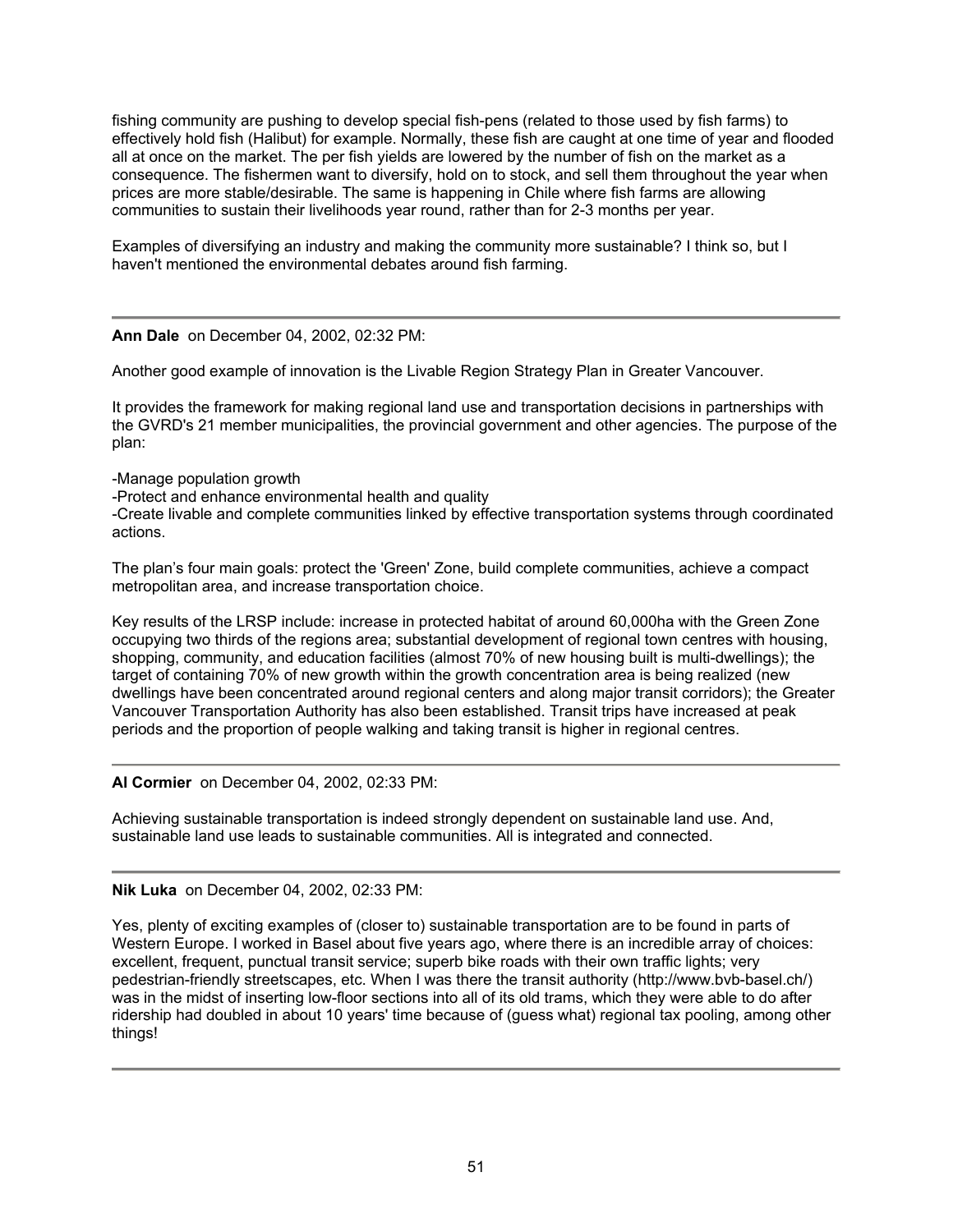**Ann Dale** on December 04, 2002, 02:33 PM:

Nik and Al, any thoughts on integrating transportation fundamentally with urban planning and development permits?

**Ann Dale** on December 04, 2002, 02:34 PM:

I think you guys just answered my questions. Some other examples out there, or works in progress??

**Tony Boydell** on December 04, 2002, 02:38 PM:

Ann, I referred to it in passing earlier, but I like Kentlands outside Washington, DC. Quote: "It's the people I meet and am friends with—that's been the most rewarding thing to me. I don't know how many more people I know here than I knew in the neighborhood where I lived for 39 years. I have countless more friends and acquaintances here than I ever did!

"I moved here because I didn't want to live in a retirement home, I wanted to live in a multi-generational community. I like that all age groups are respected—right down to the youngest. We don't have a 'fortress' mentality. "I love how active a role the residents have in the planning process of Kentlands. The people here are involved; they care about how it looks, how it functions; we know we can continue to make it better. It's different here, unusual. It's not like suburbia."

#### **Al Cormier** on December 04, 2002, 02:37 PM:

Most urban planners will say that over 50% of urban planning is transportation planning. The two cannot be separated. Ideally, the urban plan has an incremental and sustainable element of transportation built into it. The problem is that municipalities often allow development to leapfrog the transportation elements and we end up with traffic jams, limited choices and more dependence on automobiles.

#### **Alastair Moore** on December 04, 2002, 02:37 PM:

But Al, what is not integrated and connected currently are the imperatives of those who control investment: banks, developers, insurance companies, etc. Until they see the value of participating in the sustainable land-use/transportation/community design game, we will I think achieve little success. Currently, they see many of these innovative ideas as 'bleeding edge' and highly risky from an investment perspective.

**Al Cormier** on December 04, 2002, 02:40 PM:

Alastair, you are right. There is no immediate financial gain in building transportation infrastructure before a crisis occurs. The process is very much dependent on the developers making a profit.

**Nik Luka** on December 04, 2002, 02:39 PM:

I wholeheartedly support the explicit integration of planning/growth etc. with transportation. The example that Michael brought up was perhaps the Dutch ABC planning model, where activities are permitted based on the degree of accessibility (e.g. major shopping/work/education facilities only within 5 minutes' walk of fixed rail service). Let growth and development permits follow transit access in policy and in law.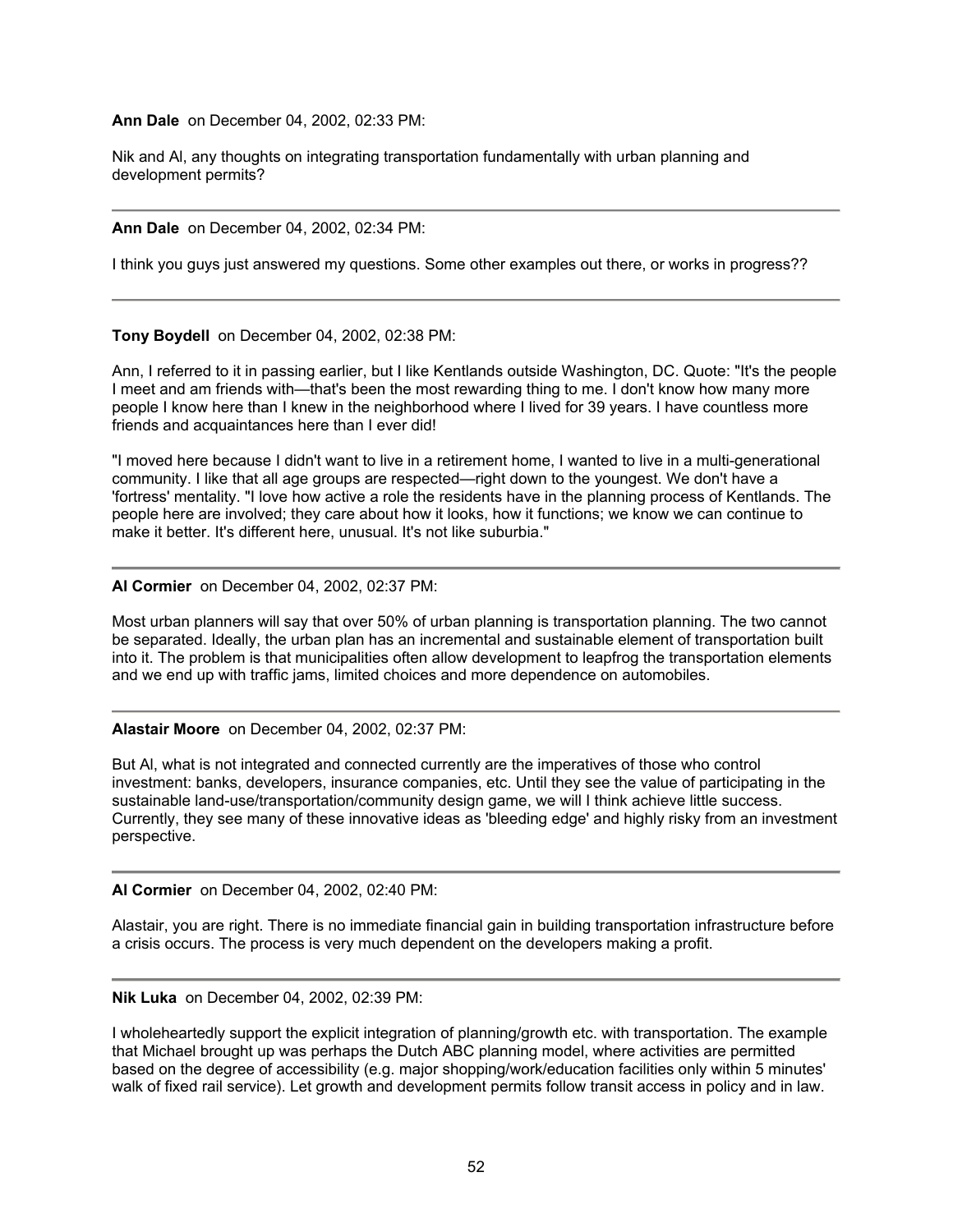## **Tony Boydell** on December 04, 2002, 02:41 PM:

Nik! I agree provided that the two go hand in hand. We had some unfortunate experiences of that not happening with the Sky Train in Vancouver!

#### **Ann Dale** on December 04, 2002, 02:41 PM:

Alright, more innovation!

Another good example of community sustainability is the Waste-Free by 2005 project in Nova Scotia.

Nova Scotia is one of the leading provinces in waste diversion in Canada. They achieved 50% of their waste reductions in 2000. They have the most comprehensive set of disposal bans in NA, beverage container deposits that reward refillables, and other progressive programs.

The Zero Waste 2005 is Annopolis Royal's low-tech, cost effective, locally managed and very successful waste management initiative. To achieve its waste free goal, the town implemented its "Only in your backyard" project in 1999 to facilitate the on-site composting of waste. Using food/waste digesters (Green Cones) along with traditional backyard composting units the 'Earth Tubs', the majority of households can now dispose of all food and yard wastes on-site. This means Annapolis Royal is able to dispose of its organic wastes within the town's limits, an achievement that delivers significant cost saving to the community.

## **Al Cormier** on December 04, 2002, 02:45 PM:

Ann - As usual, innovations more often comes from individuals not from corporations and governments. In Nova Scotia, I believe the lead came from the Director of Waste Management in the Halifax region who took a worldwide training on sustainability issues. At the end, he was passionate about his mission.

**Nik Luka** on December 04, 2002, 02:42 PM:

And yet provincial transportation ministries are still hell-bent on sinking millions, even billions of tax dollars into building new expressways, while (in Ontario at least) they are no longer funding the provision of transit infrastructure. There's the rub!

## **Tony Boydell** on December 04, 2002, 02:45 PM:

Nik! Same experience here. We spent huge amounts on widening the TransCanada into Victoria to alleviate congestion. Now, after five years, congestion is back up to the same level and funding to public transit is being reduced!

**Ann Dale** on December 04, 2002, 02:43 PM:

And have we never wondered about the connection between transportation and health. If we don't have choices to walk anywhere (one of the dark sides of rural life), then some of us frantically try and make the gym. Lack of transportation choices and obesity are directly related!!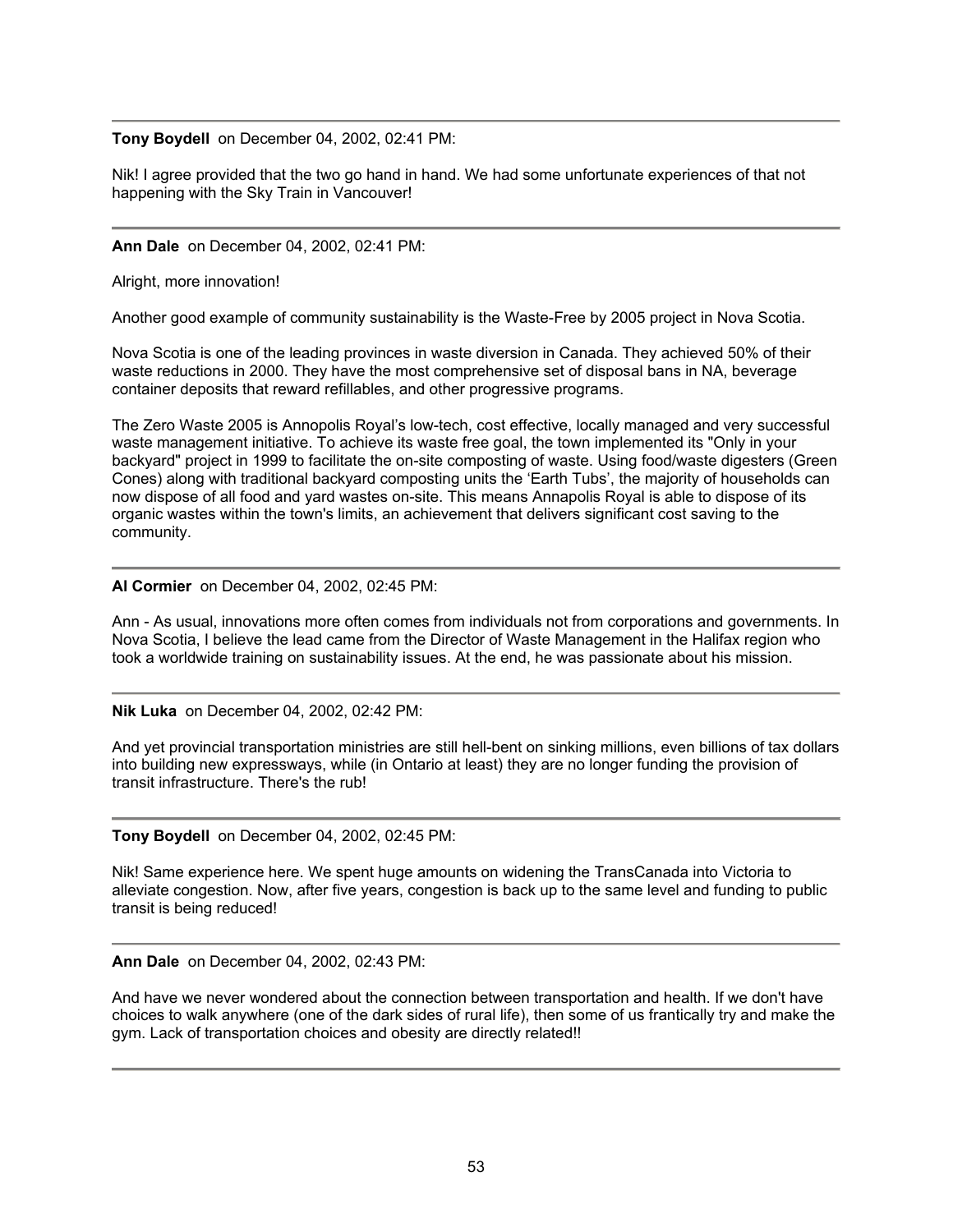#### **Alastair Moore** on December 04, 2002, 02:45 PM:

In Poland they are experiencing another phenomena. They have 75% public transit ridership but this number is plummeting. The transit system is awesome compared to Vancouver's and many Canadian cities. However, private automobile ownership (offered by car companies at 0% interest and next to nothing paid up front) is seen as a far better alternative to the run-down public transit facilities. Traffic congestion is crazy, but people are still flocking to their cars. Finding investment for transit is very unpopular as everyone now wants better/bigger roads. They're quickly removing their transportation choices, which is worrisome.

## **Tony Boydell** on December 04, 2002, 02:47 PM:

Alastair! I think the root of the problem is "public" transit. To go back to the Curitiba example, there 10 private sector companies who compete to maintain an appropriate level of quality and service provide it.

#### **Lindsay Cole** on December 04, 2002, 02:50 PM:

Tony - oooh, privatization of (currently) public infrastructure as a sustainability solution. That is opening a can of worms!

**Al Cormier** on December 04, 2002, 02:54 PM:

Lindsay - privatization is often misunderstood. For a public agency to contract out work (after setting out standards. monitoring process etc) is quite OK by me.

But for public agencies to simply wash their hands and let the private sector do as they wish, is not acceptable.

The former (contracting out) maintains expertise in the publics service. The latter (privatization) does not. We then end up with governments that are unable to judge what is happening.

#### **Alastair Moore** on December 04, 2002, 02:51 PM:

Tony, I note that the government is actively seeking public-private partnerships to help address the current transit infrastructure crisis in Poland. Thanks for the Curitiba insight.

#### **Alastair Moore** on December 04, 2002, 02:56 PM:

I should add that the Poles are the most amazingly fit people as they have historically walked everywhere. Moreover, they're also very comfortable with sharing space, ideas, resources, etc. Why should we pay a fitness club to keep our bodies healthy when we could sell the car and walk/bike/transit?

**Ann Dale** on December 04, 2002, 02:44 PM:

Lets address one of the questions from the audience:

"The comment that 50% of urban planning is transportation raises the question: Does efficient transportation bring us connectivity, or do inefficient forms like walking and bicycling do a better job of connecting people?"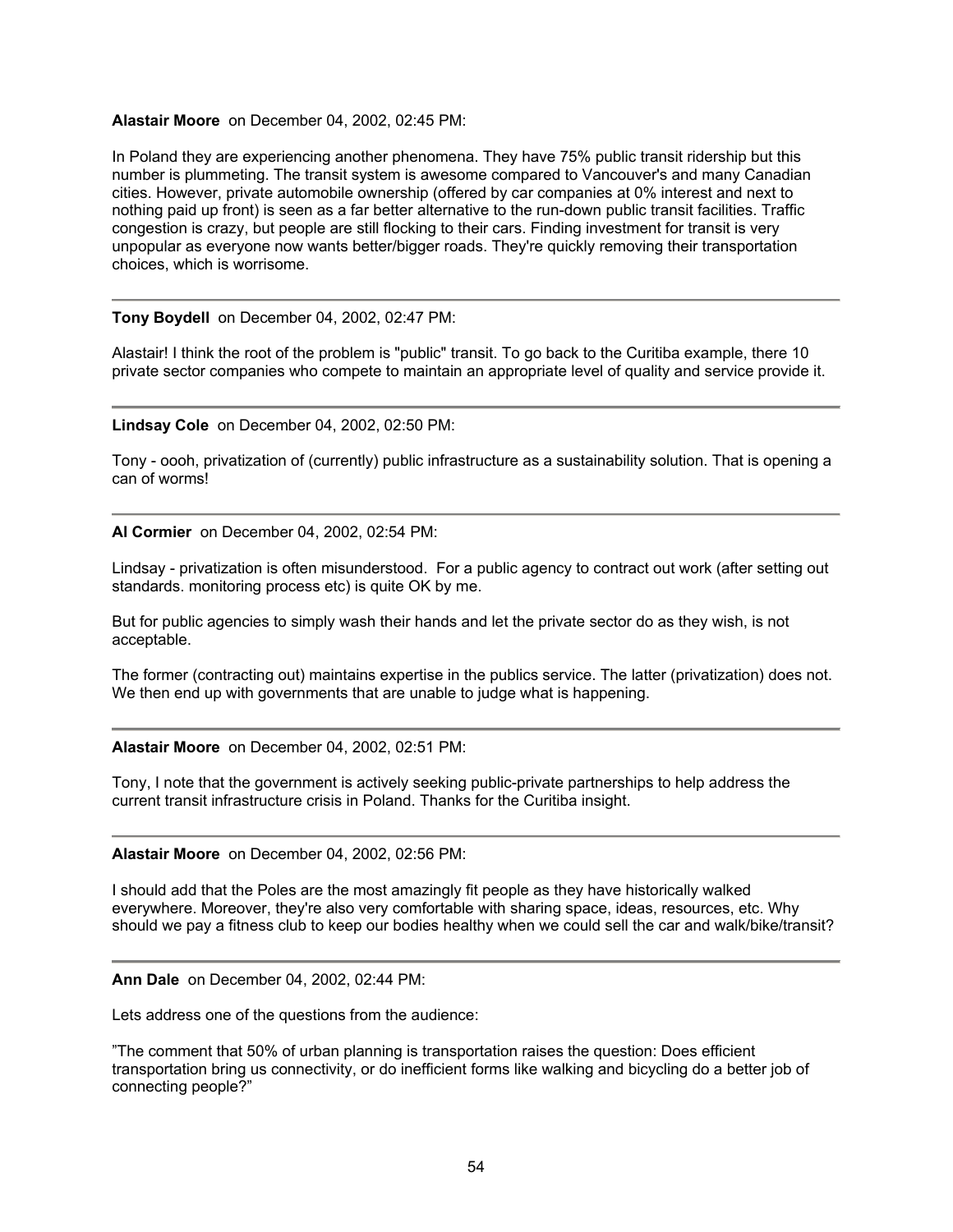**Alastair Moore** on December 04, 2002, 02:47 PM:

I wouldn't say that walking and biking are inefficient at all. Quite the contrary.

**Al Cormier** on December 04, 2002, 02:47 PM:

I would not use the term inefficient when talking about walking and cycling. They are most sustainable in terms of environmental and societal goals.

**Nik Luka** on December 04, 2002, 02:48 PM:

In response to that question: I think that good transportation planning seeks to maximize the possibilities for exchange (of information, ideas, goods, services, etc.). Thus, the more walking, biking and transit you can achieve, the better, since these are sociopetal forms of mobility (rather than being isolated in the personal space bubble of an automobile). In other words (and this was transportation policy in the Swiss canton of Basel that I just mentioned), provide automobile infrastructure only where no other mode is possible.

**Michael Masson** on December 04, 2002, 02:50 PM:

Nik, thanks for reminding me of the exact location that I was referring to.

Another community that is very much in the preliminary design stages is the site of the former mental health facility for the state of Oregon in Salem.

There's approximately 0.275 acres on the outskirts of town and a local consortium of sustainably minded people have purchased it and intend to turn it into a sustainable community showcase using entirely green energy sources, sustainable agriculture practices and homes that will be designed to operate on a minimal ecological footprint.

They intend to keep approx. 175+ acres in green space and they are working on a financing model in which inhabitants won't actually own the land but they will sign a long-term lease.

**Tony Boydell** on December 04, 2002, 02:49 PM:

I guess that begs the question about efficiency and sustainability. Being a cyclist I have to agree with the others!

**Ann Dale** on December 04, 2002, 02:50 PM:

It is odd that we often define the choices that take more time as "inefficient" but as Al and Nik have so eloquently pointed out, it increases social capital in communities, and social capital is related to connection, and connections lead to safer communities.

**Nik Luka** on December 04, 2002, 02:51 PM:

And while we're on the topic of efficiency, let's not forget the benefits of getting more Canadians to walk &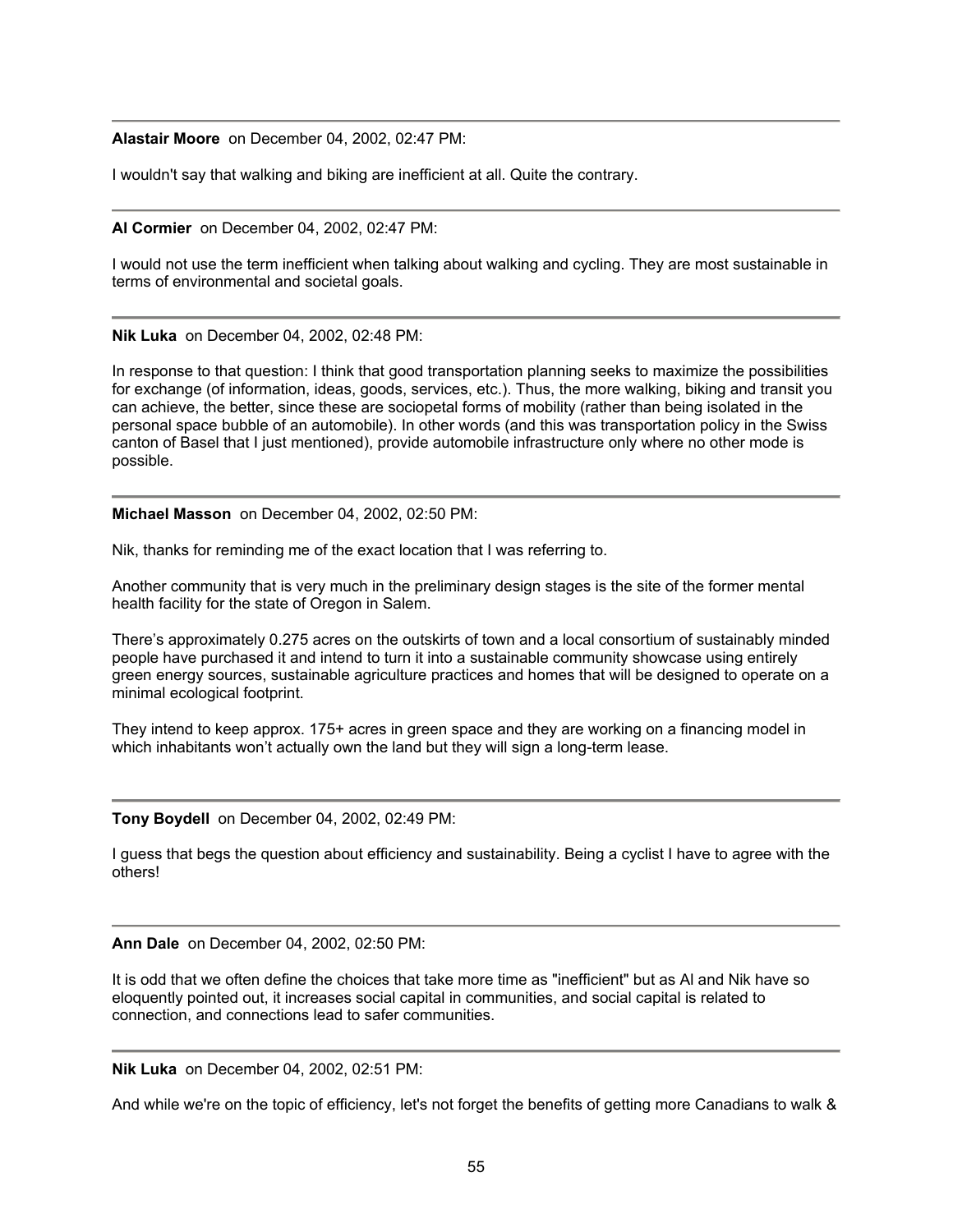bike places (the health implications of urban form!) - especially since we are becoming a pretty flabby society!

# **Al Cormier** on December 04, 2002, 02:51 PM:

A good check list for transportation planning would be transportation modes with the following priorities:

- 1. Walking
- 2. Cycling
- 3. Public transport
- 4. Goods movement
- 5. Private automobiles

or something like that...

#### **Ann Dale** on December 04, 2002, 02:55 PM:

We are now moving into the final moments of this dialogue. There is a wonderful example about alternative waste water treatment from the audience that points out some of the governance issues, but unfortunately, we will have to leave it for another day, another time, another place, another space.

Final postings, dear colleagues, and any suggestions for more rapid diffusion of sustainable community practices.

#### **Tony Boydell** on December 04, 2002, 02:57 PM:

Ann! I suppose we can look to technology to assist if rapidity is of the essence. But I think that the good old use of pilot projects seems to have some measure of success in the diffusion of ideas and practices. However, what is important about all of this is that people need to understand that sustainable community design and development is collaborative in nature. The process itself is very important, as it should bring the community together in the context of shared values, goals, and vision. One of its outcomes, of course, is the enhancement of social capital.

## **Al Cormier** on December 04, 2002, 02:57 PM:

One needed solution is for municipal and provincial governments to let their senior staff travel and see innovative stuff. Too often, they are homebound or province bound.

The Australians are good at traveling the world over.

## **Lindsay Cole** on December 04, 2002, 02:57 PM:

Thank you all for this interesting discussion!

#### **Michael Masson** on December 04, 2002, 02:58 PM:

Thanks for the opportunity to participate and I have to reiterate that in my mind, solutions for developing more sustainable communities lie in the way in which decision makers, affected parties and interested